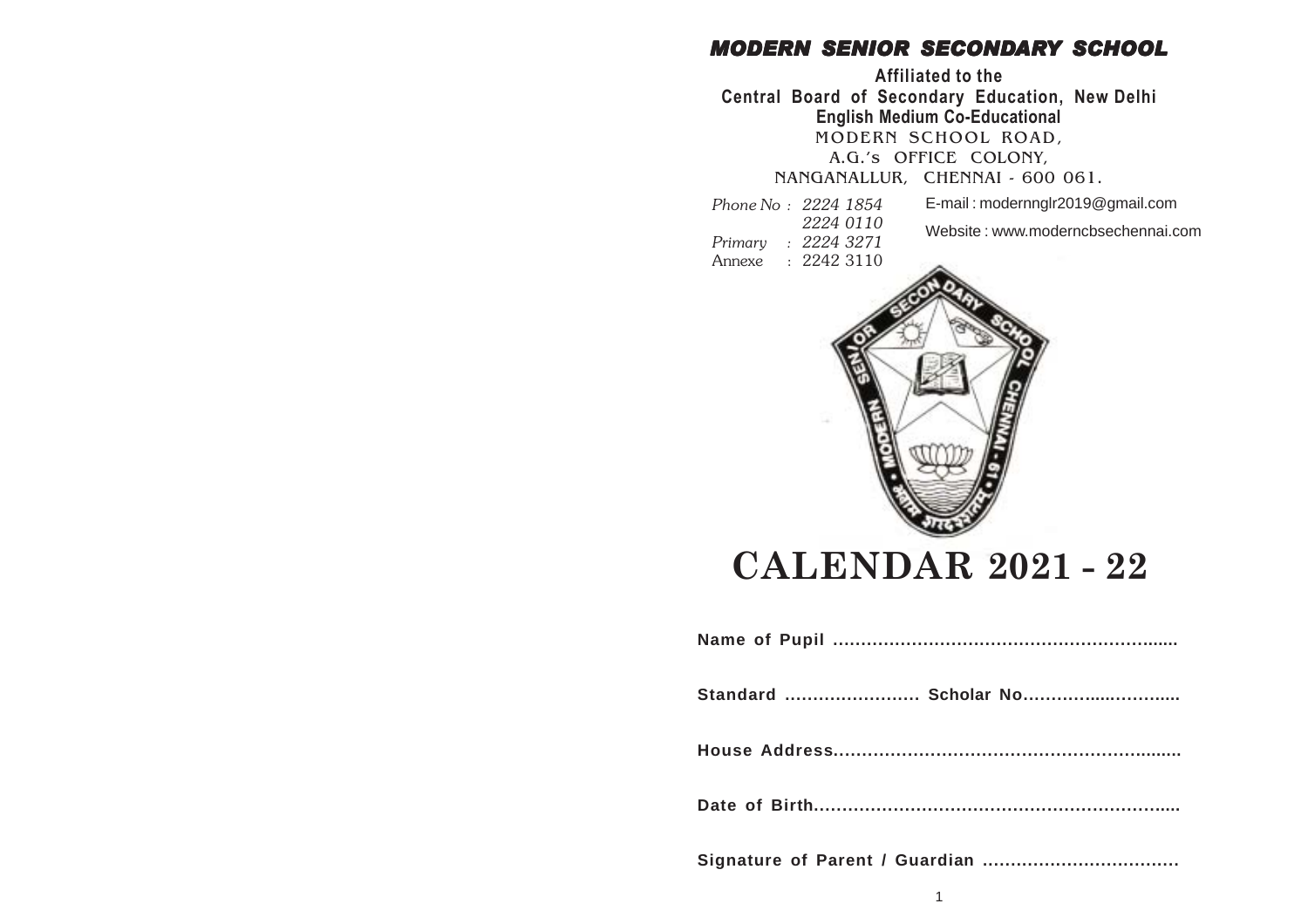| Front page                                     | 1              |
|------------------------------------------------|----------------|
| Contents                                       | $\overline{2}$ |
| The Constitution of India & Fundamental Duties | 3              |
| About the School                               | 4              |
| Members of MIES                                | 5              |
| <b>Staff Members</b>                           | $6$ to $8$     |
| National Anthem                                | 9              |
| Pledge                                         | 10             |
| தமிழ்த் தாய் வாழ்த்து                          | 10             |
| Prayer                                         | $11$ to<br>16  |
| General Information                            | 17 and 18      |
| Fees                                           | 19 and 20      |
| Admission / Withdrawal                         | 20             |
| Library                                        | 21             |
| Students' Safety Insurance                     | 22             |
| Rules of the School                            | 22             |
| Leave of Absence                               | 23             |
| Conduct and Behaviour                          | 23             |
| Note to Parents                                | 24             |
| <b>Promotion Rules</b>                         | 24             |
| Note to Students                               | 25             |
| Co-curricular Activities                       | 25 to 27       |
| Roll of Honour for Teachers                    | 28             |
| Silver Jubilee Commemoration Trophy            | 28             |
| CBSE Examination 2019 - 20 Std X $\}$          |                |
| School Toppers                                 | 29 to 31       |
| Proficiency Prizes                             | 32 to 41       |
| Means cum Merit Scholarships                   | 42 to 44       |
| Proficiency Scholarships                       | 45 to 48       |
| <b>Value Education Prizes</b>                  | 49 to 51       |
| Co-curricular Prizes                           | 52 to 54       |
| Calendar                                       | 55 to 60       |
| Absence Record                                 | 61 and 62      |
| Late Attendance and Early Leaving Record       | 63 and 64      |
| <b>Examination Time Table</b>                  | 65 to 81       |
| <b>Internal Mark Allotment</b>                 | 82             |
| Home work page                                 | 83 to 94       |
| Table of Fees                                  | 95             |

#### **THE CONSTITUTION OF INDIA**

#### **PREAMBLE**

**WE, THE PEOPLE OF INDIA,** having solemnly resolved to constitute India into a **1[SOVEREIGN SOCIALIST SECULAR DEMOCRATIC REPUBLIC]** and to secure to all its citizens

**JUSTICE,** Social economic and political

**LIBERTY** of thought, expression, belief, faith and worship

**EQUALITY** of status and of opportunity; and to promote among them all

**FRATERNITY** assuring the dignity of the individual and the **<sup>2</sup>**(unity and integrity of the Nation)**<sup>2</sup>**

**IN OUR CONSTITUENT ASSEMBLY this twenty-sixth day of November, 1949, do HEREBY ADOPT, ENACT AND GIVE TO OURSELVES THIS CONSTITUTION.**

1. Subs. by the Constitution(Forty-second Amendment) Act. 1976, sec. 2, for "Sovereign Democratic Republic" (w.e.f.3.1.1977) 2. Subs. by the Constitution (Forty-Second Amendment) Act. 1976, sec.2, for "unity of the nation" (w.e.f.3.1.1977)

#### **THE CONSTITUTION OF INDIA Chapter IV A Fundamental Duties**

#### **(ARTICLE 51 A)**

**Fundamental Duties -** It shall be the duty of every citizen of India -

- (a) to abide by the Constitution and respect its ideals and institutions, the National Flag and the National Anthem;
- (b) to cherish and follow the noble ideals which inspired our national struggle for freedom;
- $(c)$  to uphold and protect the sovereignty, unity and integrity of India;
- (d) to defend the country and render national service when called upon to do so;

(e) to promote harmony and the spirit of common brotherhood amongst all the people of India transcending religious, linguistic and regional or sectional diversities; to renounce practices derogatory to the dignity of women;

- $(f)$  to value and preserve the rich heritage of our composite culture;
- $(q)$  to protect and improve the natural environment including forests, lakes, rivers, wild life and to have compassion for living creatures;
- $(h)$  to develop the scientific temper, humanism and the spirit of inquiry and reform;
- $(i)$  to safeguard public property and to abjure violence;
- (j) to strive towards excellence in all spheres of individual and collective activity so that the nation constantly rises to higher levels of endeavour and achievement.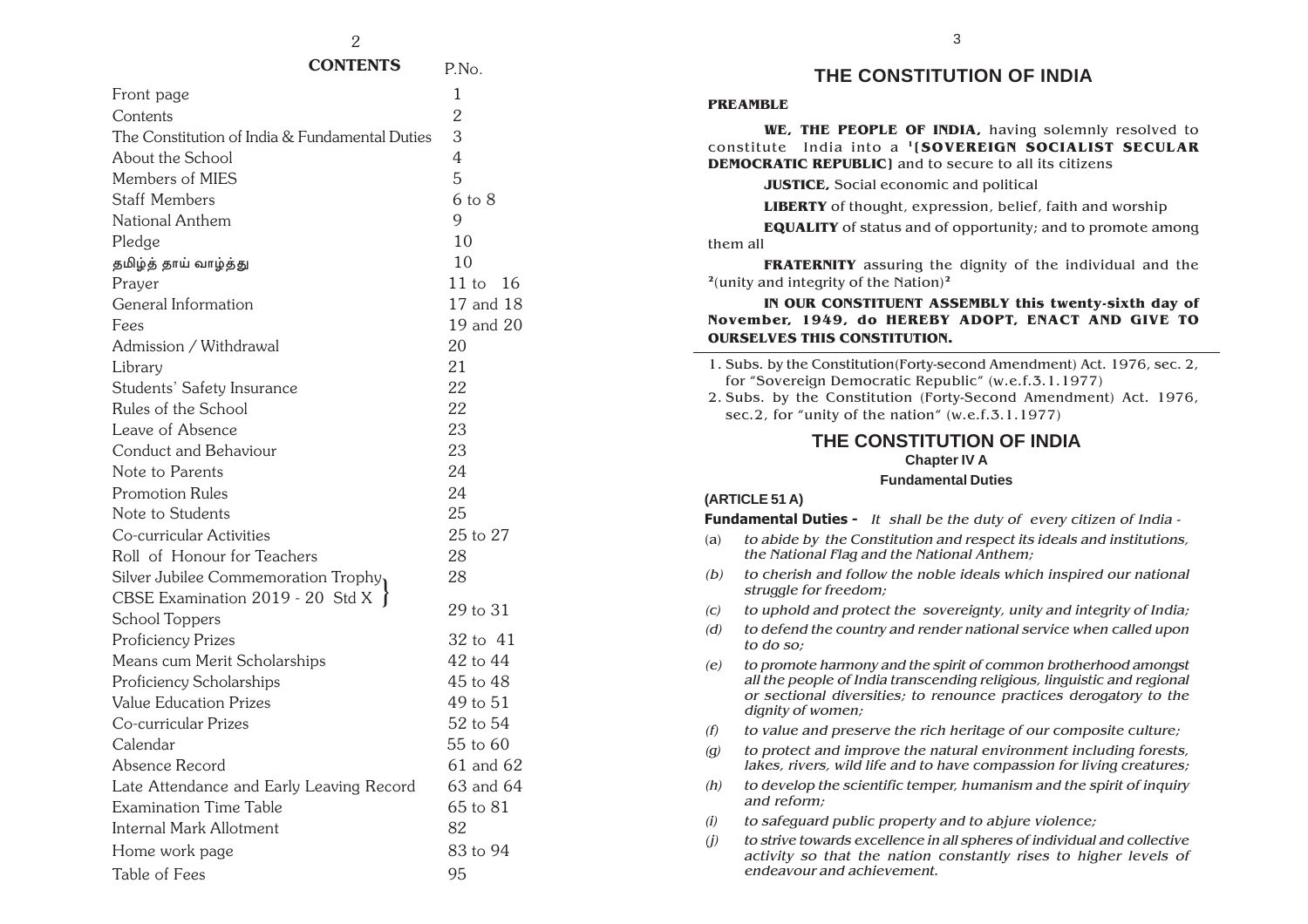#### 4 **MODERN SENIOR SECONDARY SCHOOL**

The school came into being in the year 1969. Due to the tireless efforts of the founder members, the school was started as a kindergarten with 4 teachers. From this humble beginning the school has seen an Himalayan growth to around 3000 students and 115 staff members as on date. The foundation stone for the school Main Building was laid by Hon. Prabhudas Patwari, Governor of Tamil Nadu in the year 1978. The ground floor<br>was formally declared open in 1982 by Late R. Venkatraman, Hon. Defence Minister, Govt. of India, our Chief Patron. The first and second floor of the main block was inaugurated with the blessings of Sri Jayendra Saraswathi Swamigal of Kanchi Kamakoti Peetam in the year 1983. To accommodate more students third floor of the main building was raised and was opened by Late R. Venkatraman, Former President, Govt of India, in commemoration of the Pearl Jubilee of the school in the year 1998. The school got its NOC from State Government on 17.3.1977 and accreditation with CBSE board on 1.5.1977. Again to commemorate the Golden Jubilee year 2019, additional building with play ground was acquired at Ullagaram, Chennai.

School has classes from LKG to Standard XII, following the syllabus prescribed by CBSE. In the Senior Secondary classes, viz, Standard XI and XII, subjects offered are Mathematics, Physics, Chemistry, Biology, Economics, Business Studies, Accountancy and Computer Science. The school has all required infrastructure for the progress of the student community. The school is constantly ahead in up-gradation of its infrastructure and offers quality education. Smart classes, audio - video, computer as well as online education are in place for the students community. The school has a spacious auditorium named after Adyapakarathnam Sri Totadri Iyengar.

In its Fifty years of illustrious journey school had seen two of its Principals **Smt. M. Seethalekshmi** and **Dr. Smt. K. Mohana** receiving **National awards** from Govt. of India in the year 2000 and 2016 respectively. Dr. Smt. K. Mohana was also awarded CBSE Teachers Award for the year 2013. The school has been producing 100% pass percentage in class X and XII over the years. The school is rated one amongst the FIRST FIVE best CBSE schools of the country. The school has produced many a winner in various competitions National and International levels. Grandmaster K. Sasikiran (Arjuna Awardee) and Cricketer Vijay Shankar are our proud Alumnus. The school also focusses on holistic development of students. The school scout started in the year 1988 NCC girls wing was inaugurated in 1991 and our NCC Cadets have participated in the Republic Day Parades at New Delhi in 2012 and 2014 respectively. Fine arts was initiated from the year 1996. The school gives importance to celebration of various important days and in particular Sri Thyagaraja Aradhana day and Advent Day of Ramana Maharishi, when the budding students are given opportunities to exhibit their talents. School Toppers, Sports champions and Teachers serving the noble cause are duly recognized and awarded every year.

The journey of Modern Senior Secondary School with the gained experience is proceeding towards Diamond Jubilee and Centenary celebrations with the guidance of the members of Management and active efforts of Principal, Teachers and Students.

In the words of Swami Vivekananda "Education is the process by which character is formed. Strength of mind is increased and intellect is sharpened as a result of which one can stand on one's own feet". We provide the right environment and other infrastructure to achieve this.

With salutations to Lord Lakumikara Vinayaka and Goddess Saraswathi the school is poised to scale greater heights.

#### *VISION*

#### *Sathyam Vada Dharmam Chara*

#### *Mission of the School*

*Apart from aiming Academic Excellence, our School focuses on Activity Based Learning in all subjects integrated with Values and also setting up Classroom Libraries in a Phased Manner for enhancing Reading Habits on Moral, Cultural and Spiritual Values of students to achieve the VISION of the school on Continual Basis.*

### (Run by Modern Indian Educational Society - S.No. 97/1974) **Members of Modern Indian Educational Society**

| <b>President</b>           | Prof. S. Veeraraghavan        |
|----------------------------|-------------------------------|
| <b>Vice President</b>      | Sri S. Pattabiraman           |
| <b>Secretary</b>           | Sri S. Sridharan              |
| <b>Joint Secretary</b>     | <b>Sri P. B. Sripathy Rao</b> |
| <b>Assistant Secretary</b> | <b>Sri N. Subbaraman</b>      |
| <b>Members</b>             | 1. Sri H. Ranganathan         |
|                            | 2. Dr. N. Srinivasan          |
|                            | 3. Sri V. Sukumaran           |
|                            | 4. Sri V. Natarajan           |
|                            | 5. Prof. R. Muthusubramanian  |
|                            | 6. Sri N. Sadasiyam           |
|                            | 7. Sri P.V. Inbasekaran       |
|                            | 8. Sri P.V. Chandrasekharan   |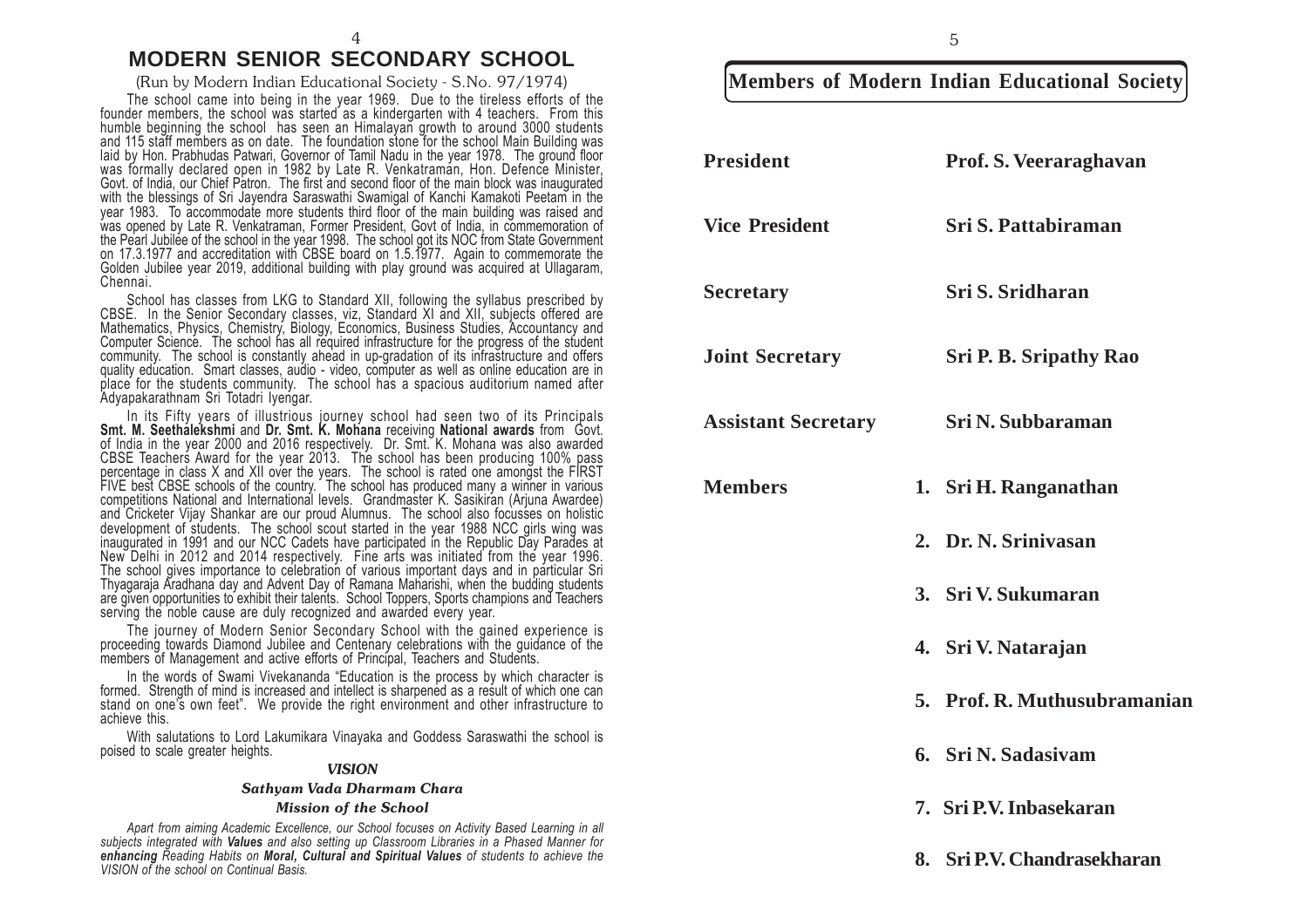### **STAFF MEMBERS**

| Principal                                                             |                                                                  |  |
|-----------------------------------------------------------------------|------------------------------------------------------------------|--|
| <b>Smt. L. Padmavathy</b>                                             | M.Com., P.G.D.C.M., C.I.C.,                                      |  |
|                                                                       | DWT., B.Ed.,                                                     |  |
| <b>Vice Principal</b>                                                 |                                                                  |  |
| Smt. Sripriya Rajarajan                                               | M.Sc., M.Phil., B.Ed.,                                           |  |
| <b>Head Mistress</b>                                                  |                                                                  |  |
| Smt. R. Usha                                                          | M.A., (Economics),                                               |  |
|                                                                       | M.A., (English) M.Ed.                                            |  |
| <b>TEACHERS</b>                                                       |                                                                  |  |
| Smt. N. Sundarakanchana M.Sc., M.Phil., B.Ed.,                        |                                                                  |  |
| Smt. K. Padmasini M.Sc., B.Ed.,                                       |                                                                  |  |
| Smt. K. Sundari M.Sc., B.Ed.,                                         |                                                                  |  |
| Smt. Girija Suresh M.A., B.Ed.,                                       |                                                                  |  |
| Smt. G. Bhuvaneswari B.Sc., M.A., P.G.D.C.A.,                         |                                                                  |  |
|                                                                       | M.Sc., (I.T)., M.Ed.,                                            |  |
| Smt. Maheswari Sivaraman M.Com., B.Ed.,                               |                                                                  |  |
| Smt. S. Vidhya M.Sc., B.Ed.,                                          |                                                                  |  |
| Smt. Gayathri Ramachandran M.Sc., B.Ed.,                              |                                                                  |  |
| Dr. (Smt.) N. Savithri M.A., M.Phil., Ph.D., B.Ed.,                   |                                                                  |  |
| Smt. S. Malathy Vanjula B.Sc., B.Ed.,                                 |                                                                  |  |
| Smt. R. Nalini B.Sc., M.Ed.,                                          |                                                                  |  |
| Smt. V. Vedavalli M.Sc., M.Ed.,                                       |                                                                  |  |
| Smt. Usha Srinivasan B.Sc., M.A., (Public Admn.,)                     |                                                                  |  |
|                                                                       | M.A., (History)., M.Ed.,                                         |  |
| Smt. Saraswathi Mahalingam M.A., B.Ed.,                               |                                                                  |  |
| Smt. P. Geetha B.Sc., B.Ed.,                                          |                                                                  |  |
| Smt. G. Chitramala B.Com., M.A.,                                      |                                                                  |  |
|                                                                       | Praveen, Siksha Visharad                                         |  |
| Smt. S. Mahalakshmi M.A., (Economics) M.A., (Tamil) B.Ed.,            |                                                                  |  |
| Smt. C. Savitri M.A., B.Ed., (Praveen)                                |                                                                  |  |
| Smt. Hemamalini Rajendran B.Sc., M.A.,                                |                                                                  |  |
|                                                                       | Praveen, Siksha Visharad.,                                       |  |
|                                                                       | Smt. Sreelatha Prabakar B.A., (Fine Arts) M.A., (English) B.Ed., |  |
| Smt. M. Deepa M.C.A., M.Phil., (Computer Science) B.Ed.,              |                                                                  |  |
| Smt. Jaya Raghavan B.Com., M.A., M.Phil., B.Ed.,                      |                                                                  |  |
| Smt. S. Kameshwari M.Com., M.Phil., (Commerce) M.A., (History) B.Ed., |                                                                  |  |
| Smt. A. Sundari B.Sc., B.Ed.,                                         |                                                                  |  |

7

| <b>Smt. J. Lakshmi</b> B.Sc., M.A., M.Ed., Visharad.,           |
|-----------------------------------------------------------------|
| Smt. B. Gayathri M.Sc., B.Ed.,                                  |
| Smt. C.V. Rajalakshmi B.Com., M.A., B.Ed.,                      |
| Smt. Anuradha Muralidharan B.Sc., B.Ed.,                        |
| Smt. M. Sowmya M.Sc., B.Ed.,                                    |
| Smt. G. Aruna M.Sc., B.Ed.,                                     |
| Smt. C. Bhuvaneswari B.Sc., B.Ed.,                              |
| Smt. R. Usha B.A., B.Ed.,                                       |
| Smt. S. Ellammal B.A., (Economics) M.A., (History) B.P.Ed.,     |
| Smt. Sujatha Shivaraj Nagesh M.A., (Economics),                 |
| M.A., (English), B.Ed.,                                         |
| Smt. S. Sowmya Mukundan M.Sc., B.Ed.,                           |
| Smt. P. Sowmya M.Sc., M.Phil., B.Ed.,                           |
| Sri. K. Manivannan B.Sc., B.P.Ed.,                              |
| Smt. Uma Ramesh B.Sc., M.A., B.Ed.,                             |
| Smt. N. Harini B.Com., M.A., B.Ed.,                             |
| Smt. S. Lalitha B.A., (Economics), M.A., (Tamil), B.Ed.,        |
| Smt. A. Vijayalakshmi B.Sc., B.Ed.,                             |
| Smt. R. Jayasree B.A., (Economics), M.A., (Tamil), B.Ed.,       |
| Sri G. Lakshmi Narasimhan B.Com., M.A., B.Ed.,                  |
| Smt. J. Revathi B.Sc., B.Ed.,                                   |
| Sri L. Anandhan M.A., M.Phil., Siromani., B.Ed.,                |
| Smt. S. Agilandeswari B.Sc., B.Ed.,                             |
| Smt. N. Vidyalakshmi B.Com., M.A., B.Ed.                        |
| Smt. S. Priyadarsini B.Sc., B.Ed.,                              |
| Smt. V.S. Vijaya Lakshmi, B.A., Praveen Siksha Visharad, B.Ed., |
| Sri S. Thangaraj B.E. (ECE)                                     |
| Smt. S. Saraswathi B.B.A., M.L.I.S.                             |
| Smt. S. Sivapriya M.A., B.Ed.,                                  |
| Smt. S. Nandhini B.Sc., M.A., B.Ed.,                            |
| Smt. R. Sriramalakshmi M.A., M.Phil.,                           |
| Smt. S. Visalakshi B.Sc., B.Ed.,                                |
| Smt. Ragini Madhavan M.A., B.Ed.,                               |
| Smt. S. Geetha BBA., M.A., B.Ed.,                               |
| Smt. R. Pavithra BCS., B.Ed.,                                   |
| Smt. K.N. Deepa B.Sc., M.S., B.Ed.,                             |
| Smt. N. Jayalakshmi B.Com., B.Ed.,                              |
|                                                                 |

**Smt. S. Priya** B.Sc., (Electronic Science), M.Sc., (Environmental Science) B.Ed.,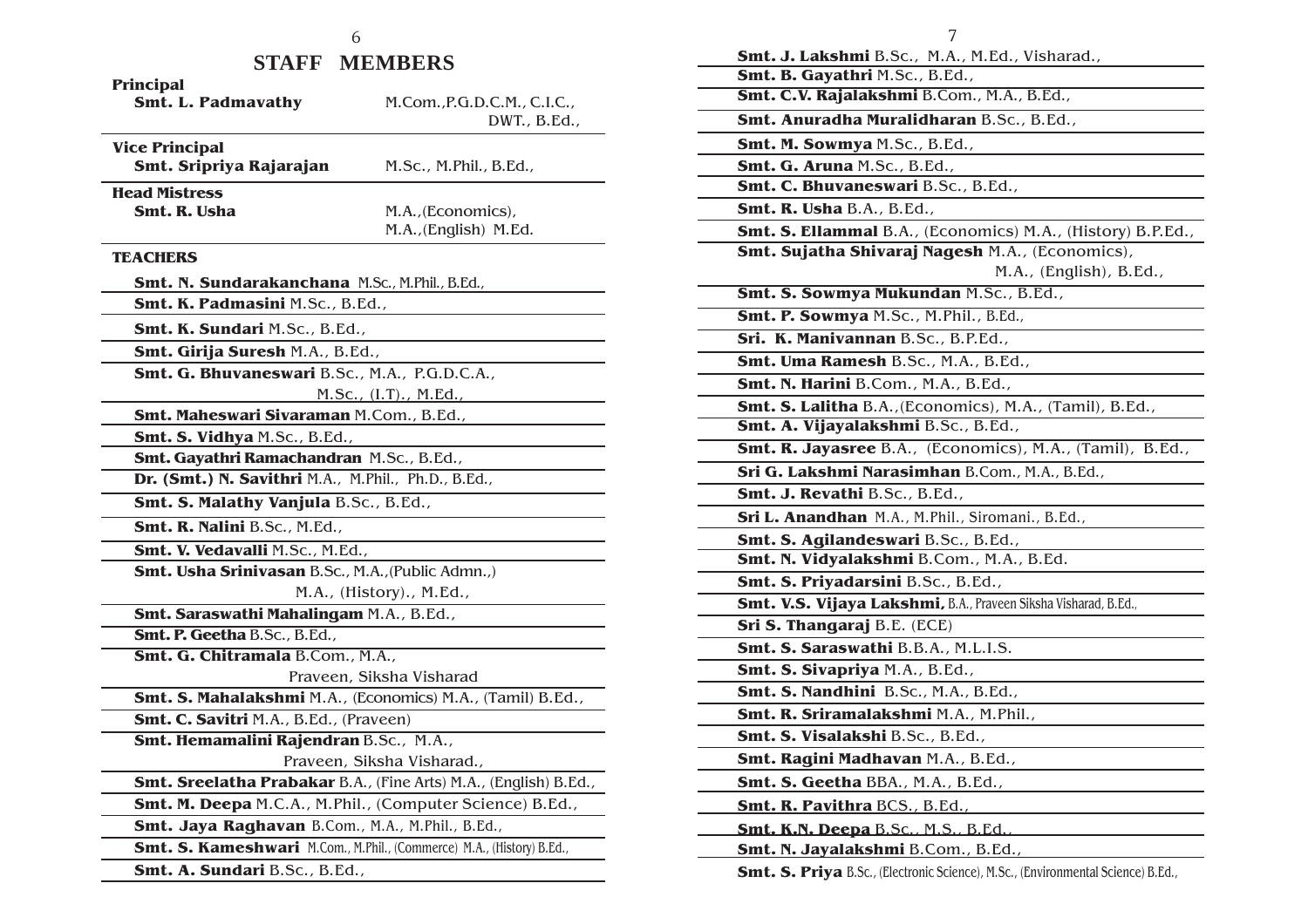| Smt. L. Dhivya M.Com., MBA., B.Ed.,                                  |
|----------------------------------------------------------------------|
| Smt. R. Divya M.Sc., M.Phil., B.Ed.,                                 |
| Smt. M. Janani M.Sc., B.Ed.,                                         |
| Smt. K. Rajeswari M.A., B.Ed.,                                       |
| Smt. V. Jayashree M.Com., M.Phil., B.Ed.,                            |
| Smt. A. Suganthi M.Sc., B.Ed.,                                       |
| Smt. P. Jyothi Rathinam M.Sc., B.Ed.,                                |
| Smt. A. Supraja B.Sc., (Chemistry), M.Sc., (Bio - Chemistry), B.Ed., |
| Smt. Sethulakshmi Srivatsan B.Com., M.Sc., B.Ed.,                    |
| Smt. Vrinda Hariganesh B.Sc., M.A., MBA., B.Ed.,                     |
| Smt. Revathi M.Sc., M.Phil., B.Ed.,                                  |
| Smt. G. Preetha M.Sc., M.Phil., M.Ed.,                               |
| Smt. B.K. Anuradha M.Sc., B.Ed.,                                     |
| Smt. R. Rajeswari M.Sc., M.Phil.,                                    |
| Smt. Jeevitha Kumaran M.Sc., M.Phil., B.Ed.,                         |
| Smt. Suganya Srinivasan M.Sc., B.Ed.,                                |
| Smt. R. Uma Maheswari M.A., B.Ed.,                                   |
| Smt. J. Saranya B.Com., M.B.A., B.Ed.,                               |
| Smt. Sundari Srinivasamurthy B.A., B.Ed.,                            |
| Smt. R. Mahalakshmi B.Sc.,                                           |
| Smt. S. Ruckmani B.Sc., B.Ed.,                                       |
| Smt. V. Kamala B.A., B.Ed.,                                          |
| Smt. Bhuvaneshwari Iyer B.Com., B.Ed.,                               |
| Smt. K. Nithya B.A., B.Ed.,                                          |
| Smt. S. Sangeetha Rao B.C.S., B.Ed.,                                 |
| Smt. Sivasankari Venkataraman M.Sc., B.Ed.,                          |
| <b>Smt. Nagalakshmi B.Sc.,</b>                                       |
| Smt. Priya M.Com.,                                                   |
| Smt. Gayathri Venkatesh M.Com., B.Ed.,                               |
| <b>Smt. Nithya M.Sc.,</b>                                            |
| Smt. Chitra B.Sc., B.A., B.Ed.,                                      |
| Smt. S. Nithya M.Sc., B.Ed.,<br>Smt. R. Anupama B.Sc., MCA., M.B.A., |
| Smt. Saraswathi Radhakrishnan B.Sc., B.Ed.,                          |
| Smt. Gomathi Pasupathi B.Com.,                                       |
| Smt. Nandhini Ravi M.Com.,                                           |
| Smt. M. Padmini M.Com., DCA.,                                        |
| Sri S. Rajagopalan                                                   |
| Smt. K. Uma DCA.,                                                    |
| Smt. Vasumathi Rangarajan B.Com.,                                    |
| Smt. R. Sridevi B.Com.,                                              |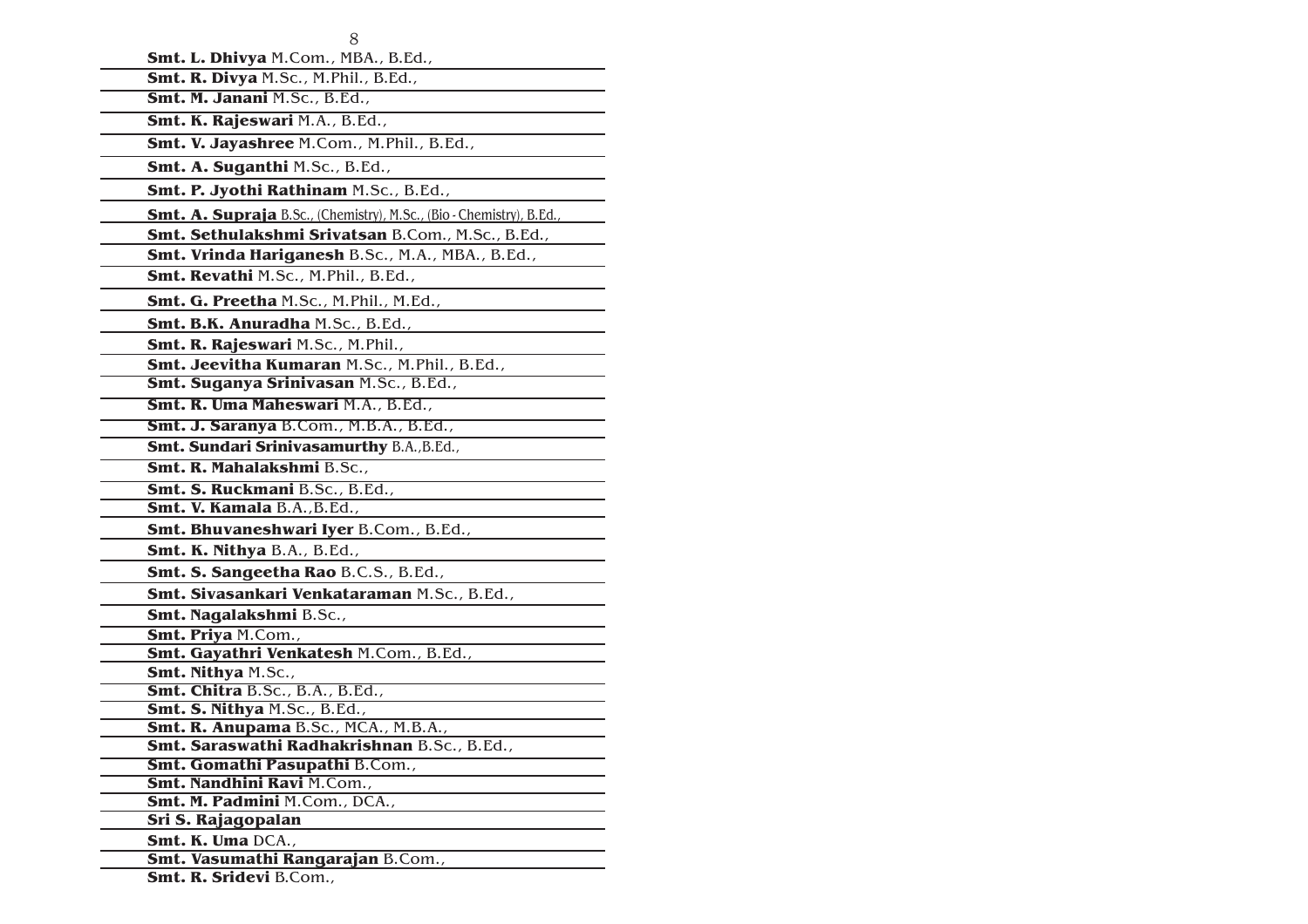### **NATIONAL ANTHEM** 9

Jana-gana-mana-adhinayaka jaya he Bharatha-bhagya-vidhatah Punjab-Sindu-Gujarat-Maratha-Dravida-Utkala-Vanga Vindya-Himachala-Yamuna-Ganga Uchchala-Jaladhi-taranga Tava-Subha name jage Tava-Subha asisa mage Gahe tava jaya-gatha. Jana-gana-mangala-dayaka jaya he Bharata-bhagya-vidhata Jaya he, jaya he, jaya he Jaya jaya jaya jaya he.

## **English Translation of the National Anthem**

Thou art the ruler of the minds of all people.. Thou dispenser of India's destiny. Thy name rouses the hearts of Punjab, Sind, Gujarat and Maratha Of Dravid and Orissa and Bengal. It echoes in the hills of Vindhyas and Himalayas. And mingles in the music of Jamuna and Ganges. And is chanted by the waves of the Indian Sea. They pray for Thy blessings and sing Thy praise. The well being of all people lies in Thy hand. Thou dispenser of India's destiny, Victory, Victory, Victory to Thee.

## पादा

<u> भारत हमारा देश है। समस्त भारतवासी भाई बहन है। हमें अपना देश प्राणों</u> से भी प्यारा है। इसकी समृद्धि और विविध ज्ञान भण्डार पर हमें गर्व है। हम इसके सयोग्य अधिकारी बनने का प्रयत्<del>त्</del>न सदा करते रहेंगे ।

हम अपने माता पिता, शिक्षकों और समस्त गुरुजनों का आदर करेंगे। हम अपने देश और देशवासियों के प्रति वफादार रहने की प्रतिज्ञा करेंगे । उनके कल्याण और समृद्धि में ही हमारा सुख निहित है।

## உறுதி மொமி

'இந்தியா எனது நாடு. இந்தியா் அனைவரும் என் உடன்பிறப்புகள்.

எனது நாட்டை நான் பெரிதும் நேசிக்கிறேன். இந்நாட்டின் பழம் பெருமைக்காகவும் பன்முக மரபுச் சிறப்புக்காகவும் நான் பெருமிதம் அடைகிறேன். இந்நாட்டின் பெருமைக்குத் தகுந்து விளங்கிட நான் என்றும் பாடுபடுவேன்.

என்னுடைய பெற்றோர், ஆசிரியர்கள், எனக்கு வயதில் மூத்தோர் அனைவரையும் மதிப்பேன்; எல்லாரிடமும் அன்பும் மரியாதையும் காட்டுவேன்.

என் நாட்டிற்கும் என் மக்களுக்கும் உழைத்திட முனைந்து நிற்பேன். அவர்கள் நலமும் வளமும் பெறுவகிலேதான் என்றும் மகிழ்ச்சி காண்பேன்.'

## **Pledge**

India is my Country. All Indians are my brothers and sisters. I love my country and I am proud of its rich and varied heritage. I shall always strive to be worthy of it.

I shall give my parents, teachers and all elders respect and treat everyone with courtesy. To my country and my people, I pledge my devotion. In their well being and prosperity alone, lies my happiness.

## தமிழ்த் தாய் வாழ்த்து

நீராருங் கடலுடுத்த நிலமடந்தைக் கெழிலொழுகும் சீராரும் வதனமெனத் திகழ்பரதக் கண்டமிதில், தெக்கணமும் அதில் சிறந்த திராவிட நல்திருநாடும் தக்கசிறு பிறை நுதலும் தரித்த நறுந்திலகமுமே அத்திலக வாசனை போல் அனைத்துலகும் இன்பமுற எத்திசையும் புகழ்மணக்க இருந்த பெருந்தமிழணங்கே! உன் சீரிளமைத்திறம் வியந்து செயல்மறந்து வாழ்த்துதுமே ! வாழ்த்துதுமே ! வாழ்த்துதுமே !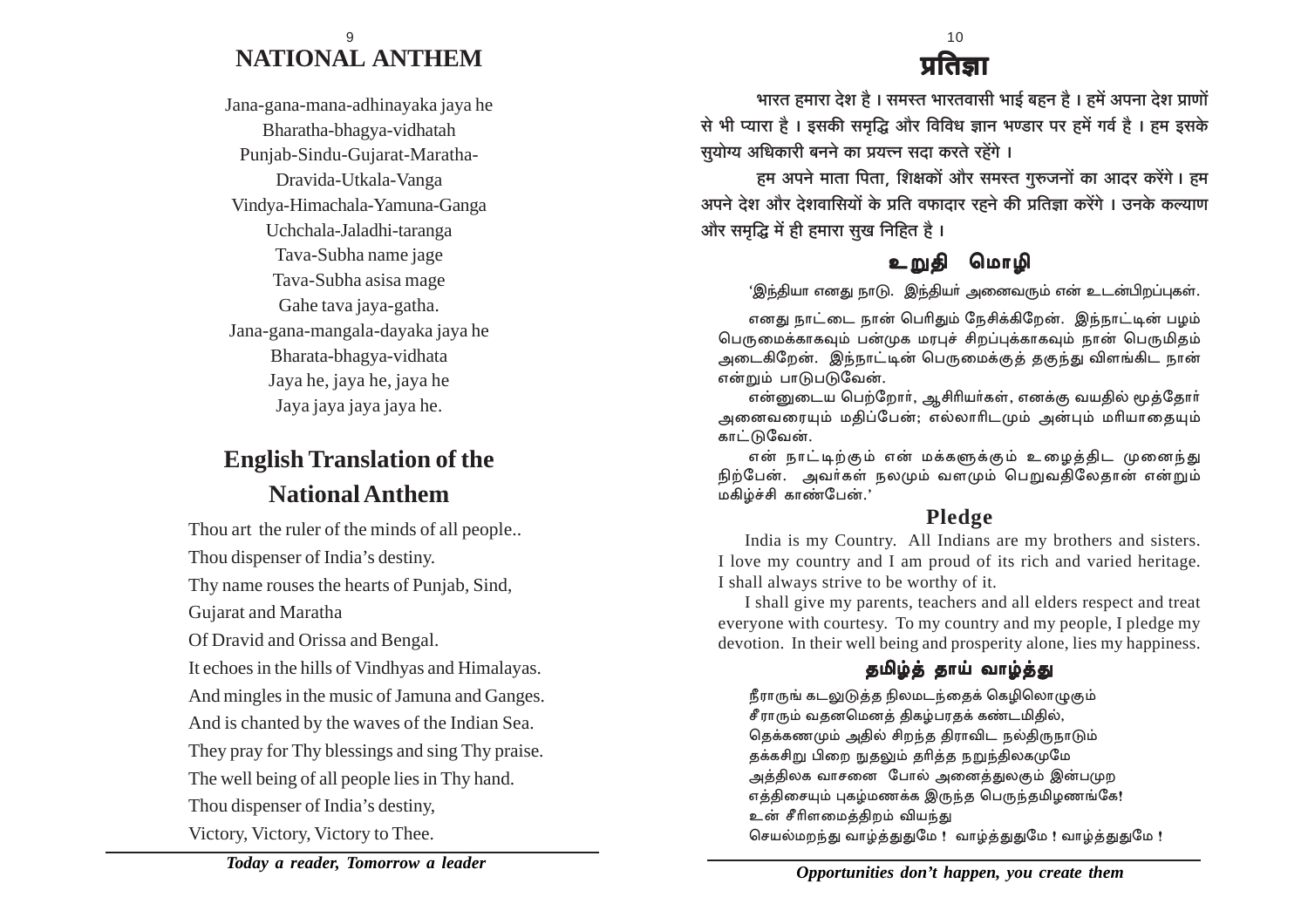### கடவுள் துகி

தோடுடைய செவியன் விடையேறியோர் தூவெண் மதிசூடி காடுடைய சுடலைப் பொடி பூசியென் உள்ளங்கவர் கள்வன் ஏடுடைய மலரான் உனை நான் பணிந்தேத்த அருள் செய்த பீடுடைய பிரமாபுரமேவிய பெம்மான் இவனன்றோ. கல்லார்க்கும் கற்றவர்க்கும் களிப்பருளும் களிப்பே காணார்க்கும் கண்டவர்க்கும் கண்ணளிக்கும் கண்ணே வல்லார்க்கும் மாற்றார்க்கும் வரமளிக்கும் வரமே மதியார்க்கும் மதிப்பவர்க்கும் மதிகொடுக்கும் மதியே நல்லார்க்கும் பொல்லார்க்கும் நடுநின்ற நடுவே நரர்களுக்கும் சுரர்களுக்கும் நலம் கொடுக்கும் நலமே எல்லார்க்கும் பொதுவில் நடம் இடுகின்ற சிவமே என் அரசே யான்புகலும் இசையும் அணிந்தருளே.

> பச்சை மா மலைபோல் மேனிப் பவளவாய்க் கமலச் செங்கண் அச்சுதா அமரர் ஏறே ஆயா்தம் கொழுந்தே என்னும் இச்சுவை தவிர யான் போய் இந்திர லோகம் ஆளும் அச்சுவை பெறினும் வேண்டேன் அரங்கமா நகருளானே.

## प्रार्थना

- <u>१. अों सह नाववत् । सह नौ भूनक्त् ।</u> सह वीर्यं करवावहै । तेजस्वि नावधीतमस्तु मा विद्विषावहै <u><sup>3</sup> अपन्ति श्रगन्तिः ।</u>
- <u>२. शं न्नो मित्रश्शं वरुणः । शं न्नो भवत्वर्यमा ।</u> <u>शं न्न इन्द्रो बृहस्पति : शं न्नो विष्णु रुरुक्रमः ।</u>
- 3. असतो मा सद गमय तमसो मा ज्योतिर्गमय । मृत्योर्मा अमृतं गमय । ओं शान्तिः शान्तिः शान्तिः ।
- <u>४. सदा बालरुपाऽपि विध्नादिहन्त्री</u> **महादन्तिवक्त्राऽपि पञ्चास्यमान्या । बिधीन्द्रादिमृग्या गणेशाभिधा मे | विधत्तां श्रियं काऽपि कल्याणमूर्तिः ।**
- **५.** ज्ञानं देहि स्मृति देहि देवी । विघाधिदेवते । <u>प्रतिष्ठां कवितां देहि शक्तिं शिष्यप्रबोधिकाम् ।।</u>
- **६. सरसिजनयने सरोजह**स्ते **धवलतरांशुकगन्धमाल्यशोभे** । <u>भगवति हरिवल्लभे । मनोज्ञे ।</u> <u>त्रिभवन भतिकरि प्रसीद मह्यम ।।</u>
- <u>७. कल्याणरूपाय कलौ जनानां</u> **कल्यादात्रे करुणासधा**ब्धे । **कंब्वादि-दिव्यायु** धसत्कराय <u>वातालयाधीश ! नमो नमस्ते ।।</u>
- $\epsilon$ . विश्वं दर्पणदृश्यमाननगरीतुल्यं निजान्तर्गतं <u>पश्यत्रात्मनि मायया बहिरिवोदभुतं यथा निद्रया ।</u> <u>यस्साक्षात्कुरुते प्रबोधसमये स्वात्मानमेवाद्वयं</u> **तरमै श्रीगुरुमूर्तये नम इदं श्रीदक्षिणामूर्तये ।।**
- <u>९. वागर्थाविव सम्पृक्तौ वागर्थप्रतिपत्तये ।</u> <u>जगतः पितरौ वन्दे पार्वतीपरमेश्वरौ ।।</u>
- **10. \_yH§\$ H\$amo{V dmMmb§ nS²>Jw§ b'>`Vo {J[a\_² & यत्कृपा तमहं वन्दे परमानन्दमाधवम्** ॥
- 19. गुरुर्ब्रह्मा गुरुविष्णुः गुरुर्देवो महेश्वरः । **गुरुस्साक्षात् परं ब्रह्मा तस्मै श्री गुरवे नमः ।।**
- 12. माष्यादि सर्वसास्त्राणी ये सान्ये नियमा तदा । <u>उक्षराणि च सर्वाणी त्वन्तु देतिन नमोस्तुते ।।</u>
- 13. दुर्जनः सञ्जनो भूयात् सञ्जनः शान्तिमाप्नुयात् ।<br>शान्तो मुच्येत बन्धुभ्यः मुक्तश्रान्यान् विमोचयेत्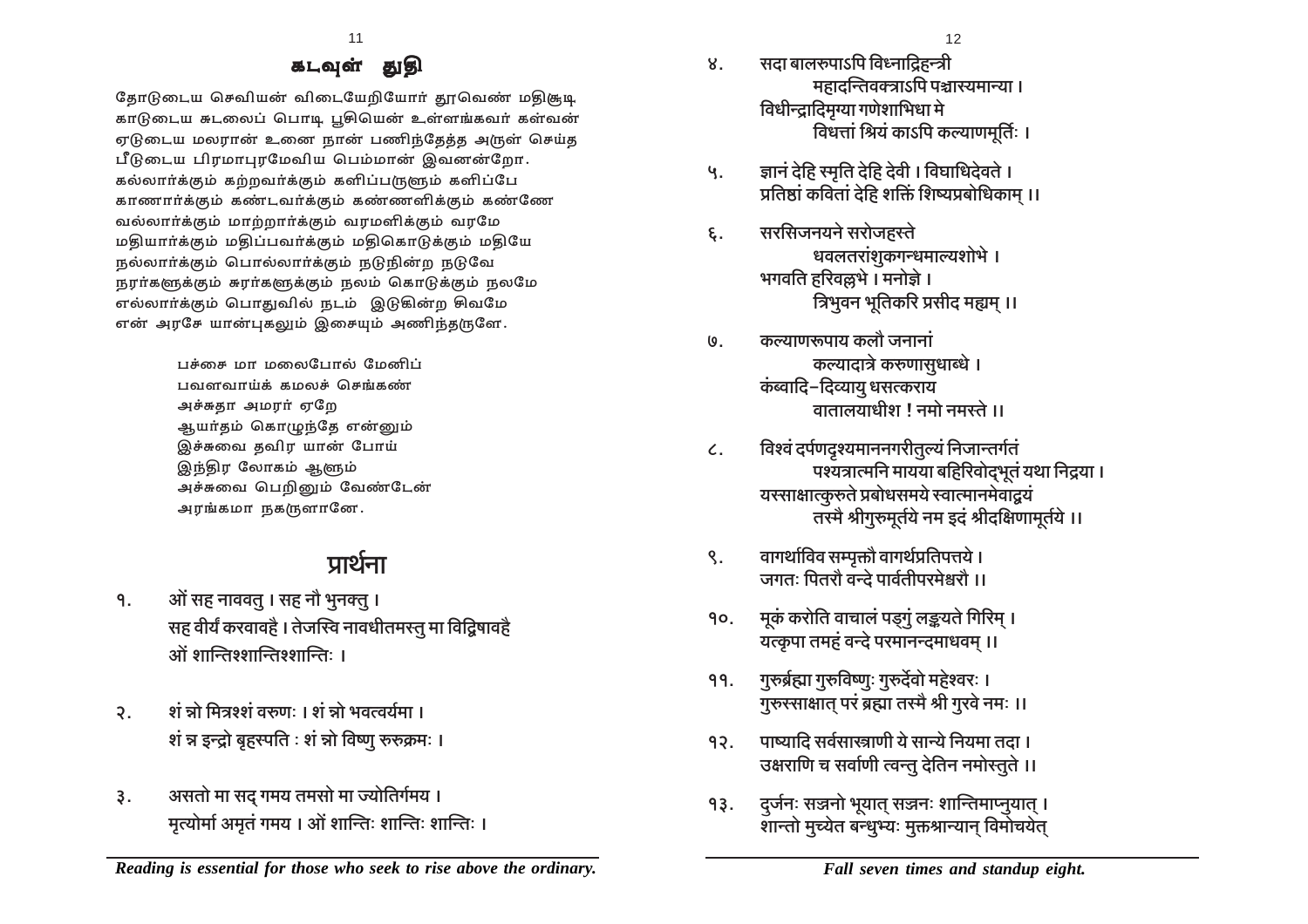2. அஞ்சிலே ஒன்றுபெற்றான் அஞ்சிலே ஒன்றைத் தாவி அஞ்சிலே ஒன்றாறாக ஆரியா்க்காக ஏகி அஞ்சிலே ஒன்றுபெற்ற அணங்கைக் கண்டு அயலாரூரில் அஞ்சிலே ஒன்றை வைத்தான் அவன் நம்மை அளித்துக் காப்பான்.

## டைவிளையாடு பாப்பா

3. @டி விளையாடு பாப்பா நீ லய்ந்திருக்க லாகாது பாப்பா ! கூடி விளையாடு பாப்பா – ஒரு குழந்தையை வையாதே பாப்பா ! சின்னஞ் சிறுகுருவி போலே – நீ திரிந்து பறந்துவா பாப்பா ! வண்ணப் பறவைகளைக் கண்டு நீ மனகில் மகிம்ச்சி கொள்ளு பாப்பா ! காலை எழுந்தவுடன் படிப்பு - பின்பு கனிவு கொடுக்கும் நல்ல பாட்டு மாலை முழுதும் விளையாட்டு – என்று வழக்கப் படுத்திக் கொள்ளு பாப்பா ! பாககம் செய்பவரைக் கண்டால் - நாம் பயங் கொள்ளலாகாது பாப்பா மோதி மிதித்து விடு பாப்பா - அவர் முகத்தி லுமிழ்ந்து விடு பாப்பா

## பள்ளி மங்களம்

குன்றிட்ட சுடராவோம் மாணவர் நாளுமே மன்றிட்ட புகழாரம் நாளும் வளருமே மேலவன் பொன்னடி பேரருள் வழங்கவே மாடர்ன் மேனிலைப் பள்ளி புகழ் ஓங்கவே! ஓங்கவே !

மாடர்ன் மேனிலைப் பள்ளி எந்தன் அன்னையே மாணாக்கர் முரசொலிப்போம் பள்ளிதன் பாங்கையே மேலவன் பொன்னடி பேரருள் வழங்கவே மாடர்ன் மேனிலைப் பள்ளி புகழ் ஒங்கவே! ஒங்கவே !

அம்மை இராஜராஜேஸ்வரி அருள் மழையே எம்மை நாடொறும் நீராட்டத்தழைப்போமே மேலவன் பொன்னடி போருள் வழங்கவே மாடர்ன் மேனிலைப் பள்ளி புகம் ஒங்கவே! ஒங்கவே !

மங்களம் அன்னைக்கு எந்நாளுமே வளர்கவே பார்புகழும் சீரெல்லாம் எந்நாளுமே வாழ்கவே எம்பள்ளி, வளர்கவே வளமெல்லாம் பொங்கவே மங்களம், தங்கவே மங்களம், தங்கவே மங்களம்.

## प्रार्थना

<u>الجهاز हो माता पिता तुम्हीं हो, لام जो कल खिलेंगे वो फूल हम है ,</u><br>| तम्हीं हो बन्ध सखा तम्ही हो | तम्हारे चरणों की धल हम है तुम्हीं हो बन्धु सखा तुम्ही हो ।<br>तुम्हीं हो साथी तुम्हीं सहारे, तुम्हीं हो साथी तुम्हीं सहारे, दया की दृष्टि सदा ही रखना,<br>कोई न अपना सिवा तम्हारे । तम्हीं हो बन्ध सखा तम्हीं हो **Vwåht hmo Z¡`m Vwåht Iod¡`m, Vwåht hmo \_mVm {nVm Vwåhr§ hmo,**

- **तम्हीं हो बन्धु सखा तुम्हीं हो। राम्ही हो बन्ध सखा तम्हीं हो ।**
- 

सारे जहाँ से अच्छा २. सारे जहाँ से अच्छा हिन्दस्तान हमारा । **हम बुलबुलें हैं इसकी, गुलसिता हमारा ।।** <u>परवत तो सबसे ऊँचा हम साया आसामाँ का ।</u> <u>वो सतंरी हमारा, वो पासवां हमारा ।।</u> <u>गो</u>दी में खेलती है इसकी हजारों नदियाँ । **गुलशन है जिनके दम से रश्के जिना हमारा ।। मजहब नहीं सिखाता आपस में बैर रखना । हिन्दी हैं हम वतन है हिन्दरनान हमारा ।।** *(महम्मद इकबाल)* 

## हिन्द देश के निवासी

- <u>3. हिन्द देश के निवासी सभी जन एक है ।</u> रंग-रूप वेश भाषा चाहे अनेक है । <u>बेला, गुलाब, जूहीं, चम्पा, चमेली</u> <u>प्यारे प्यारे फल गंथे माला में एक है</u>। <u>कोयल की कुक न्यारी, पपीहे की टेर प्यारी, </u> <u>गा रही तराना बुलबुल, राग मगर एक है</u> । <u>गंगा, जमना, ब्रह्मपत्रा, कृष्णा, कावेरी</u> <u>जाके मिल गई सागर में, हुई सब एक है ।।</u> *( विनयचन्द मौदगल्य)*
- 1. குலந்தருஞ் செல்வம் தந்திடும் அடியாா்படுதுயராயின வெல்லாம் நிலந்தரஞ் செய்யும் நீள்விசும்பருளும் அருளோடு பெரு நிலமளிக்கும் வலந்தரும் மற்றும் தந்திடும் பெற்றதாயினுமாயின் செய்யும் நலந்தரும் சொல்லை நான் கண்டுகொண்டேன் நாராயணாவென்னும் நாமம்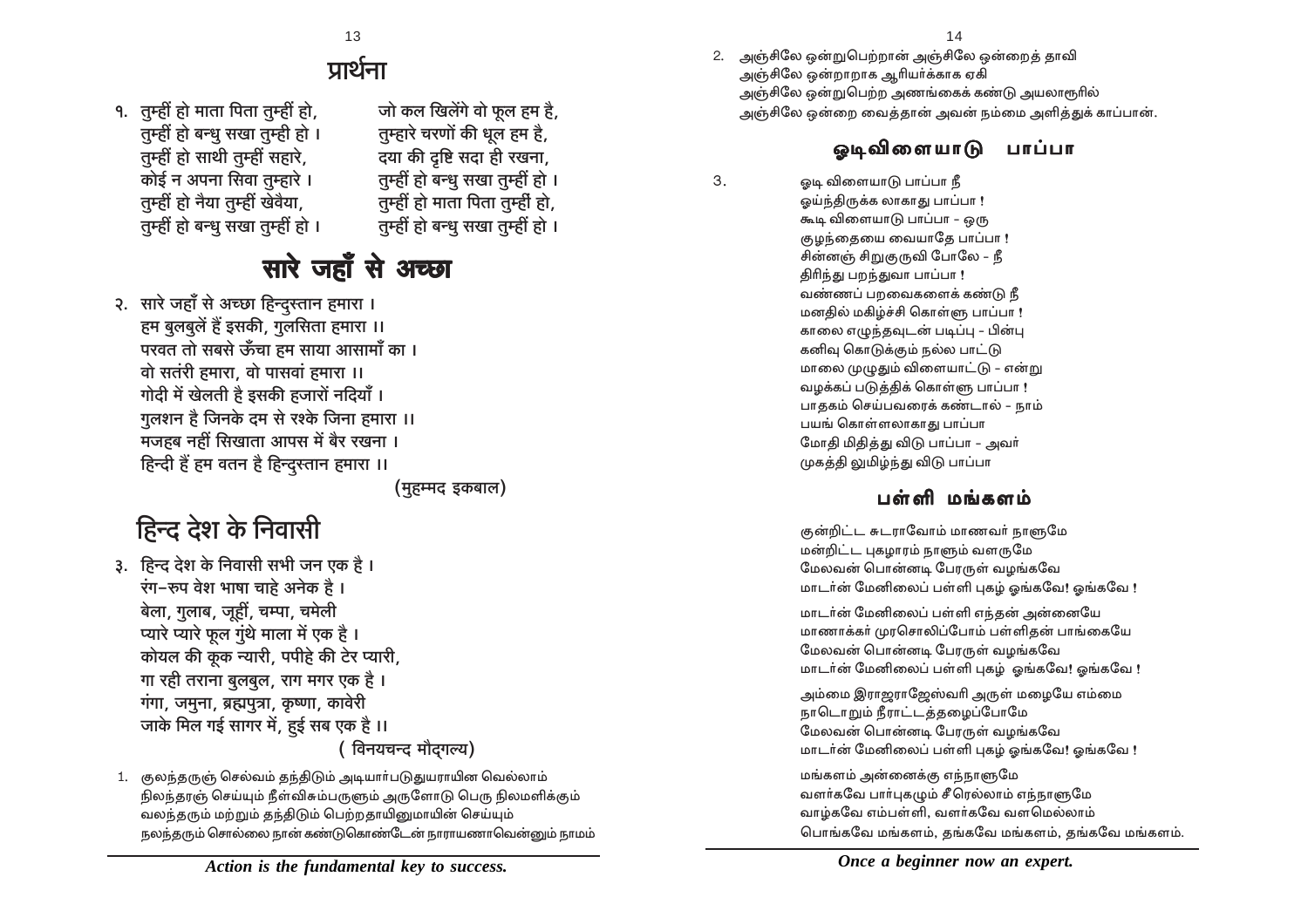மாடான் பள்ளி வான்விழா வாழ்த்துப் பாடல் 15

- 1. பள்ளியிலே உயர்ந்த பள்ளி மாடர்ன் பள்ளி பாரினிலே பெருமை மிக்க மாடர்ன் பள்ளி பொன்விழாக் காணும் பள்ளி மாடர்ன் பள்ளி பொன்னான பள்ளி எங்கள் மாடர்ன் பள்ளி (பள்ளியிலே...)
- 2. ஐம்பதாண்டாய் சிறந்து விளங்கும் மாடர்ன் பள்ளி ஆலமரமாய் வளா்ந்து நிற்கும் மாடா்ன் பள்ளி அறிவுதனைப் பெருகச் செய்யும் மாடர்ன் பள்ளி நல்ல மனிதர்களை உருவாக்கும் மாடர்ன் பள்ளி (பள்ளியிலே...)
- 3. உண்மை பேசக் கற்றுத் தரும் மாடர்ன் பள்ளி தர்மவழி கற்றுத் தரும் மாடர்ன் பள்ளி அன்பு பண்பு கற்றுத் தரும் மாடர்ன் பள்ளி ஆன்மீக அறிவும் தரும் மாடர்ன் பள்ளி

 $(u$ ள்ளியிலே...)

- 4. ஊக்குவிக்கும் நிர்வாகம் உண்டு மாடர்ன் பள்ளியிலே உற்சாகம் தரும் முதல்வா் உண்டு மாடா்ன் பள்ளியிலே ்உறுதுணையாய் ஆசிரியா் உண்டு மாடா்ன் பள்ளியிலே உயா்ந்த மாணவரும் உண்டு மாடா்ன் பள்ளியிலே  $($ பள்ளியிலே $...$
- 5. நங்கநல்லூரில் நல்ல பள்ளி மாடர்ன் பள்ளி நல்ல மதிப்பெண் பெற்றிடவே மாடர்ன் பள்ளி பாரம்பரியம் காக்கும் எங்கள் மாடர்ன் பள்ளி புதுமையைப் புகுத்தும் எங்கள் மாடர்ன் பள்ளி  $(u$ ள்ளியிலே...)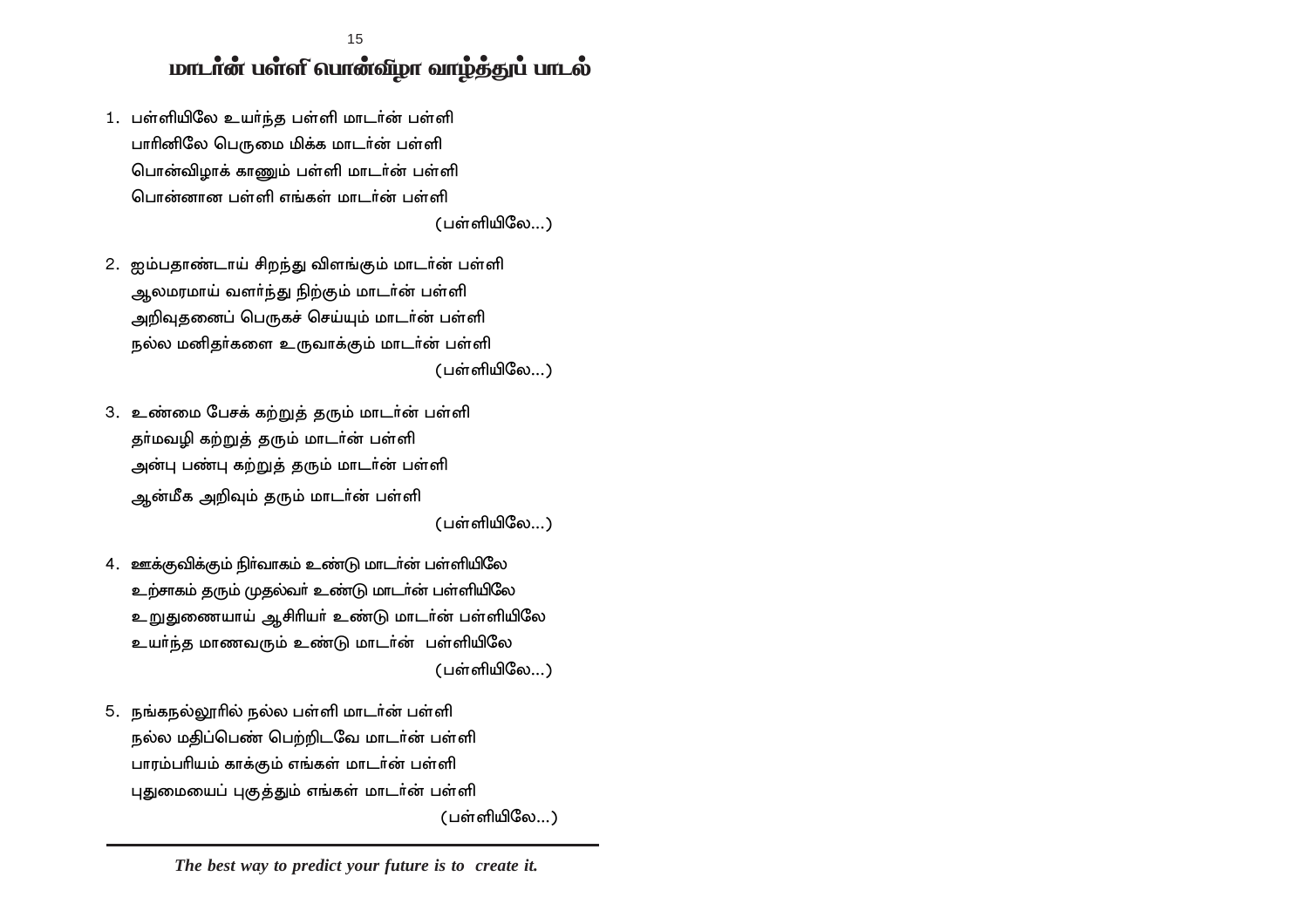### *The man who reads has the world in his arm.*

்திருப்பதி மலைமேல் இருப்பவனே தீராத வினையெல்லாம் தீா்ப்பவனே ஸ்ரீநிவாசா கோவிந்தா ஸ்ரீ வெங்கடேசா கோவிந்தா ஏழுமலைமேல் இருப்பவனே எல்லா வினைகளையும் தீா்ப்பவனே வெங்கடரமணா கோவிந்தா சங்கடஹரணா கோவிந்தா உள்ளமர் கோவிலில் வசிப்பவனே உலகோரை வாழ்விக்க வந்தவனே வெங்கடரமணா கோவிந்தா சங்கடஹரணா கோவிந்தா

### श्यामा काचन चन्द्रिका त्रिभुवने पुण्यात्मना–मानने **।** <u>सीमाशून्य कवित्ववर्षजननी या कापि कादम्बिनी ।।</u> <u>मारारा तिमनोविमोहनविधौ काचिन्तमः कन्दली ।</u> कामाक्ष्याः करूणाकटाक्षलहरी कामाय मे कल्पताम् ।।

**गुरुर्ब्रह्मा गुरुर्विष्णूः गुरुर्देवो महेश्वरः ।** <u>गुरुस्साक्षात परब्रह्म तस्मै श्रीगुरवे नमः ।।</u>

**WEDNESDAY** <u>बद्घिर्बलं यशो धैर्यं निर्भयत्वमरोगता ।</u> <u>अजाड़्यं वाकपट्रत्वं च हनूमत्स्मरणाद भवेत ।।</u>

**या कुन्देन्दुतुषार-हार-धवला या शुभ्रवस्त्रावृता ।** <u>या वीणा वरदण्डमण्डितकरा या श्वेतपद्मासना ।।</u> **या ब्रह्माच्यूत-शंकरप्रभृतिभिः देवैः सदा पूजिता ।** <u>सा मां पातु सरस्वती भगवती निः शेषजाडयापहा ।।</u>

गजाननं भूतगणादिसेवितं कपित्थजम्बूफलसारभक्षितम् । उमासुतं शोकविनाशकारणं नमामि विघ्नेश्वर-पादपङ्कजम् ।।

**मूषिकवाहन मोदकहरत चामर कर्ण विलम्बितसूत्र । ्तमनरूप-महेश्वर पत्र विघ्नविनायक पाद नमर**ते ।। **TUESDAY**

**MONDAY**

**THURSDAY**

**FRIDAY**

**SATURDAY**

**DAILY PRAYER ew^« Á`moËgZm - nwb{H\$V `m[\_Zr** <sup>.</sup> सुजलां सुफलां मलयज − शीतालाम् सुहासिनी सुमधुर − भाषिणीम्,<br>शस्य−श्यामलां मातरम । सखदां वरदां मातरम **eñ`-í`m\_bm§ \_mVa\_² & gwIXm§ daXm§ \_mVa\_² a**न्दे मातरम ।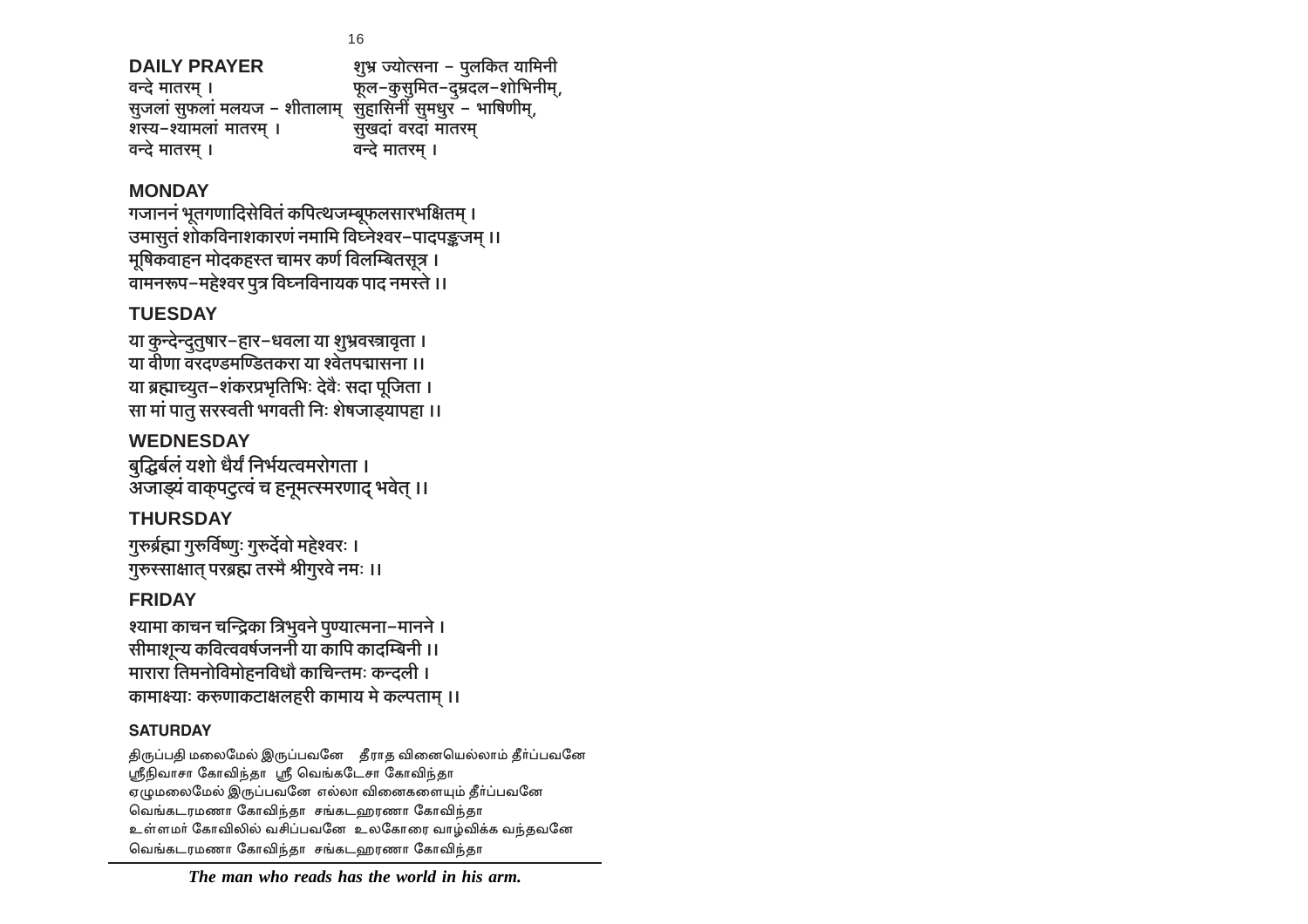#### **General Information** 17

#### **Houses**

The School is divided into four Houses named after renowned poets - Kambar, Valluvar, Valmiki and Tulasidas.

#### **Co-Curricular Activities**

Hindi, English, Tamil and Sanskrit Literary Associations are organised at the beginning of every year. Competitions in Essay, Recitation, Elocution, Quiz, Drawing and Painting are conducted periodically to develop the intrinsic talents of students and to inculcate patriotic fervour in the pupils. National Days like Independence Day and Republic Day are celebrated, every year.

### **Special Sanskrit Classes**

After school hours, students are coached for Sanskrit examinations conducted by the Bharathiya Vidya Bhavan.

#### **School year**

For classes from LKG to Std. XII **The School academic year consists of Three Semester**

**i. From April to September - I**

**ii. From October to December - II**

**iii. From January to March - III**

The school reopens on 2.4.2021 for classes LKG to X and XII

#### **Timings**

The School will work to the following timings :

#### **I. From Kindergarten to V Std.**

#### **Forenoon Session**

#### **Afternoon Session**

 9.20 a.m. to 9.30 a.m. Assembly 9.30 a.m. to 10.10 a.m. I Period 10.10 a.m. to 10.50 a.m. II Period 10.50 a.m. to 11.30 a.m. III Period 11.30 a.m. to 11.35 a.m. Break 11.35 a.m. to 12.15 p.m. IV Period 12.15 p.m. to 12.55 p.m. V Period 12.55 p.m. to 1.30 p.m. Lunch Break

1.30 p.m. to 2.10 p.m. VI Period 2.10 p.m. to 2.50 p.m. VII Period

#### 2.50 p.m. to 3.30 p.m. VIII Period

**Note : 1. L.K.G. will have classes only in the Forenoon Session.**

- **2. U.K.G. will have classes upto 2.50 p.m.**
- **3. Std. I to V will be working on all Saturdays upto 12.00 Noon**

**II. From VI Std. to XII Std.**

#### **Forenoon Session**

| 9.20 a.m. to 9.30 a.m.     | Assembly          |
|----------------------------|-------------------|
| 9.30 a.m. to $10.10$ a.m.  | I Period          |
| 10.10 a.m. to $10.50$ a.m. | II Period         |
| 10.50 a.m. to $11.30$ a.m. | <b>III</b> Period |
| 11.30 a.m. to $11.35$ a.m. | <b>Break</b>      |
| 11.35 a.m. to 12.15 p.m.   | <b>IV</b> Period  |
| 12.15 p.m. to 12.55 p.m.   | V Period          |
| 12.55 p.m. to $1.30$ p.m.  | Lunch Break       |

#### **Afternoon Session**

| 1.30 p.m. to $2.10$ p.m.   | VI Period            |
|----------------------------|----------------------|
| 2.10 p.m. to $2.50$ p.m.   | VII Period           |
| $2.50$ p.m. to $3.30$ p.m. | VIII Period          |
| 3.30 p.m. to 4.10 p.m.     | <b>Activity Hour</b> |

**Note : On all Saturdays the School will work only in the Forenoon from 9.20 a.m. to 12.55 p.m.**

### **School Uniform**

### **The School Uniform consists of : I. For GIRLS LKG to V Standard** Navy Blue Pinafore and White Shirt Blue Socks and Blue Canvas Shoes **From Standard VI to Standard XII** Navy Blue Salwar, Blue & White checked Kameez and Navy Blue Dupatta Black Leather Buckle Shoes and White Socks **II. For BOYS LKG to VII Standard** Navy Blue Shorts and White Shirt

Blue Socks and Blue Canvas Shoes

**From Standard VIII to Standard XII** Navy Blue Pants and White Shirt Black Leather Shoes and White Socks

*Teachers open the door and brightens the student's life*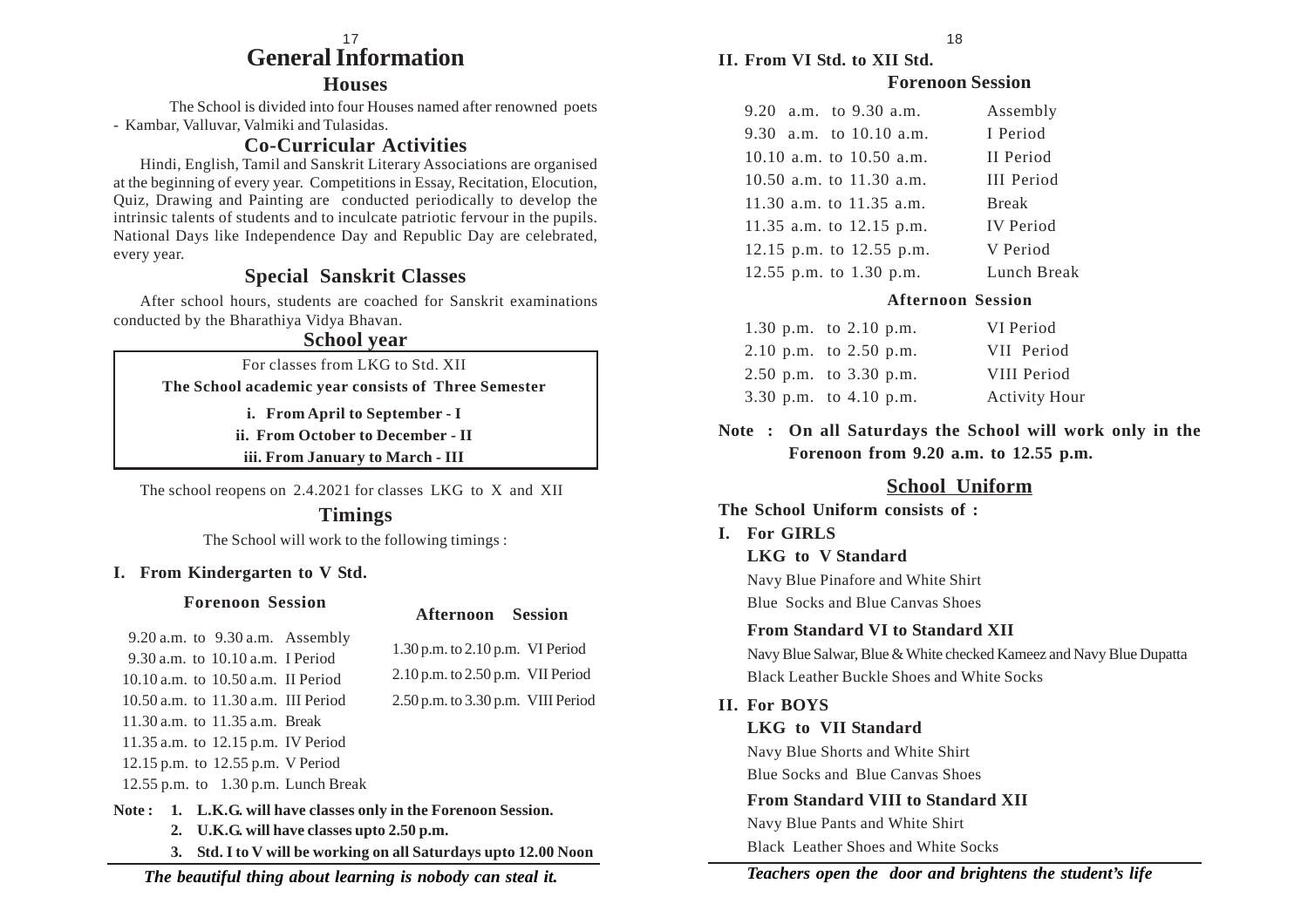### **FEES**  $19$  20

Fees for different standards will be as follows:

| <b>Classes</b>                  | Scale<br>of Fees<br>Rs. | <b>Classes</b>                         | Scale<br>of Fees<br>$\mathbf{R}$ <sub>S</sub> . |
|---------------------------------|-------------------------|----------------------------------------|-------------------------------------------------|
| <b>Tuition fees -</b><br>l. (a) |                         | II (a)<br><b>Annual Fees</b>           |                                                 |
| for 3 TERMS (April, August      |                         | viz: School Calendar,                  |                                                 |
| and December)                   | Rs.                     | <b>Magazine, Medical</b>               |                                                 |
|                                 |                         | <b>Examination, Sports,</b>            |                                                 |
| LKG, UKG                        | 12240                   | <b>Examination Sty., Identity</b>      |                                                 |
|                                 |                         | Card etc.                              |                                                 |
| Std I to V                      | 14040                   | LKG, UKG                               | 600                                             |
| Std VI to VIII                  | 16560                   | (b) viz: School Calendar,              |                                                 |
|                                 |                         | <b>Magazine, Medical</b>               |                                                 |
| Std IX and X                    | 19080                   | Examination,                           |                                                 |
| Std XI and XII                  | 21240                   | Sports, Examination Sty.,              |                                                 |
|                                 |                         | <b>Identity Card, Library Fee etc.</b> |                                                 |
| (b) Amenity fees - for 3        |                         | I to V STD                             | 700                                             |
| <b>TERMS (April, August and</b> |                         | VI to VIII STD                         | 800                                             |
| December)                       |                         | IX and X STD                           | 900                                             |
| LKG, UKG                        | 8160                    | XI and XII STD                         | 1000                                            |
| Std I to V                      | 9360                    | <b>Transfer Certificate</b>            | 150                                             |
| Std VI to VIII                  | 11040                   | Note:                                  |                                                 |
| Std IX and X                    | 12720                   | Fees for Application with<br>(i)       |                                                 |
|                                 |                         | Prospectus including Registration      |                                                 |
| Std XI and XII                  | 14160                   | Fees.                                  | 200                                             |
|                                 |                         | (ii) Admission Fees                    | 500                                             |

- 1. **First Term (April 2021 to July 2021)** fees shall be payable from 1.4.2021 to 20.4.2021. Fine of Rs. 100/- will be collected for payment from 21.4.2021 to 30.4.2021.
- 2. **Second Term (August 2021 to November 2021)** fees shall be payable from 1.8.2021 to 20.8.2021. Fine of Rs. 100/- will be collected for payment from 21.8.2021 to 31.8.2021.
- 3. **Third Term (December 2021 to March 2022)** fees shall be payable from 1.12.2021 to 20.12.2021. Fine of Rs. 100/- will be collected for payment from 21.12.2021 to 31.12.2021.
- 4. If the term fees are not paid within a month, defaulter name will be struck off from the roll. In case such defaulters are readmitted, readmission fee of Rs. 500/- will be collected along with the fine of Rs. 100/-
- 5. **Fees will be collected only through online mode.**
- 6. **Fees once paid will not be refunded.**

#### **ABOUT XI STD ADMISSION**

New admission for XI Std will be made subject to availability of seats after the declaration of the result of X Std by the Board.

### **Admission**

At the time of admission the Student shall produce the following:

- 1. Admission Form duly filled in and signed by the Parent/Guardian.
- 2. Transfer Certificate (counter signed by the Educational Authority concerned wherever applicable) in the case of pupils seeking admission to class I and above.
- 3. Xerox of Birth Certificate and Aadhar of pupil.

### **Withdrawal**

A student who wants to apply for Transfer Certificate in the month of April has to pay all Fees for one Full Term.

Request for withdrawal of pupils must be made by their Parents in writing, duly signed by both the parents accompanied by a remittance of Rs.150/- towards the Transfer Certificate Fee.

Transfer Certificate will not be issued unless the student leaving the School has paid all the fees and other amounts due to the School.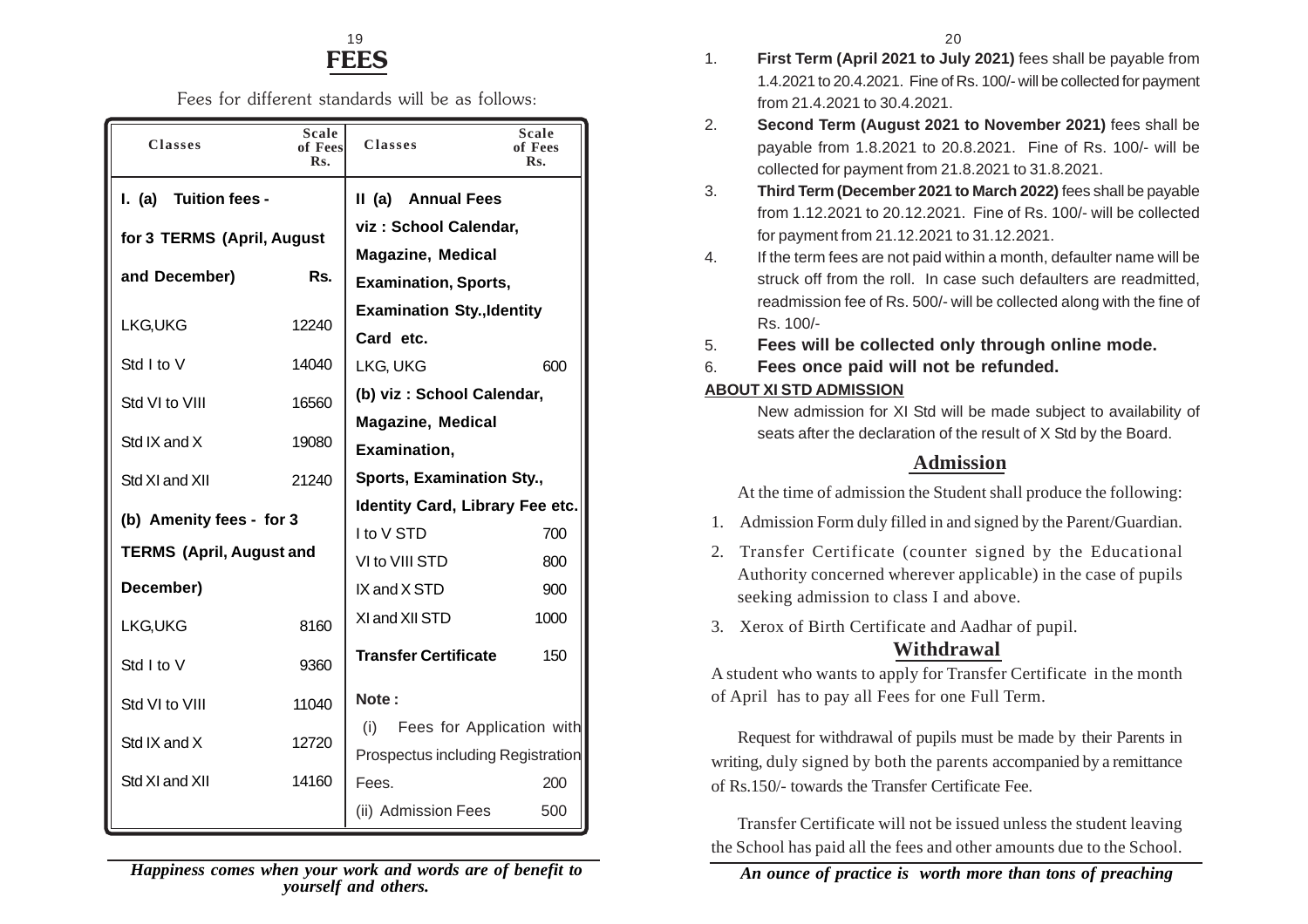### **STUDENTS' SAFETY INSURANCE**

**Our School has taken a Students' Safety Insurance Policy against Death, Total Loss of Two Limbs, Two Eyes, One Limb and One Eye and other Permanent Total or Partial Disablement.**

| The Limits are:            |                 |               |
|----------------------------|-----------------|---------------|
| Any one person             | Rs.             | 10,000        |
| Any one Event              |                 | Rs. 10.00.000 |
| <b>Period of Insurance</b> | <b>One</b> year |               |

### **Rules of the School**

- 1. Every pupil will be given a School Diary which must be brought everyday.
- 2. Each pupil is assigned a Unique Scholar number / Computer Number for identity and easy reference. This number is permanent and has to be quoted in all the correspondence to the school.
- 3. Pupils must be in the school premises at least 15 minutes before the first bell.
- $\star$  Latecomers of all classes should carry with them a letter of excuse and assure that late coming will not be repeated.
- $\star$  The gates will be closed at 9.15 a.m.
- $\star$  Every pupil should come to school in full uniform daily.
- 4. Attendance on important National Days and school functions is compulsory.
- $\star$  Pupils must keep their hair neat and well combed. Girls having long hair should come in two plaits secured with black ribbons. Girls are advised to avoid wearing gold jewellery or any fancy items (long ear rings).
- 5. Pupils should maintain neatness in their person, their uniform and cleanliness in the school campus.
- 6. Pupils will be questioned for any sort of misbehaviour outside the School Campus also.
- 7. Pupils suffering from a contagious or infectious disease will be denied permission to attend school. Medical Certificate must be produced for the same at the time of rejoining.
- 8. English should be the language of communication in the school premises. Parents should emphasise that students speak in English at home also.
- 9. All letters of Communication (request, complaint or leave application) should be addressed to the Principal or Headmistress.
- 10. Parents are requested to meet the teachers or see the children only after school hours.

### **LIBRARY**

- 1. Pupils are expected to make the best use of the Library.
- 2. Library books should be returned on the due date. Delay in the returning of Library Books will entail penalty of Rupee One per day.
- 3. The issue of another book will not be made unless the previous book has been returned.
- 4. If a Library book is lost, the cost of the book will be recovered from the pupil.
- 5. Students should not exchange School Library books with one another directly.
- 6. All borrowed books should be returned to the Library in the month of February.
- 7. There will not be any issue of Library books in the months of March and May.
- 8. Reference books shall not be taken out of the Library.
- 9. Books borrowed shall be returned on the due date which will be stamped on the book issued. Renewal may be permitted for a further period provided no other student has applied in the meantime. Similarly not more than three consecutive renewals are allowed for the same book.

Pupils should abide by the rules and regulations of the Library. Any damage to books should be reported to the Librarian. If any book is damaged, the cost should be met by the pupil. If the damage is done and the book is returned without bringing it to the notice of the Librarian, on discovery of the damage the pupil is liable for fine.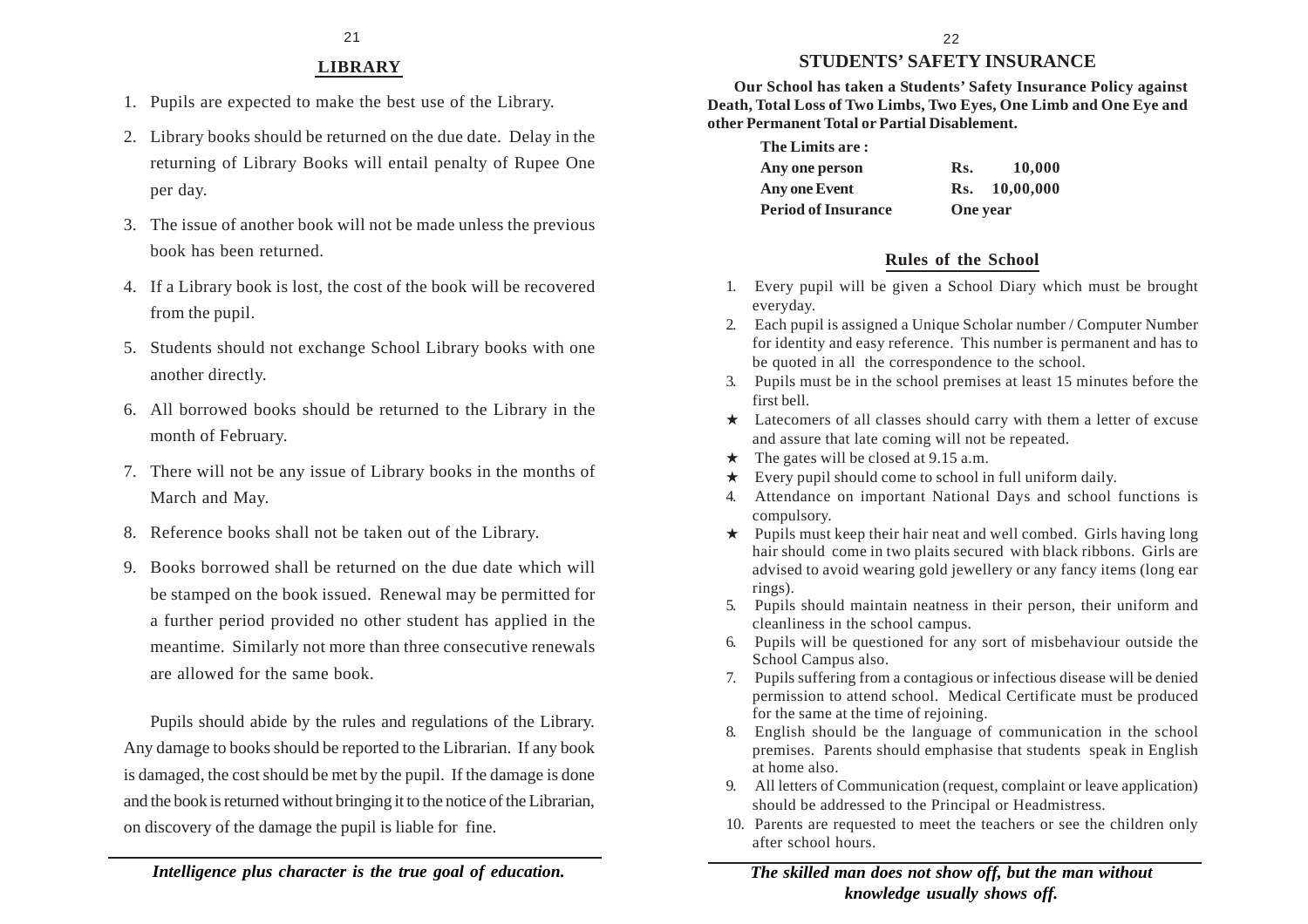- 11. Students should be regular in submitting their homeworks / record books / project work assignments to the concerned teacher.
- 12. The parents should check the respective note books of their wards for their daily home work and see that the home work is done before the child is sent to school the next day.
- 13. No separate test will be conducted for the absentees.
- 14. The personal profile of every student is maintained in the school office. Any change in the above should be intimated to the school authorities immediately.
- 15. A pupil of bad conduct, irregular attendance, disobedience etc. is liable to punishment and suspension.
- 16. Request for bonafide certificates, bus pass must reach the school office well in advance.
- 17. Students are forbidden from carrying cash / cell phones to school.
- 18. Pupils should park their bicycles in an orderly manner.

#### **Leave of Absence**

- 1. Absence without prior permission by the student will not be encouraged which include early leaving and late arrival. On rejoining, the reason should be specified in the leave letter. Sick leave should be accompanied by a Medical Certificate.
- 2. Permission to go home after a test or otherwise during school hours will be granted only for valid reasons.

#### **Special Note**

- 1. The school telephone can be used only in case of emergency.
- 2. Late comers and pupils not in proper uniform will be dealt with severely.
- 3. The pupil is entitled for promotion based not only on academic performance but also on fulfilling attendance requirements and behaviour.
- $\star$  Regularity Prizes are given to pupils every year to emphasize the importance of attendance.

#### **Conduct and Behaviour**

- 1. Courtesy and good manners.
- 2. Self-discipline and self control.
- 3. Good Behaviour during Assembly, Prayer and Meditation.
- 4. Good Behaviour during lunch and snack break.
- 5. Wearing proper uniform.
- 6. Punctuality.
- 7. Self-discipline in programmes outside the school.
- 8. Evincing humane qualities, learning to value the values through the Value Education Programme.
- 9. Behaviour during Exams and Tests. (Any kind of malpractice could lead to strict disciplinary action).
- 10. Students should treat their teachers with respect and maintain decorum inside and outside the class-room in the school campus.
- 11. Pupils are responsible for their own personal belongings and are strictly advised not to wear any costly jewels or bring money and other valuables.
- 12. The neighbourhood should not be disturbed by the pupil; Silence should be maintained during school hours and during school functions.
- 13. Attendance for Physical Education is compulsory.

#### **Note to Parents**

- 1. Parents are expected to spend sufficient time with their wards, for them to excel in curricular and co-curricular activities.
- 2. Unique Scholar Number / Computer Number should be quoted for all correspondence.
- 3. Parents are welcome to get the appraisal of their wards only after school hours.
- 4. Parents are asked to return the report card duly signed in a proper condition.
- 5. Pupils should be taught to take care of their personal belongings.
- 6. Parents are asked to submit the leave letter if their ward takes leave on any day.
- 7. Parents should see to it that their wards come in neat and clean uniform to the school throughout the academic year.
	- $\star$  The rule holds good for shoes and socks also.

 $\star$  ID card must be worn everyday and at school functions. Loss of ID card should be intimated to the class teacher. A duplicate card should be obtained from the sources concerned. Fine for not wearing ID is Rs. 10.

- 8. Parents are advised to maintain their wards' textbooks and note books throughout the year.
	- $\star$  It is imperative to bring books according to the Timetable.
- 9. Parents are requested to inform the school whenever there is a change in their address.
- 10. Private tuitions are discouraged and none should engage school staff to give tuition to his son / daughter / ward.

#### **Promotion Rules**

Promotion is based on the child's day to day assessment throughout the year.

- $\star$  This encourages the child to study right from the beginning of the year.
- $\star$  Pupils should see that they don't abstain themselves from tests of any sort. A retest will not be encouraged.
- $\star$  The pupil absent for the test should produce medical certificate in case of illness or a letter from parent for other valid reasons.
- $\star$  Parents have to abide by the decision of the School authorities regarding promotion.
- \* Promotion will be as per CBSE norms.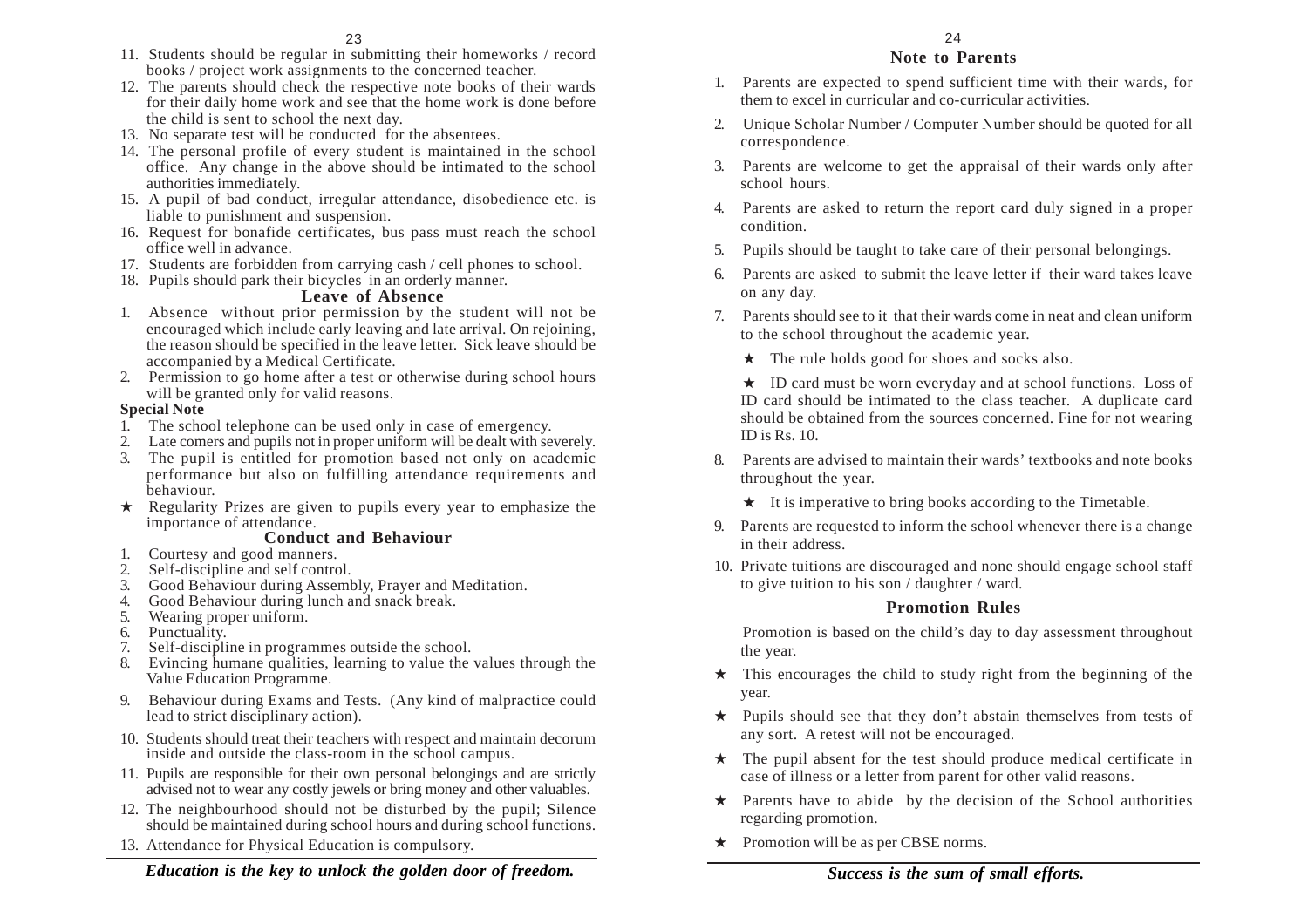#### **Note to Students**

- 1. It is the duty of every student to keep the school premises clean.
- 2. The students are expected to be obedient and respectful towards the members of staff.
- 3. Hard work is essential for your success. Try to be creative in every thought, word, deed and action.
- 4. Bad language and unruly behaviour are forbidden inside and outside the school campus.
- 5. Students are expected to take care of the school property and not damage them.
- 6. Purchase of eatables or any other articles from unauthorised dealers near the school premises is not encouraged.
- 7. Students should strictly follow rules inside the Science Lab, Computer Lab, Library and Smart Class Room.
- 8. Students are advised to take part in all co-curricular activities organised by the school.
- 9. Have faith in God. God helps only those who help themselves.
- 10. Uniform, especially for girls should be tailored decently. Colour dress during birthdays is not allowed from VIII Std to XII Std.
- 11. Bring healthy and balanced food.
- 12. Drink plenty of water.
- 13. Help all and serve all.
- 14. Be an active participant in games.
- 15. Cultivate reading habit and avoid getting addicted to TV, mobiles and computer.
- 16. Develop qualities that would make you an ideal citizen.
- 17. **Review method :**

 $\star$  The lesson should be read out with intonation to make the students understand unfamiliar words which should be underlined. \* Next, either read the lesson aloud or answer the questions, based on the lesson orally to improve the memory.

### **Co-curricular Activities & Special Features**

#### **Computer Education :**

The use of the computer enhances the students to build a solid foundation of fundamental learning skills and prepare them to cope up with the changing technology of today with a futuristic perspective.

The technology enabled programme ensures effective and enriching learning experiences. The regularly updated inputs and a wide range of video clippings are accessed from the Knowledge Centre. Difficult and abstract concepts too become clear to the students when viewed on Plasma TV screens provided.

### **Quadrennial Project :**

Project work is an integral part of the school curriculum. The educational project, which is thematic, is a unique feature of the school and enhances comprehensive learning.

#### **EVS :**

EVS is the main focus of the Primary Science and Social Science syllabi; Project work & demonstrations make it interesting.

#### **Maths Lab :**

"Learning by Doing" forms the basis of all activities in the Lab. The process consists of observing the demonstration as well as experiencing it hands - on using manipulatives to observe / discover / verify concepts.

#### **Creative Subject : Idea Icon**

It is a springboard for many a young scientist to ascend and shine as it has wonderful and tangible working models and innovative teaching aids. Easy assimilation of intrinsic principles is in tandem with the application of the knowledge acquired and experience gained in the Lab.

Enrichment and Talent Programmes are geared towards enhancing the potentially gifted children in the key areas of Creative Writing, Science and Mathematics.

#### **Disaster Management and Life Skills :**

The curriculum based lessons help sensitize students to environmental issues and to manage crisis courageously.

#### **Guest Lectures :**

Eminent speakers and alumni from various fields, address the students on interesting and topical issues with contemporary relevance.

#### **The Research Science Initiative :**

Two students from Std XI are selected for an intensive four - week programme to be housed at IIT Madras in May every year.

#### **Eco Club :**

Creating an awareness among students about the growing importance of protecting bio diversity and ensuring a clean, green and pollution free environment is the target set by the Eco club.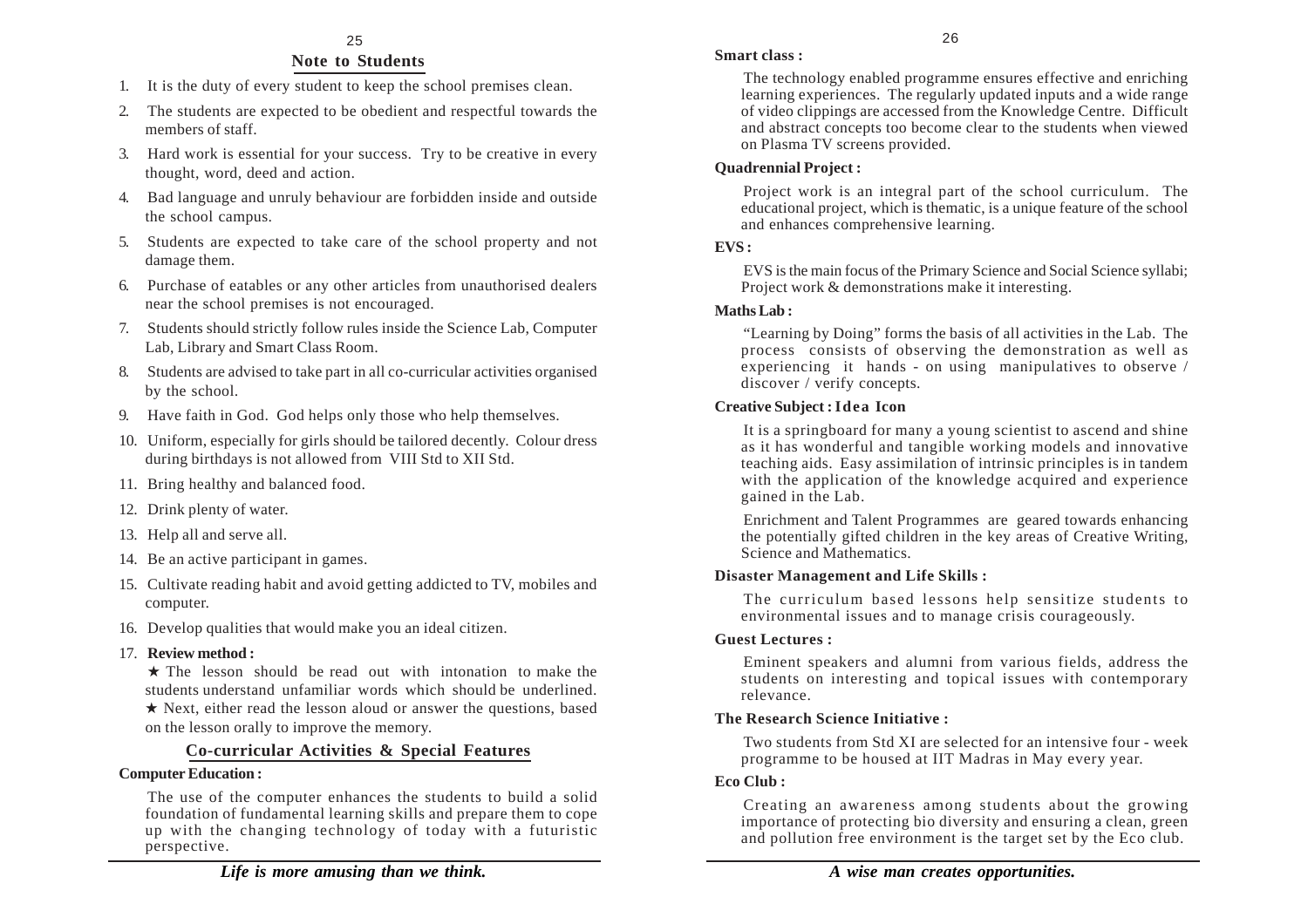#### **Karuna Club :**

The main objective of the Karuna Club is to promote human and animal welfare by propagating kindness and compassion towards all living beings and adopting a vegetarian way of life.

#### **Sanskrit Club :**

Promoting spoken language, creating or developing poetic skills and preserving this divine language.

#### **Tamil Club :**

The initiation of Tamil Club is to motivate students to learn more about their mother tongue 'Tamil' and create awareness about the literacy aspects of the language. It also serves as a platform for the students to express and exhibit their skills in the language through the activities of the club like dramas, poetry writing, story writing and oratorical competitions.

#### **Conversation classes :**

Children are encouraged to become articulate, gain confidence and develop fluency in Spoken English, Sanskrit and Hindi.

#### **Sloka :**

Recitation and repetition of slokas in Sanskrit help enhance pronunciation and vocabulary and sharpen memory.

#### **Music / Art :**

The School provides ample opportunities through cultural activities. Fine Arts programmes are held monthly to prepare them for a culturally harmonious society and promote national and international understanding. Children are taught vocal music and yoga which help to tap their skills and talent.

#### **Sports Academy :**

To give further impetus to the various activities being implemented in the field of sports and to encourage the all round development of students, the Sports Academy has been formed and a number of interschool competitions are conducted in a variety of sports like Cricket and Table Tennis. This has given a holistic dimension to the education provided by our school.

#### **Cricket :**

Young Cricket enthusiasts of different age groups can avail special training from experts on the school grounds.

#### **Chess Tournament :**

Inter National Chess Tournament and Inter School Chess tournaments are organised to sharpen the thinking skills.

#### **Yoga :**

The sessions help to promote physical fitness and develop composure and concentration.

### **ROLL OF HONOUR FOR TEACHERS**

#### **Donation : Rs. 25,000**

#### **Names of the Award winners are given below:**

| <b>Year</b> | <b>Trained Graduate Teacher</b> | <b>Primary Graduate Teacher</b> |  |
|-------------|---------------------------------|---------------------------------|--|
|             | (T.G.T)                         | (P.R.T.)                        |  |
| 2001 - 2002 | Smt. R. Chandra                 | Smt. P. Mangathai               |  |
| 2002 - 2003 | <b>Smt. Hannah Mercy</b>        | Smt. N. Lalitha                 |  |
| 2003 - 2004 | Smt. G. Vijayalakshmi           | <b>Smt.Gomathy Gopalan</b>      |  |
| 2004 - 2005 | Smt. V. Rajalakshmi             | <b>Smt. P.S. Padmavathy</b>     |  |
| 2005 - 2006 | Kum. S. Vasumathy               | Smt. R. Ananthavalli            |  |
| 2006 - 2007 | Kum. S. Lalitha                 | Smt. M. Subbulakshmi            |  |
| 2007 - 2008 | Smt. Girija Gopalakrishnan      | Smt. Chitra Subbaraman          |  |
| 2008 - 2009 | Smt. S. Jayalakshmi             |                                 |  |
| 2009 - 2010 | Smt. R. Kasthuri                |                                 |  |
| 2010 - 2011 | Smt. V.N. Banumathy Rao         |                                 |  |
| 2011 - 2012 | Smt. B. Vasantha                |                                 |  |
| 2014 - 2015 | Smt. K. Vasanthi                |                                 |  |
| 2015 - 2016 | Smt. A. Neeraja                 | Smt. S. Uma Maheswari           |  |
|             | Smt. S. Mangalam                |                                 |  |
| 2016 - 2017 | Smt. Chamundeeswari Ravindran   |                                 |  |
|             | Smt. Vijayalakshmi Rajagopalan  |                                 |  |
| $2018 - 19$ | Smt. K. Hemalatha               |                                 |  |
| $2020 - 21$ | Smt. R. Usha (HM)               |                                 |  |
|             | Smt. K. Hemalakshmi             |                                 |  |

### **Silver Jubilee Commemoration Trophy Std XII School Topper in the AISSCE Board Exam**

|             |                      | Donation Amount: Rs. 20000                   |                              |  |
|-------------|----------------------|----------------------------------------------|------------------------------|--|
|             |                      | Names of the Trophy winners are given below: |                              |  |
| <b>Year</b> | <b>Trophy Winner</b> | <b>Year Trophy</b>                           | Winner                       |  |
| $2005 - 06$ | <b>M.S. Sukanya</b>  | $2013 - 14$                                  | H. Shravan                   |  |
| $2006 - 07$ | N.J. Ajay            | $2014 - 15$                                  | <b>S. Atul Sudharshan</b>    |  |
| $2007 - 08$ | S. Sunantha          | $2015 - 16$                                  | <b>Bharath Venkateswaran</b> |  |
| $2008 - 09$ | M. Akshava           | $2016 - 17$                                  | <b>R.</b> Ramya              |  |
| $2009 - 10$ | K.K. Kathambari      | $2017 - 18$                                  | V. Vishnu Kiran              |  |
| $2010 - 11$ | S. Dhivya            | $2018 - 19$                                  | N.V. Jayantika               |  |
| $2011 - 12$ | R. Sudarshan         | $2019 - 20$                                  | L.N. Gargi                   |  |
| $2012 - 13$ | K. Harikrishna       |                                              |                              |  |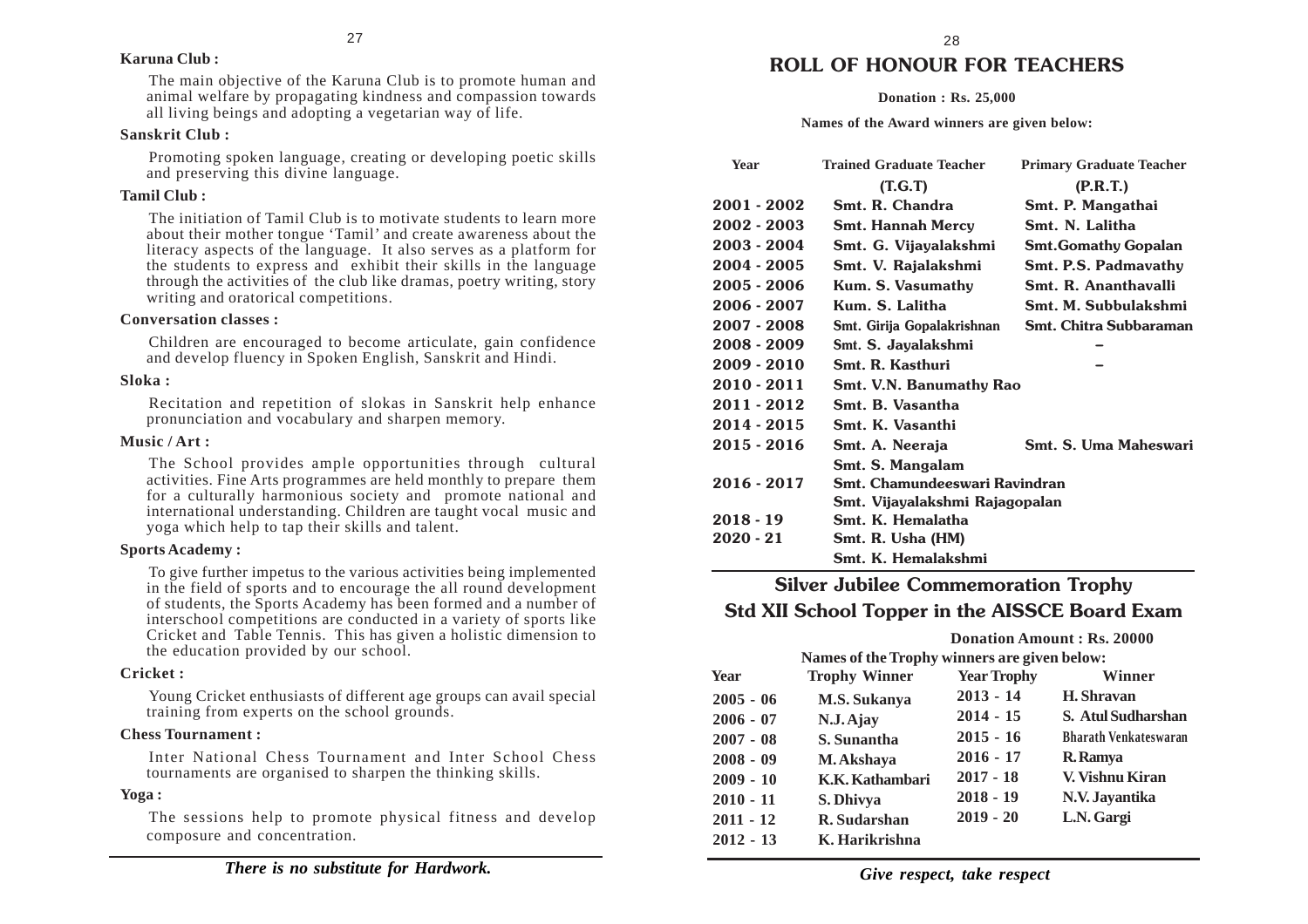| <b>CBSE Examination 2019 - 2020</b> |                                                                                                                                                       |  |  |  |  |
|-------------------------------------|-------------------------------------------------------------------------------------------------------------------------------------------------------|--|--|--|--|
|                                     | X Std Board Examination 2019-20                                                                                                                       |  |  |  |  |
|                                     | 206 Students Appeard 100% Pass                                                                                                                        |  |  |  |  |
|                                     | 1. Sri P. V. C. Sastriar General Proficiency Prize<br>Sulochana Rajkumar and Rajkumar of Rajeswari Montessori<br>School, Nanganallur, Endowment Prize |  |  |  |  |
|                                     | <b>Class: X (General Proficiency)</b> Donation Amount: Rs. 1001                                                                                       |  |  |  |  |
| Year                                | <b>Prize Winner</b>                                                                                                                                   |  |  |  |  |
| $2017 - 18$                         | <b>R. Kishore Gnanesshwar</b>                                                                                                                         |  |  |  |  |
| $2018 - 19$                         | R. Karthik                                                                                                                                            |  |  |  |  |
| $2019 - 20$                         | Lavanya Vasudevan                                                                                                                                     |  |  |  |  |
|                                     | 2. Smt. Kamala Jaganathan Proficiency Prize                                                                                                           |  |  |  |  |
|                                     | Class: X (Sanskrit) Donation Amount: Rs. 1000                                                                                                         |  |  |  |  |
| <b>Year</b>                         | <b>Prize Winner</b>                                                                                                                                   |  |  |  |  |
| $2017 - 18$                         | Ruckmangathan Parameswaran                                                                                                                            |  |  |  |  |
|                                     | M. Anushree                                                                                                                                           |  |  |  |  |
|                                     | L.N. Gargi                                                                                                                                            |  |  |  |  |
| $2018 - 19$                         | R. Karthik                                                                                                                                            |  |  |  |  |
|                                     | R. Roshana<br>Shreva R Srinivasan                                                                                                                     |  |  |  |  |
|                                     | <b>B.</b> Haricharan                                                                                                                                  |  |  |  |  |
|                                     | R. Adithya                                                                                                                                            |  |  |  |  |
|                                     | <b>B.</b> Sanjay                                                                                                                                      |  |  |  |  |
|                                     | M. Varsha                                                                                                                                             |  |  |  |  |
|                                     | N. Thulasi                                                                                                                                            |  |  |  |  |
|                                     | Ananyaa Srinivasan<br>Kirttana. G                                                                                                                     |  |  |  |  |
| $2019 - 20$                         | Lavanya Vasudevan                                                                                                                                     |  |  |  |  |
|                                     | <b>Mridula Pradeep</b>                                                                                                                                |  |  |  |  |
|                                     | V. Prashanth                                                                                                                                          |  |  |  |  |
|                                     | <b>P.C. Rohith Kishore</b>                                                                                                                            |  |  |  |  |
|                                     | R. Sharath                                                                                                                                            |  |  |  |  |
|                                     | <b>B.</b> Shyam                                                                                                                                       |  |  |  |  |
|                                     | <b>M. Srinivas</b>                                                                                                                                    |  |  |  |  |
|                                     | R. Srinivasa Raghavan                                                                                                                                 |  |  |  |  |
|                                     | T.L. Anaghaa                                                                                                                                          |  |  |  |  |
|                                     | M. Shivani                                                                                                                                            |  |  |  |  |
|                                     | G. Sivaranjani                                                                                                                                        |  |  |  |  |
|                                     | V. Vidhya                                                                                                                                             |  |  |  |  |
| S. Vishwa Priva                     |                                                                                                                                                       |  |  |  |  |

30

|                        |                        | 3. Smt. Kamala Dorairajan Memorial Prize<br>Class: X (English) Donation Amount: Rs. 500 |             |                                                                                                                                                                                                                                           |
|------------------------|------------------------|-----------------------------------------------------------------------------------------|-------------|-------------------------------------------------------------------------------------------------------------------------------------------------------------------------------------------------------------------------------------------|
| <b>Year</b>            |                        | <b>Prize Winner</b>                                                                     |             |                                                                                                                                                                                                                                           |
| $2017 - 18$            |                        | R. Kishore Gnanesshwar                                                                  |             |                                                                                                                                                                                                                                           |
| $2018 - 19$            |                        | R. Roshana                                                                              |             |                                                                                                                                                                                                                                           |
|                        |                        | L. Sahana                                                                               |             |                                                                                                                                                                                                                                           |
|                        |                        | R. Karthik                                                                              |             |                                                                                                                                                                                                                                           |
| $2019 - 20$            |                        | Lavanya Vasudevan                                                                       |             |                                                                                                                                                                                                                                           |
|                        |                        | 4. Smt. Rajammal Krishnamachari Memorial Prize                                          |             |                                                                                                                                                                                                                                           |
| Class: X (Hindi)       |                        | <b>Donation Amount: Rs. 500</b>                                                         |             |                                                                                                                                                                                                                                           |
| <b>Year</b>            |                        | <b>Prize Winner</b>                                                                     |             |                                                                                                                                                                                                                                           |
| $2017 - 18$            |                        | Shivaan Gutgutia                                                                        |             |                                                                                                                                                                                                                                           |
| $2018 - 19$            |                        | R. Prahaladavaradhan                                                                    |             |                                                                                                                                                                                                                                           |
| $2019 - 20$            |                        | G. Aravind                                                                              |             |                                                                                                                                                                                                                                           |
|                        |                        | 5. Smt. Kamala Varadharajan Memorial Prize                                              |             |                                                                                                                                                                                                                                           |
| Class: X (Tamil)       |                        |                                                                                         |             | Donation Amount: Rs. 500                                                                                                                                                                                                                  |
| <b>Year</b>            |                        | <b>Prize Winner</b>                                                                     |             |                                                                                                                                                                                                                                           |
| $2017 - 18$            |                        | S. Jayasree                                                                             |             |                                                                                                                                                                                                                                           |
| $2018 - 19$            |                        | S. Kiruthika                                                                            |             |                                                                                                                                                                                                                                           |
| $2019 - 20$            |                        | <b>B.</b> Vidhyalakshmi                                                                 |             |                                                                                                                                                                                                                                           |
|                        |                        |                                                                                         |             | 6. Adhyapaka Rathnam Sri T. Totadri Iyengar Proficiency Prize Rs. 500<br>7. Sri R. Anantha Narayanan Endowment Prize Rs. 1000<br>8. Sri S. Balasubramanian Endowment Prize Rs. 500<br>9. Smt. Laxmi Padma Sundaram Memorial Prize Rs. 500 |
| Class: X (Mathematics) |                        |                                                                                         |             |                                                                                                                                                                                                                                           |
| <b>Year</b>            |                        | <b>Prize Winner</b>                                                                     | <b>Year</b> | <b>Prize Winner</b>                                                                                                                                                                                                                       |
| $2017 - 18$            | K. Manaswini           |                                                                                         |             | Sriram Sunderrajan<br>A. Deepthi                                                                                                                                                                                                          |
|                        | S. Haresh              | R. Shrinilamangai                                                                       |             | R. Padmaja                                                                                                                                                                                                                                |
|                        | N. Thejas              |                                                                                         |             | <b>Sumeet Sahoo</b>                                                                                                                                                                                                                       |
|                        |                        | <b>Athary Ramesh Nair</b>                                                               |             | Vageesh Jayaraman                                                                                                                                                                                                                         |
|                        |                        | R. Kishore Gnanesshwar                                                                  |             | <b>B.</b> Vidhyalakshmi                                                                                                                                                                                                                   |
|                        | H. Ananditaa           |                                                                                         |             | T.L. Anaghaa                                                                                                                                                                                                                              |
|                        | S. Harshni             |                                                                                         |             |                                                                                                                                                                                                                                           |
| $2018 - 19$            | R. Roshana             |                                                                                         |             | M.S. Sanjay                                                                                                                                                                                                                               |
| $2019 - 20$            |                        | Lavanya Vasudevan                                                                       |             | <b>M. Srinivas</b>                                                                                                                                                                                                                        |
|                        | <b>Mridula Pradeep</b> |                                                                                         |             |                                                                                                                                                                                                                                           |

*Be faithful in small things because it is in them that your strength lies.*

*Experience is the best teacher.*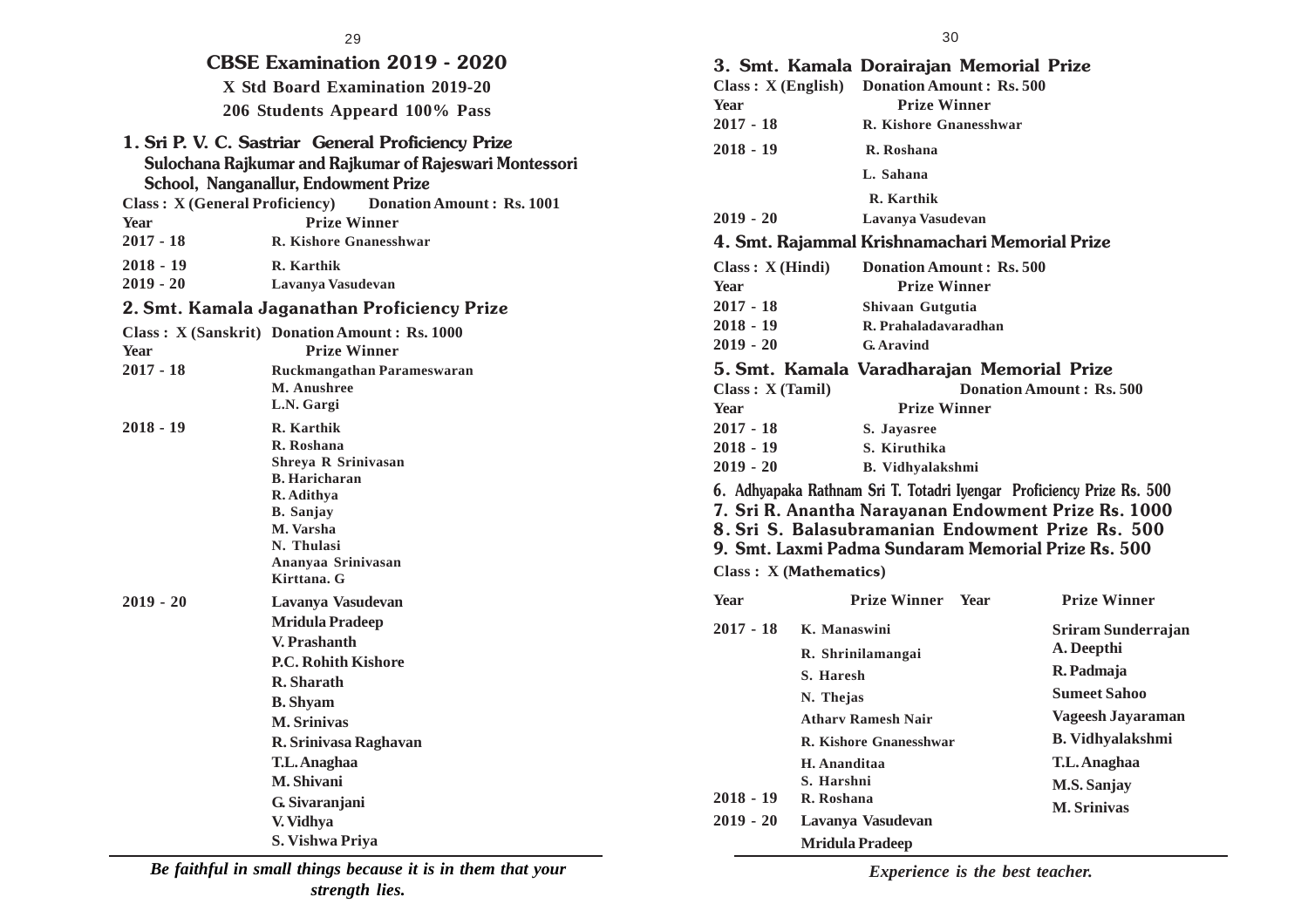### **10. Sri R. Krishnaswami Endowment Prize**

| 1V.<br>Class: X (Science) |                                   | <b>311 R. Krishnaswann Liluowinent Frize</b><br><b>Donation Amount: Rs. 500</b> |  |  |
|---------------------------|-----------------------------------|---------------------------------------------------------------------------------|--|--|
| Year                      |                                   | <b>Prize Winner</b>                                                             |  |  |
| 2017 - 18                 | <b>Athary Ramesh Nair</b>         |                                                                                 |  |  |
|                           |                                   | R. Kishore Gnanesshwar                                                          |  |  |
|                           | K.G. Kiran Roshni                 |                                                                                 |  |  |
| 2018 - 19                 | R. Karthik                        |                                                                                 |  |  |
| 2019 - 20                 | V. Sreeranjany                    |                                                                                 |  |  |
|                           |                                   | 11. Smt. Meenakshi Subramaniam Endowment Prize                                  |  |  |
|                           | <b>Class : X (Social Science)</b> | <b>Donation Amount: Rs. 500</b>                                                 |  |  |
| Year                      | <b>Prize Winner</b>               |                                                                                 |  |  |
| 2017 - 18                 | S. Javasree                       |                                                                                 |  |  |
|                           | K. Manaswini                      |                                                                                 |  |  |
|                           | Amogh Sundararaman                |                                                                                 |  |  |
|                           | Ruckmangathan Parameswaran        |                                                                                 |  |  |
|                           | N. Thejas                         |                                                                                 |  |  |
|                           | R. Kishore Gnanesshwar            |                                                                                 |  |  |
|                           | Vignesh. R                        |                                                                                 |  |  |
|                           | R. Vijayashree                    |                                                                                 |  |  |
|                           | M. Anushree                       |                                                                                 |  |  |
|                           | L.N. Gargi                        |                                                                                 |  |  |
| 2018 - 19                 | R. Karthik                        |                                                                                 |  |  |
|                           |                                   |                                                                                 |  |  |

**2019 - 20 Lavanya Vasudevan**

**R.S. Barath Vikraman**

**A. Dhananjayan**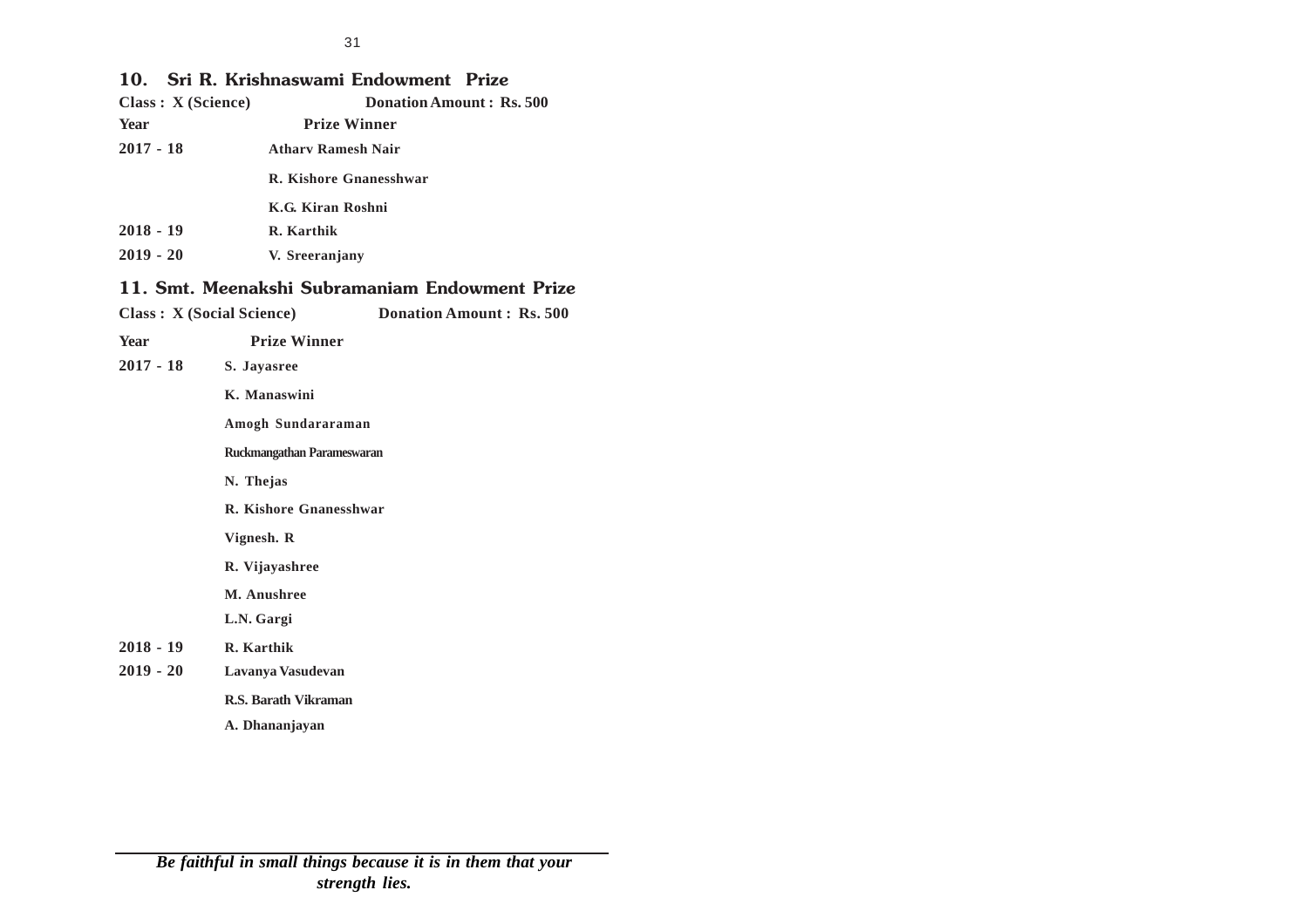**Smt. Gnanambal Krishnaswami Memorial Scholarship**

|             | &<br><b>Smt. Kunjammal Sundaram Memorial Scholarship</b><br>Donated by - Sri S. Kalyanasundaram, Canada |              |             |                                |                         |  |
|-------------|---------------------------------------------------------------------------------------------------------|--------------|-------------|--------------------------------|-------------------------|--|
|             | For an indigent girl student                                                                            |              |             | Donation Amount: Rs. 10,00,000 |                         |  |
| <b>Year</b> | <b>Prize Winner</b>                                                                                     | Std          | <b>Year</b> | <b>Prize Winner</b>            | <b>Std</b>              |  |
| $2011 - 12$ | V. Swetha                                                                                               | VII          | $2016 - 17$ | <b>G.</b> Dharani              | $\mathbf X$             |  |
|             | S. Gomathi                                                                                              | X            |             | A. Jayashree                   | $\mathbf{K}$            |  |
|             | G. Shreeshinika                                                                                         | IX           |             | R. Aparajitha                  | VП                      |  |
| $2012 - 13$ | V. Swetha                                                                                               | VIII         |             | V. Sadhana                     | П                       |  |
|             | S. Gomathi                                                                                              | XI           | $2017 - 18$ | V. Sadhana                     | Ш                       |  |
|             | G. Shrimathi                                                                                            | XT           |             | R. Aparajitha                  | VШ                      |  |
|             |                                                                                                         |              |             | A. Javashree                   | $\mathbf{x}$            |  |
|             | G. Shreeshinika                                                                                         | $\mathbf{x}$ |             | G. Dharani                     | $\overline{\mathbf{X}}$ |  |
| $2013 - 14$ | <b>G.</b> Shrimathy                                                                                     | XII          | $2018 - 19$ | V. Sadhana                     | IV                      |  |
|             | S. Gomathi                                                                                              | XII          |             | R. Aparajitha                  | $\mathbf{I}$            |  |
|             | V. Swetha                                                                                               | $\mathbf{I}$ |             | A. Jayashree                   | XI                      |  |
|             | A. Jayashree                                                                                            | VI           | $2019 - 20$ | G. Dharani                     | XII<br>$\mathbf{X}$     |  |
| $2014 - 15$ | V. Sadhana                                                                                              | <b>TKG</b>   |             | R. Aparajitha<br>A. Jayashree  | XII                     |  |
|             | R. Aparajitha                                                                                           | V            | $2020 - 21$ | V.S. Vijayalakshmi XII         |                         |  |
|             | A. Jayashree                                                                                            | VII          |             | R. Aparajitha                  | $\mathbf{X}$            |  |
|             | V. Swetha                                                                                               | $\mathbf{x}$ |             | M.H. Pooja                     | $\mathbf{X}$            |  |
|             | <b>G. Shree Shinika</b>                                                                                 | XII          |             |                                |                         |  |
| $2015 - 16$ | <b>G.</b> Dharani                                                                                       | $\mathbf{I}$ |             |                                |                         |  |
|             | A. Jayashree                                                                                            | VIII         |             |                                |                         |  |
|             | R. Aparajitha                                                                                           | VI           |             |                                |                         |  |
|             | V. Sadhana                                                                                              | I            |             |                                |                         |  |

| Smt. Jayashree Kangarajan General Proficiency prize                |                                              |             |                             |  |  |
|--------------------------------------------------------------------|----------------------------------------------|-------------|-----------------------------|--|--|
| <b>Class: XII General Proficiency</b><br>Donation Amount: Rs. 1000 |                                              |             |                             |  |  |
|                                                                    | Names of the Trophy winners are given below: |             |                             |  |  |
| <b>Year</b>                                                        | <b>Prize Winner</b>                          | <b>Year</b> | <b>Prize</b><br>Winner      |  |  |
| $2005 - 06$                                                        | <b>M.S. Sukanya</b>                          | $2013 - 14$ | H. Shravan                  |  |  |
| $2006 - 07$                                                        | N.J. Ajay                                    | $2014 - 15$ | S. Atul Sudharshan          |  |  |
| $2007 - 08$<br>$2008 - 09$                                         | S. Sunantha<br>M. Akshaya                    | $2015 - 16$ | <b>Barath Venkateswaran</b> |  |  |
| $2009 - 10$                                                        | K.K. Kathambari                              | $2016 - 17$ | R. Ramya                    |  |  |
| $2010 - 11$                                                        | S. Dhivya                                    | $2017 - 18$ | V. Vishnu Kiran             |  |  |
| $2011 - 12$                                                        | R. Sudarshan                                 | $2018 - 19$ | N.V. Jayantika              |  |  |
| $2012 - 13$                                                        | K. Hariharan                                 | $2019 - 20$ | L.N. Gargi                  |  |  |

## **Master G. Balachandar Memorial Prize Miss Kunjammal Endowment Prize**

| <b>Class: XII (Accountancy)</b>           |                                                                      | <b>Donation Amount: Rs. 1000</b> |                                                                       |  |
|-------------------------------------------|----------------------------------------------------------------------|----------------------------------|-----------------------------------------------------------------------|--|
| <b>Year</b><br>$2006 - 07$                | <b>Prize Winner</b><br><b>C.B. Manigandan</b>                        | <b>Year</b><br>$2018 - 19$       | <b>Donation Amount: Rs. 500</b><br><b>Prize Winner</b><br>R.S. Aakash |  |
| $2007 - 08$<br>$2008 - 09$                | P. Aishwarya<br>T.A. Aishwarya<br>Aasrithaa Ramanan                  |                                  | <b>R.</b> Pravinram<br>R. Raghul<br>Akshaya. R                        |  |
| $2009 - 10$                               | S. Veerabaghu<br>V.V. Sivaramakrishnan<br><b>B.</b> Srividhya        | $2019 - 20$                      | R. Ragavan<br>L.N. Gargi                                              |  |
| $2010 - 11$<br>$2011 - 12$<br>$2012 - 13$ | <b>R. Sridhar Kumar</b><br><b>Krishna Ravindran</b><br>Vigneshwar. K |                                  | C. Vasunthra                                                          |  |
| $2013 - 14$<br>$2014 - 15$                | Jayasree. R<br>P. Raghav Prassana<br>S. Goutham Krishna              |                                  |                                                                       |  |
|                                           | N. Kowshic Sriram<br>S. Sai Rangan<br>G. Sathyanarayana              |                                  |                                                                       |  |
|                                           | R. Sriranaganath<br><b>B. Uma Vaishnavi</b>                          |                                  |                                                                       |  |
| $2015 - 16$<br>$2016 - 17$                | Jaganathan Krishnan<br>V. Bhuvaneshwari<br><b>G. Sho Dasi</b>        |                                  |                                                                       |  |
| 2017-18                                   | G. Viji<br>Lasya Priya. K                                            |                                  |                                                                       |  |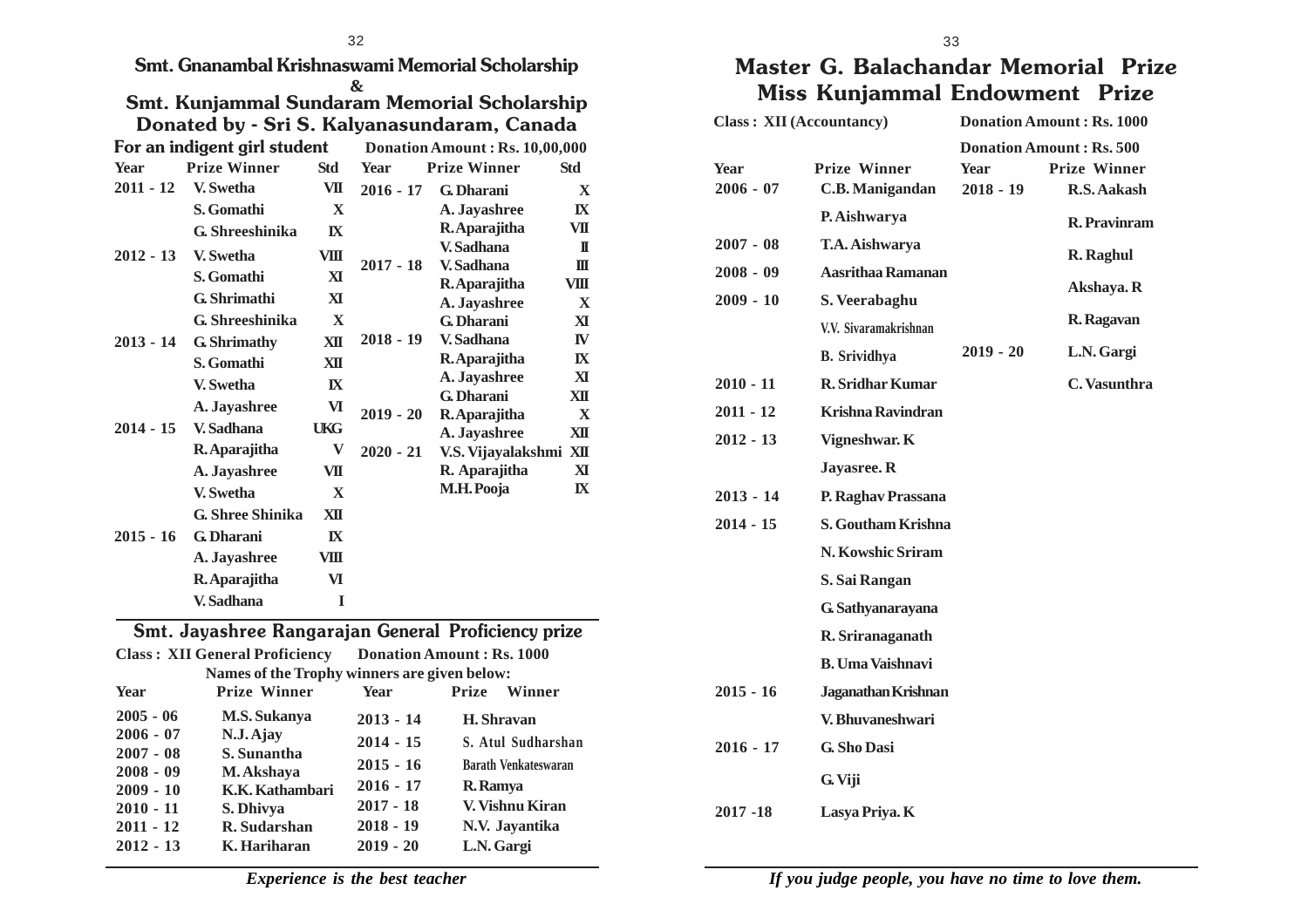#### 34

### **Mr. P. M. Mohamed Kutty Endowment Prize**

| <b>Class: XII Physics</b> |                                           | Donation Amount: Rs. 500                  |                                                                          |
|---------------------------|-------------------------------------------|-------------------------------------------|--------------------------------------------------------------------------|
| Year                      | <b>Prize Winner</b>                       | Year                                      | <b>Prize Winner</b>                                                      |
| $2005 - 06$               | S. Nandhini                               | $2010 - 11$                               | <b>Awanish Raj</b>                                                       |
| $2006 - 07$               | $N.J.A$ jay                               | $2011 - 12$                               | V. Chidambara Krishnan                                                   |
|                           | S. Meenakshi                              | $2012 - 13$                               | <b>S.P. Kannan</b>                                                       |
| $2007 - 08$               | Y.V.S.Maaruthy Kumaar                     |                                           | N. Visveshwar<br>J.K. Gayathri                                           |
|                           | S. Sunantha                               | $2013 - 14$                               | H. Shravan                                                               |
| $2008 - 09$               | <b>G. Vamsee Krishna</b>                  | $2014 - 15$                               | <b>S. Atul Sudharshan</b>                                                |
|                           | T. Shreeja                                | $2015 - 16$                               | <b>Barath Venkateswaran</b>                                              |
| $2009 - 10$               | <b>S. Anand Kumar</b>                     |                                           | S. Aditya                                                                |
|                           | <b>S. Ganesh Ram</b><br>K.K. Kathambari   | $2016 - 17$<br>$2017 - 18$<br>$2018 - 19$ | S. Sraavan<br>V. Suryanarayanan<br><b>B.</b> Sudharsan<br>R. Shiriyatsan |
|                           | K.S. Rangaraj<br><b>G. Sriram Karthik</b> | $2019 - 20$                               | R. Kishore Gnanesshwar<br>R. Keerthana                                   |

### **Smt. M.S. Kamalam Endowment Prize**

| <b>Class: XII (Chemistry)</b> |                                             |             | Donation Amount: Rs. 500              |
|-------------------------------|---------------------------------------------|-------------|---------------------------------------|
| <b>Year</b>                   | <b>Prize Winner</b>                         | Year        | <b>Prize Winner</b>                   |
| $2008 - 09$                   | R. Uppiliappan                              | $2013 - 14$ | A. Rajesh                             |
|                               | <b>G. Vamsee Krishna</b>                    |             | Sathya Narayan Ramachandran           |
|                               | J. Vigneshwar                               |             | <b>R. Praneeth Srivanth</b>           |
|                               | K.V. Sinduja Murali                         |             | <b>D.S. Ramaswamy</b><br>G., Shashank |
| $2009 - 10$                   | S. Adithya                                  |             | V. Sudhersan                          |
|                               | S. Ganesh Ram                               |             | <b>H.</b> Shravan                     |
|                               | A. Sai Keerthana                            | $2014 - 15$ | S. Atul Sudharshan                    |
|                               | Sachin P. Santhosh                          | $2015 - 16$ | <b>K.Arvind</b>                       |
|                               | V.L. Vaishnavi                              |             | <b>Pranav Anand Taukari</b>           |
| $2010 - 11$                   | C. Harish                                   |             | Sai Saravanan. K                      |
|                               | S. Prasanna Venkatesh<br><b>G.</b> Nandalal | $2016 - 17$ | P. Sudarsana Murthy                   |
| $2011 - 12$                   | C. Sivaramakrishnan                         |             | S. Sraavan                            |
| $2012 - 13$                   | <b>Ashwin K Eshwar</b>                      |             |                                       |
|                               | K. Harikrishna                              |             | V. Preethee                           |
|                               |                                             |             | R. Ramya                              |
|                               | <b>B.</b> Shubashree<br>N. Visveshwar       | $2017 - 18$ | Nithin, G.R.                          |
|                               | S. Sri Sai Janani                           |             | V. Suryanarayanan                     |
|                               | <b>M.R. Sudha</b>                           |             | V. Vishnukiran                        |
|                               | S. Swetha                                   |             | R. Akilandeshwari                     |
|                               | <b>T.M. Swetha</b>                          |             | Kardhama Ravi                         |
|                               | V. Deepak                                   |             | <b>R. Vinoth Rockson</b>              |
|                               | Shreesha. R                                 | $2018 - 19$ | Aditya Ramachandran                   |
|                               |                                             |             | S. Sai Krishnan                       |
|                               |                                             | $2019 - 20$ | S. Selva Sree                         |
|                               |                                             |             |                                       |

*Kind words can be short and easy to speak, but their echoes are truly endless.*

35

### **Sri T. S. Agoram Memorial Prize**

| <b>Class: XII (Biology)</b><br><b>Year</b> | <b>Prize Winner</b>        | <b>Donation Amount: Rs. 500</b><br><b>Year</b> | <b>Prize Winner</b>      |
|--------------------------------------------|----------------------------|------------------------------------------------|--------------------------|
| $2006 - 07$                                | Harini Narayanan           |                                                | V. Hamsini               |
| $2007 - 08$                                | S. Sunantha                |                                                | P. Naga Sivanjali        |
| $2008 - 09$                                | G. Subramanian             |                                                | K. Priyadarshini         |
|                                            | Krithika Sriram            |                                                | R. Priydharshini         |
|                                            | T. Shreeja                 |                                                | S. Prasanna Lakshmi      |
| $2009 - 10$                                | <b>Sachin P. Santhosh</b>  |                                                | P.U. Priyanka            |
|                                            | R. Aarabi                  |                                                | N. Radha                 |
| $2010 - 11$                                | R. Aparajitha              |                                                | Sanjana Anand            |
|                                            | <b>Vishnu Narayan</b>      |                                                | <b>G. Shree Shinika</b>  |
| $2011 - 12$                                | C. Sivaramakrishnan        |                                                | S. Sree Ranjani          |
|                                            | V. Subeikshanan            |                                                | <b>Y.</b> Sucharita      |
| $2012 - 2013$                              | J.K. Gayathri              |                                                | Swathisri, V             |
| $2013 - 2014$                              | H. Shravan                 |                                                | <b>Swetha Ramalingam</b> |
|                                            | <b>B.</b> Gopika           | $2015 - 16$                                    | D. Adithya               |
|                                            | Saathivika Ravi            |                                                | Sai Sarayanan. K         |
| $2014 - 15$                                | <b>S. Ashwen Venkatesh</b> | $2016 - 17$                                    | Mounika Shri. G          |
|                                            | Dasaratha Swaminathan      |                                                | <b>Sruthi Satish</b>     |
|                                            | R.M. Kesaya Chanthar       | $2017 - 18$                                    | R. Bhavana               |
|                                            | K. Mothi                   |                                                | V.S. Janani Trilokia     |
|                                            | <b>J. Naveen Selvaa</b>    | $2018 - 19$                                    | <b>J. Akash</b>          |
|                                            | R.V. Rohit Vishwanath      |                                                | Jayadurga Sathyamoorthy  |
|                                            | <b>B.</b> Sai Ganesh       | $2019 - 20$                                    | S. Selva Sree            |
|                                            | R. Sanjayan                |                                                |                          |
|                                            | <b>J.S. Sharad</b>         |                                                |                          |
|                                            | H. Swaminathan             |                                                |                          |
|                                            | G. Aparna Nair             |                                                |                          |

*Education is the kindling of a flame, not the filling of a vessel.*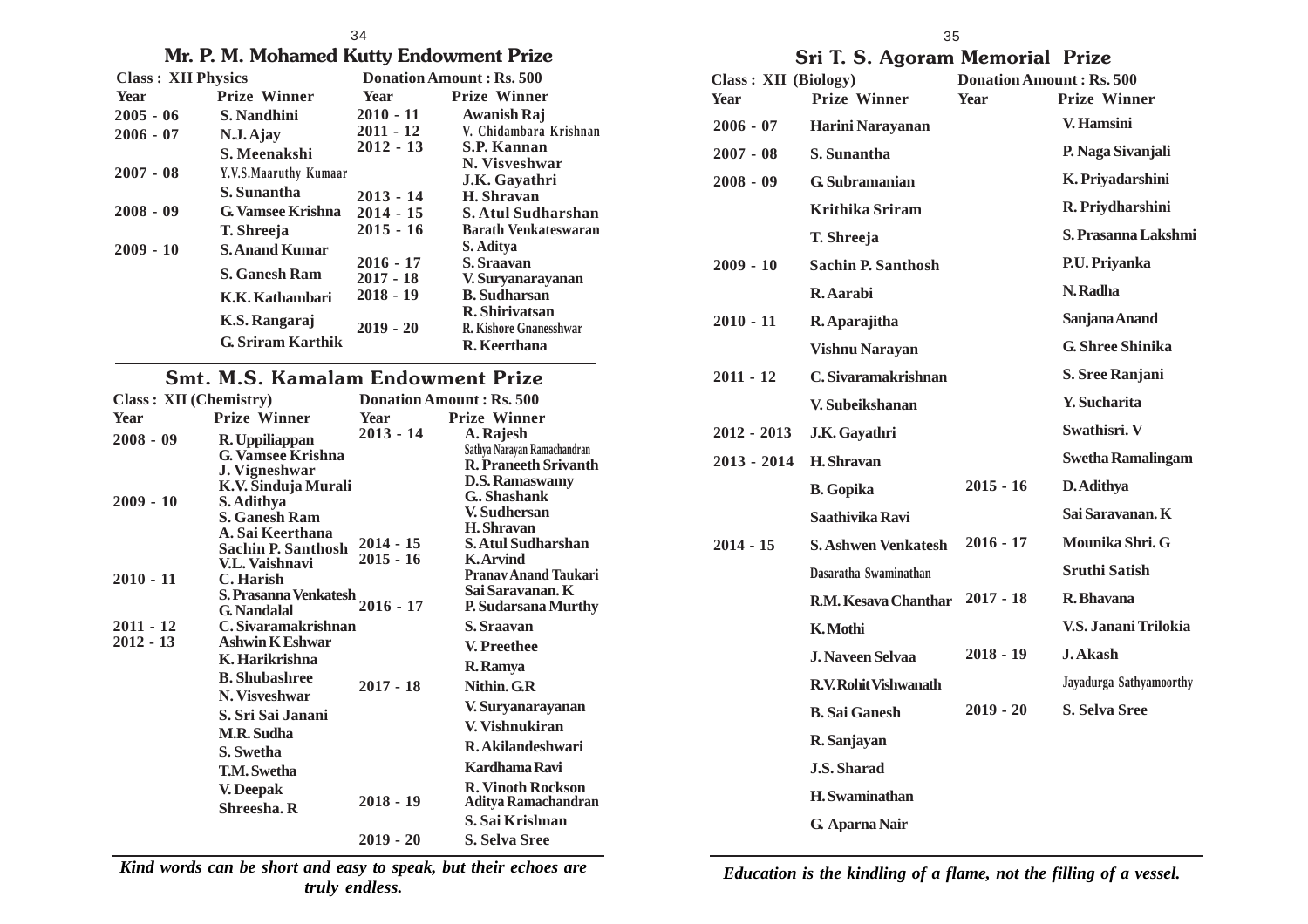#### 36 **Sri Sundaram Endowment Prize Master Gokul Endowment Prize Class : XII (Computer Science) Donation Amount : Rs. 500 Donation Amount : Rs. 500 Year Prize Winner Year Prize Winner 2005 - 06 P.R. Karthik, M. Raghavan V. Dhivya 2006 - 07 N.J. Ajay, S. Kannan 2007 - 08 R. Hari BA. Praveen Ram 2008 - 09 K. Rangasayee M. Akshaya, B. Bavya S. Varun Herale 2009 - 10 K.S. Rangaraj 2010 - 11 Vaibhav Prakash 2011 - 12 Prasanth Srivatsav. R 2012 - 13 Rakesh K. Ramaswamy 2013 - 14 V. Arthi S. Sai Ganesh 2014 - 15 S. Balakrishnan G. Sanjana 2015 - 16 G. Sai Vishal 2019 - 20 S. Srinikethan M. Amogh Sundararaman S. Sriram N. Thejas H. Ananditaa Mulagala Vrinda S. Yashaswini R. Ramya**

- **2016 17 T.P. Sudarsana Murthy**
- **2017 18 G. Nithin Narayanan N. Veera Raghavan V. Vishnukiran**
- **2018 19 Atulya Venkatesh S.L. Srinithya Pavitra Vasudevan**

**S. Srividhya**

|  | Sri S. Sundaresa Iyer Memorial Prize                                                                                 |  |
|--|----------------------------------------------------------------------------------------------------------------------|--|
|  | <u>a comparative de la comparative de la comparative de la comparative de la comparative de la comparative de la</u> |  |

|                       | Sri S. Sundaresa Iyer Memorial Prize        |             |                                 |
|-----------------------|---------------------------------------------|-------------|---------------------------------|
| Class: XII (Sanskrit) |                                             |             | <b>Donation Amount: Rs. 500</b> |
| <b>Year</b>           | <b>Prize Winner</b>                         | <b>Year</b> | <b>Prize Winner</b>             |
| $2005 - 06$           | <b>B.</b> Shrinath                          | $2013 - 14$ | R. Supraja                      |
| $2006 - 07$           | S. Meenakshi                                |             | M. Abirami                      |
|                       | G. Subhashini                               | $2014 - 15$ | S. Atul Sudharshan              |
| $2007 - 08$           | P. Priya<br>R. Anirudha                     | $2015 - 16$ | S. Aditya                       |
| 2008 - 09             |                                             |             | Kalyaana Shashank. S            |
| 2009 - 10             | Madurika Rajaram                            |             | <b>Swatthi Vijay Sanker</b>     |
| 2010 - 11             | Deepan Babu<br>S. Dhivya                    |             | K. Vidyaa                       |
|                       | M. Priyadharshini                           |             |                                 |
|                       | R. Srividya                                 |             | V. Bhuvaneshwari                |
| $2011 - 12$           | V. Ragavi                                   | 2016 - 17   | M. Janani                       |
|                       | Vaishali Sarathy                            | $2017 - 18$ | <b>K. Sushrut Vinayak</b>       |
|                       | M. Ramalakshmi                              |             | <b>R.Abhinava Prasad</b>        |
|                       | T.S. Amrutha                                | 2018 - 19   | C. Padmesh                      |
|                       | J. Bhargavi                                 | $2019 - 20$ | Mulagala Vrinda                 |
|                       | R. Sudarshan                                |             | S. Yashawini                    |
| 2012 - 13             | S. Shreya                                   |             | <b>M. Anushree</b>              |
|                       | Satchit N. Subramanian                      |             |                                 |
|                       | Dr. A. Ramanujam Mathematics Prize given by |             |                                 |
|                       | Prof. Veeraraghavan and K.P. Ramanathan     |             |                                 |
|                       | Smt. Laxmi Padma Sundaram Memorial Prize    |             |                                 |
|                       | <b>Class: XII (Mathematics)</b>             |             | <b>Donation Amount: Rs. 500</b> |
| <b>Year</b>           | <b>Prize Winner</b>                         | Year        | <b>Prize Winner</b>             |
|                       |                                             |             |                                 |
| $2005 - 06$           | J. Manoj<br>R. Sridharan                    |             | G. Padmapriya                   |
|                       | M. Anantha                                  | $2013 - 14$ | H. Shravan                      |
|                       | Padmanaban                                  |             | S. Sai Ganesh                   |
| $2006 - 07$           | S. Devanathan                               | 2014 - 15   | <b>S. Atul Sudharshan</b>       |
|                       | C.B. Manigandan                             |             | S. Ramya                        |
| $2007 - 08$           | M. Vignesh,                                 | $2015 - 16$ | <b>Barath Venketeswaran</b>     |
|                       | <b>M. Sathish Kumar</b><br>S. Sunantha      | $2016 - 17$ | R. Ramya                        |
| 2008 - 09             | <b>G.S. Nirmaleaswaran</b>                  | $2017 - 18$ | <b>K. Sushrut Vinayak</b>       |
| $2009 - 10$           | <b>Sachin P. Santhosh</b>                   |             | Abishek. C                      |
| 2010 - 11             | <b>M. Kaushik</b>                           | $2018 - 19$ | <b>Aditya Ramachandran</b>      |
|                       | S. Srivignesh                               |             | <b>Atulya Venkatesh</b>         |
|                       | P. Sivapriya                                |             | R. Priya Harshini               |
| $2011 - 12$           | S. Girish<br>R. Sudarshan                   | $2019 - 20$ | <b>S. Selva Sree</b>            |
| $2012 - 13$           | A.M. Bharath                                |             | S. Srinikethan                  |
|                       | <b>Vijay Sarathy</b>                        |             | N. Thejas                       |
|                       | <b>Bhargav S Niranjan</b>                   |             | S. Jayasree                     |
|                       |                                             |             |                                 |

*Forget the mistake remember the lesson.*

*Learning how to learn is one of the most important skills in life.*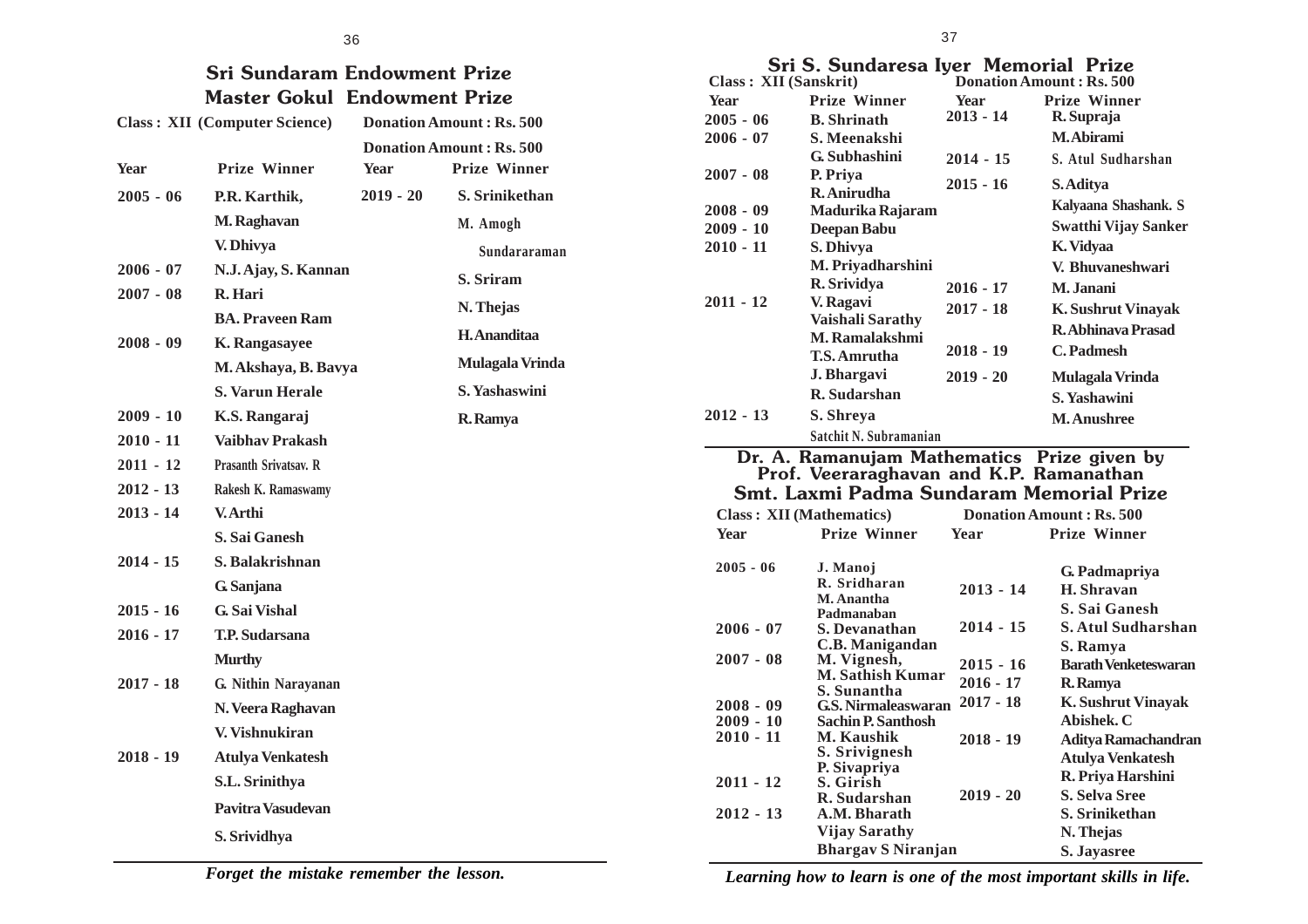## **Aruna Industrial Corporation Endowment Prize**

| <b>Class: XII (Business Studies)</b> |                         | Donation Amount: Rs. 500 |                     |  |
|--------------------------------------|-------------------------|--------------------------|---------------------|--|
| Year                                 | <b>Prize Winner</b>     | Year                     | <b>Prize Winner</b> |  |
| $2005 - 06$                          | S. Krithika             | $2015 - 16$              | V. Bhuvaneshwari    |  |
| $2006 - 07$                          | H.B. Subramaniyam       |                          | S. Swetha           |  |
| $2007 - 08$                          | N.S. Chaturved          | $2016 - 17$              | R. Sai Srinivas     |  |
|                                      | <b>R.</b> Vineeth       |                          | G. Viji             |  |
| $2008 - 09$                          | Aasrithaa Ramanan       | $2017 - 18$              | Adhithi. K          |  |
| $2009 - 10$                          | S. Anuradha             |                          | Lasya Priya. K      |  |
|                                      | N. Jayapriyaa           |                          | Shreya. B           |  |
|                                      | V.V. Sivaramakrishnan   |                          | M. Sushmitha        |  |
|                                      | Abishek S. Ganahari     |                          | V. Thiruvenkatam    |  |
|                                      | R. Sreeram              | $2018 - 19$              | R. Aravindakshan    |  |
| $2010 - 11$                          | S.R. Murali Krishna     |                          | R. Raghul           |  |
|                                      | C. Charumathi           |                          | S.P. Abinayaa       |  |
|                                      | <b>T.G. Swaminathan</b> |                          | N.V. Jayantika      |  |
|                                      | K. Dhivya               | $2019 - 20$              | <b>M. Anushree</b>  |  |
|                                      | <b>Varun Hariharan</b>  |                          | L.N. Gargi          |  |
| $2011 - 12$                          | <b>B.</b> Narayani      |                          |                     |  |
|                                      | Vittal. S               |                          |                     |  |
| $2012 - 13$                          | G. Sreeranjani          |                          |                     |  |
| $2013 - 14$                          | G. Janane               |                          |                     |  |
| $2014 - 15$                          | K. Aravindakshan        |                          |                     |  |
|                                      | S. Goutham Krishna      |                          |                     |  |
|                                      | V. Mahesh               |                          |                     |  |
|                                      | M. Chithra              |                          |                     |  |
|                                      | K. Kamala Priya         |                          |                     |  |
|                                      | P. Shivajothi           |                          |                     |  |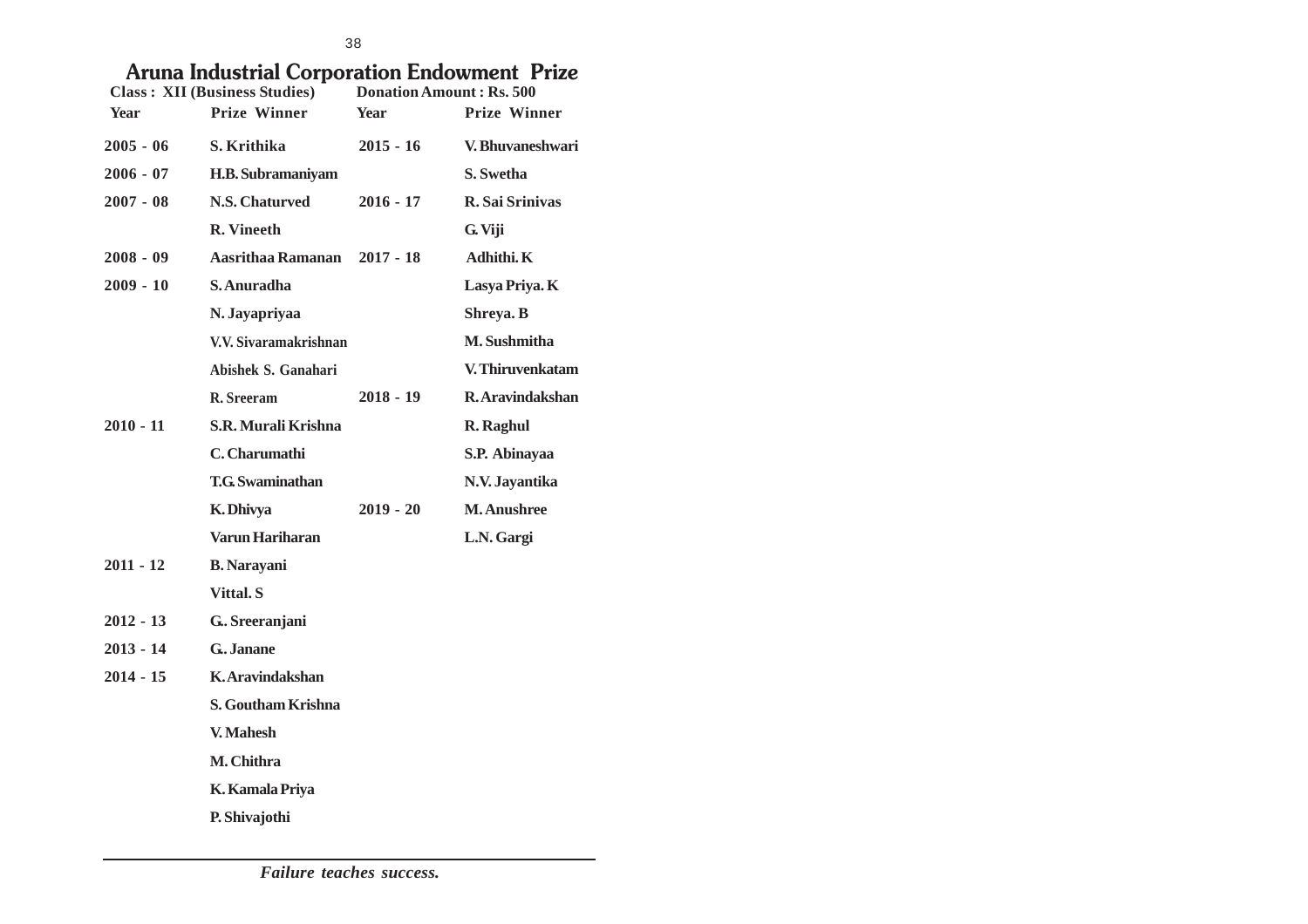#### 39

| <b>Class: XII (Economics)</b> | <b>Harivilas Charities Endowment Prize</b> |             | <b>Donation Amount: Rs. 500</b> | Class: XII Tamil | Smt. Kamala Va         |
|-------------------------------|--------------------------------------------|-------------|---------------------------------|------------------|------------------------|
|                               | <b>Prize Winner</b>                        |             | <b>Prize Winner</b>             | Year             | <b>Prize Winner</b>    |
| Year<br>$2008 - 09$           | Aasrithaa Ramanan 2014 - 15                | Year        | K. Kamala Priya                 | $2008 - 09$      | A. Archana             |
|                               | S. Prasanna                                | $2015 - 16$ | V. Bhuvaneshwari                |                  | N. Nivaedita           |
|                               | S. Sailesh                                 | $2016 - 17$ | V. Sathya Narayan               |                  | R. Ranjhani            |
|                               | Madurika Rajaram                           |             | <b>Muskan Gut Gutia</b>         | $2009 - 10$      | <b>S. Sumitra Yasa</b> |
|                               | L. Sandya                                  | $2017 - 18$ | M. Hemalatha                    |                  | J. Vaishnavi           |
| $2009 - 10$                   | M.M. Anjana Lakshmi                        |             | Lasya Priya. K                  |                  | J. Abinaya             |
|                               | Abishek S. Ganahari                        |             | N. Maitri                       |                  | R.S. Nandhitha Jeya    |
| $2010 - 11$                   | R. Sriram                                  | $2018 - 19$ | R.S. Aakash                     |                  | S. Priya               |
| $2011 - 12$                   | <b>Adith Suresh</b>                        |             | R. Ragavan                      | $2010 - 11$      | S. Harish              |
|                               | Sakshi Agarwal                             |             | S.P. Abinayaa                   |                  | K. Nivethitha          |
| $2012 - 13$                   | U. Arihanth Raj Dhariwal                   |             | <b>M.Anushree</b>               |                  | R. Aparajitha          |
|                               | S. Arjun                                   | $2019 - 20$ |                                 |                  | <b>Anuradha Shan</b>   |
|                               | <b>G. Sameer Reddy</b>                     |             | L.N. Gargi                      |                  | <b>S. Naveen</b>       |
|                               | <b>Shrikant. R</b>                         |             | Sadhana. V                      |                  | V. Bavithra            |
|                               | Vigneshwar. K                              |             |                                 |                  | V. Vidhya              |
|                               | S. Divya                                   |             |                                 |                  | Vidhya                 |
|                               | M. Janani                                  |             |                                 |                  | Venkatasubrama         |
|                               | R. Jeyasree                                |             |                                 |                  | H. Vijayashree         |
|                               | C. Sowndarya                               |             |                                 |                  | S. Prasanth            |
|                               | S. Sukirthana                              |             |                                 |                  |                        |
|                               | <b>Swetha Narayanan</b>                    |             |                                 |                  | R. Sriram              |
|                               | Vaishali Visweswaran                       |             |                                 |                  | <b>T.G.</b> Swaminatha |
|                               | S. Sivaraman                               |             |                                 |                  | G. Shruthilaya         |
| $2013 - 14$                   | P. Raghav Prassana                         |             |                                 |                  | S. Uma Bharadv         |
|                               | S. Gomathy                                 |             |                                 |                  | G. Vaishnavi           |

**V.D. Indra**

**R. Vishal**

**Smt. Kamala Varadarajan Memorial Prize**

| <b>Class: XII Tamil</b> |                         |             | <b>Donation Amount: Rs. 500</b> |
|-------------------------|-------------------------|-------------|---------------------------------|
| Year                    | <b>Prize Winner</b>     | <b>Year</b> | <b>Prize Winner</b>             |
| $2008 - 09$             | A. Archana              | $2012 - 13$ | R. Jeyasree                     |
|                         | N. Nivaedita            |             | C. Sowndarya                    |
|                         | R. Ranjhani             | $2013 - 14$ | <b>M.</b> Nivetha               |
| $2009 - 10$             | S. Sumitra Yasaswini    | $2014 - 15$ | S. Abhiram                      |
|                         | J. Vaishnavi            |             | S. Hansica                      |
|                         | J. Abinaya              | $2015 - 16$ | S. Sandhya Varshini             |
|                         | R.S. Nandhitha Jeyasri  | $2016 - 17$ | <b>S. Ashwin Kumar</b>          |
|                         | S. Priya                |             | M. Hiranmayi                    |
| $2010 - 11$             | S. Harish               |             | R. Ramya                        |
|                         | K. Nivethitha           |             | Rajeswari. J                    |
|                         | R. Aparajitha           | $2017 - 18$ | V. Vishnukiran                  |
|                         | Anuradha Shankaran      |             | T. Mahalakshmi                  |
|                         | <b>S.</b> Naveen        |             | S. Aarthi                       |
|                         | V. Bavithra             |             | Madhurima. R                    |
|                         | V. Vidhya               | $2018 - 19$ | S. Srividhya                    |
|                         | Vidhya                  |             | G. Samyuktha                    |
|                         | Venkatasubramanian      |             | S. Sandhya                      |
|                         | H. Vijayashree          |             | S.P. Abinayaa                   |
|                         | S. Prasanth             |             | N.V. Jayantika                  |
|                         | R. Sriram               |             | P.U. Varshah                    |
|                         | <b>T.G.</b> Swaminathan | $2019 - 20$ | K. Aarthi                       |
|                         | G. Shruthilaya          |             | S. Srinikethan                  |
|                         | S. Uma Bharadwaj        |             |                                 |
|                         | G. Vaishnavi            |             |                                 |
| $2011 - 12$             | G. Sushmitha            |             |                                 |

*Honesty is the first chapter in the book of wisdom.*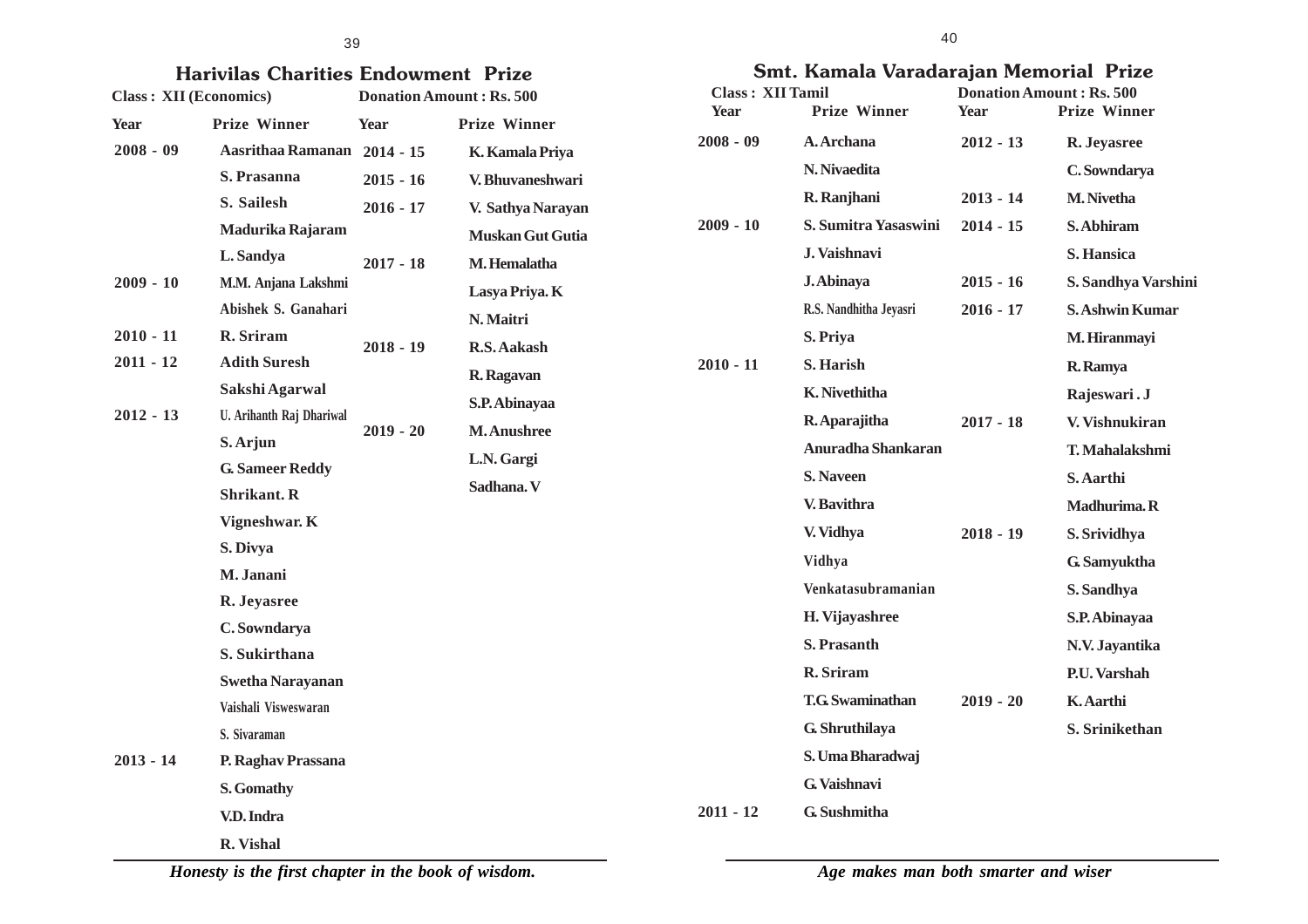# **Sri Chidambara Nadar Endowment Prize**

| <b>Class: XII English</b> |                             |             | <b>Donation Amount: Rs. 500</b> |
|---------------------------|-----------------------------|-------------|---------------------------------|
| <b>Year</b>               | <b>Prize Winner</b>         | <b>Year</b> | <b>Prize Winner</b>             |
| $2005 - 06$               | V. Shilpa                   |             | S. Harshini                     |
| $2006 - 07$               | S. Meenakshi                |             |                                 |
| $2007 - 08$               | P. Priya                    |             |                                 |
| $2008 - 09$               | Anjana Venkatesan           |             |                                 |
| $2009 - 10$               | <b>S.Arvind</b>             |             |                                 |
|                           | S. Vijay Krishnan           |             |                                 |
|                           | M. Sruthi                   |             |                                 |
|                           | R. Sruthi                   |             |                                 |
|                           | S. Chitra                   |             |                                 |
| $2010 - 11$               | S. Dhivya                   |             |                                 |
| $2011 - 12$               | J. Bhargavi                 |             |                                 |
|                           | <b>K.</b> Chandrashekhar    |             |                                 |
| $2012 - 13$               | <b>C.</b> Anirudh Rohit     |             |                                 |
| $2013 - 14$               | <b>R. Praneeth Srivanth</b> |             |                                 |
|                           | G. Shashank                 |             |                                 |
| $2014 - 15$               | S. Sai Rangan               |             |                                 |
| $2015 - 16$               | Rahul Narasimhan. R         |             |                                 |
| $2016 - 17$               | R. Hansashri                |             |                                 |
|                           | M. Janani                   |             |                                 |
| $2017 - 18$               | <b>Aakash Murugan</b>       |             |                                 |
| $2018 - 19$               | N.V. Jayantika              |             |                                 |
| $2019 - 20$               | M.Amogh                     |             |                                 |
|                           | Sundararaman                |             |                                 |
|                           | V. Nithyashree              |             |                                 |
|                           | R. Ramya                    |             |                                 |
|                           | R. Keerthana                |             |                                 |
|                           | V. Shivani                  |             |                                 |
|                           | Priya Murali                |             |                                 |

### **Means Cum Merit Scholarship**

|                                           | Injikkollai Brahmashri Y.V. Sastry Scholarship                                                      |     | Rs. 1,00,000     |
|-------------------------------------------|-----------------------------------------------------------------------------------------------------|-----|------------------|
| <b>Smt. Shankari Memorial Scholarship</b> |                                                                                                     | Rs. | 12000            |
| Sri N. Sai Mohan Scholarship              |                                                                                                     | Rs. | 10001            |
|                                           | Smt. Bhooma Jagannathan Memorial Scholarship                                                        |     | <b>Rs. 10000</b> |
| Smt. R. Vaidehi Scholarship               |                                                                                                     |     | <b>Rs. 10000</b> |
|                                           | Smt. Saraswathy Swaminathan Memorial Scholarship Rs. 10000<br>Sri Ramachandran and Smt. Rajalakshmi |     |                  |
|                                           | Memorial Scholarship Rs. 10000                                                                      |     |                  |
| Kum. M. Kavitha Scholarship               |                                                                                                     | Rs. | 5000             |
|                                           | Smt. Rajalakshmi and Sri Srinivasan Scholarship                                                     |     | <b>Rs. 10000</b> |
|                                           | <b>Means cum merit student</b>                                                                      |     |                  |
| Year                                      |                                                                                                     |     | <b>Std</b>       |
| $2014 - 15$                               | R. Srinidhi                                                                                         |     | ${\bf X}$        |
| $2015 - 16$                               | R. Srinidhi                                                                                         |     | XII              |
| $2016 - 17$                               | S. Harikrupa                                                                                        |     | <b>VII</b>       |
| $2017 - 18$                               | S. Harikrupa                                                                                        |     | VIII             |
| $2018 - 19$                               | A.R. Sai Prasath                                                                                    |     | XII              |
| $2019 - 20$                               | S. Hari Krupa                                                                                       |     | X                |
| $2020 - 21$                               |                                                                                                     |     |                  |

*Never stop learning, because life never stops teaching.*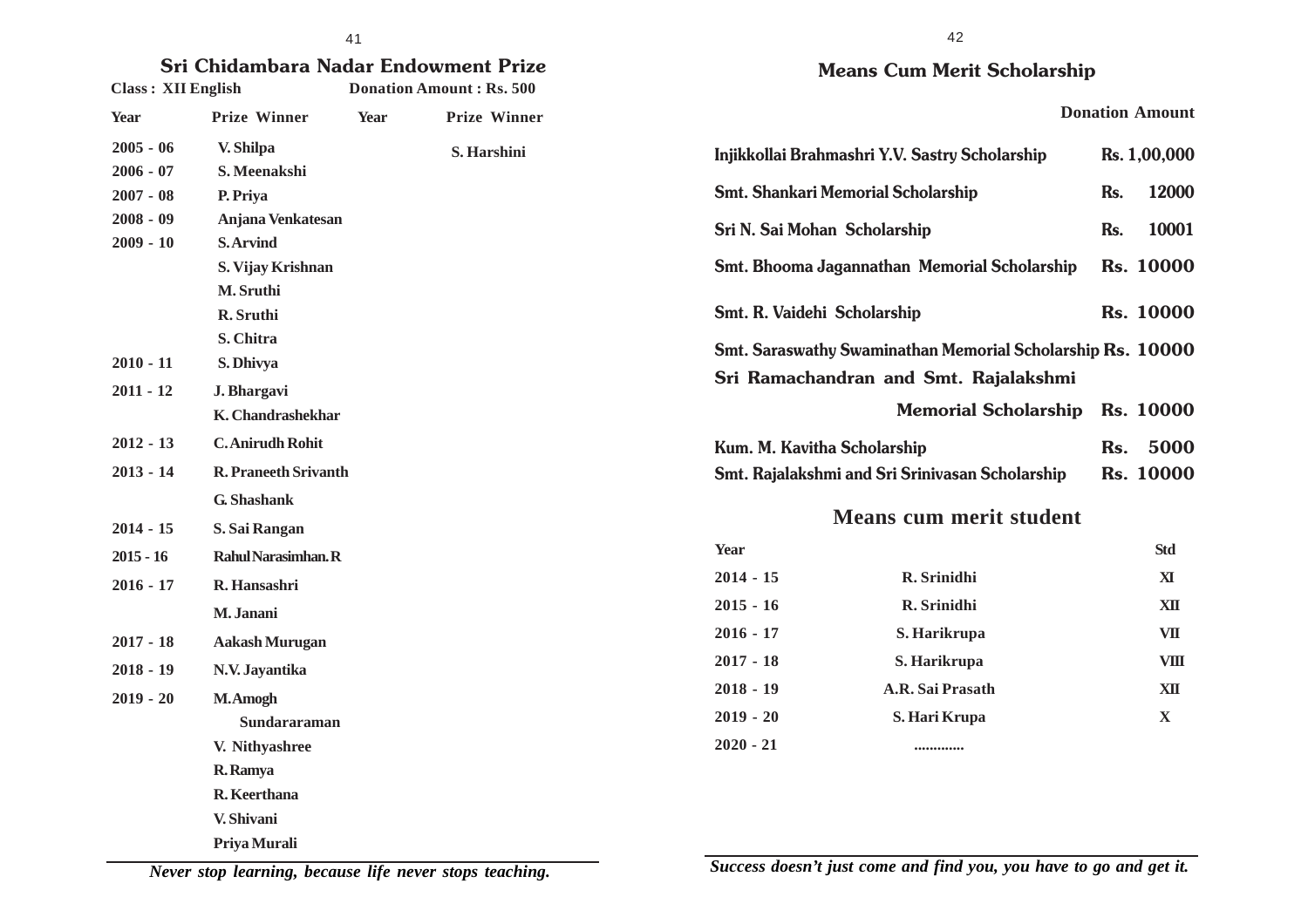#### 43

### **Means Cum Merit Scholarship**

**Donation Amount**

| Sri T. N. Krishnan Scholarship            | Rs. | 10,000     |
|-------------------------------------------|-----|------------|
| Nemam K. Panchapakesan and                |     |            |
| <b>Smt. Sundarambal Scholarship</b>       |     | Rs. 10,001 |
| <b>Smt. S. Prema Memorial Scholarship</b> |     | Rs. 10,000 |
| Smt. K. Chandra Memorial Scholarship      | Rs. | 10,000     |
| Dr. N.B.S. Mani Scholarship               | Rs. | 10,000     |
| Smt. V. Meenakshi Scholarship             |     | Rs. 10,000 |
| A. Narayanswami Iyer Memorial Scholarship |     | Rs. 10,000 |
| Sri R. Srinivasan Memorial Scholarship    | Rs. | 5,000      |
| Smt. Janaki Venkatraman Memorial          |     |            |
| <b>Scholarship</b>                        | Rs. | 5,000      |
| Sri S. Kalyanaraman Scholarship           | Rs. | 5,000      |
| Sri A.N.Rathinam Memorial Scholarship     | Rs. | 10,001     |

### **Means cum merit student**

| <b>Year</b> |                    | <b>Std</b>              |
|-------------|--------------------|-------------------------|
| $2014 - 15$ | <b>G.</b> Kamalesh | I                       |
| $2015 - 16$ | V. Nithyashree     | VIII                    |
| $2016 - 17$ | <b>B.</b> Srikanth | XII                     |
| $2017 - 18$ | A.R. Sai Prasath   | XI                      |
| $2018 - 19$ | S. Harikrupa       | $\mathbf{I} \mathbf{X}$ |
| $2019 - 20$ | V.S. Vijayalakshmi | XI                      |
| $2020 - 21$ |                    |                         |

*The truth hurts, but it doesn't kill. Lies may please, but it doesn't heal.*

#### **Donation Amount**

| Smt. Lakshmi Ramadurai Scholarship        | Rs. 10,000 |
|-------------------------------------------|------------|
| Sri N. Ganapathi Iyer and Smt. Saraswathi |            |
| <b>Ammal Memorial Scholarship</b>         | Rs. 10,001 |
| Smt. Sathyavathy Ramachandran Scholarship | Rs. 10,000 |
| Sri K. Subramanian Scholarship            | Rs. 10,001 |

### **Means cum merit student**

| Year        |                | <b>Std</b> |
|-------------|----------------|------------|
| $2014 - 15$ | V. Dhanvant    | п          |
| $2015 - 16$ | S. Harikrupa   | VI         |
| $2016 - 17$ | V. Nithyashree | IX         |
| $2017 - 18$ | V. Nithyashree | X          |
| $2018 - 19$ | M. Sivaguru    | XШ         |
| $2019 - 20$ | R. Ratshitha   | Ш          |
| $2020 - 21$ | *************  |            |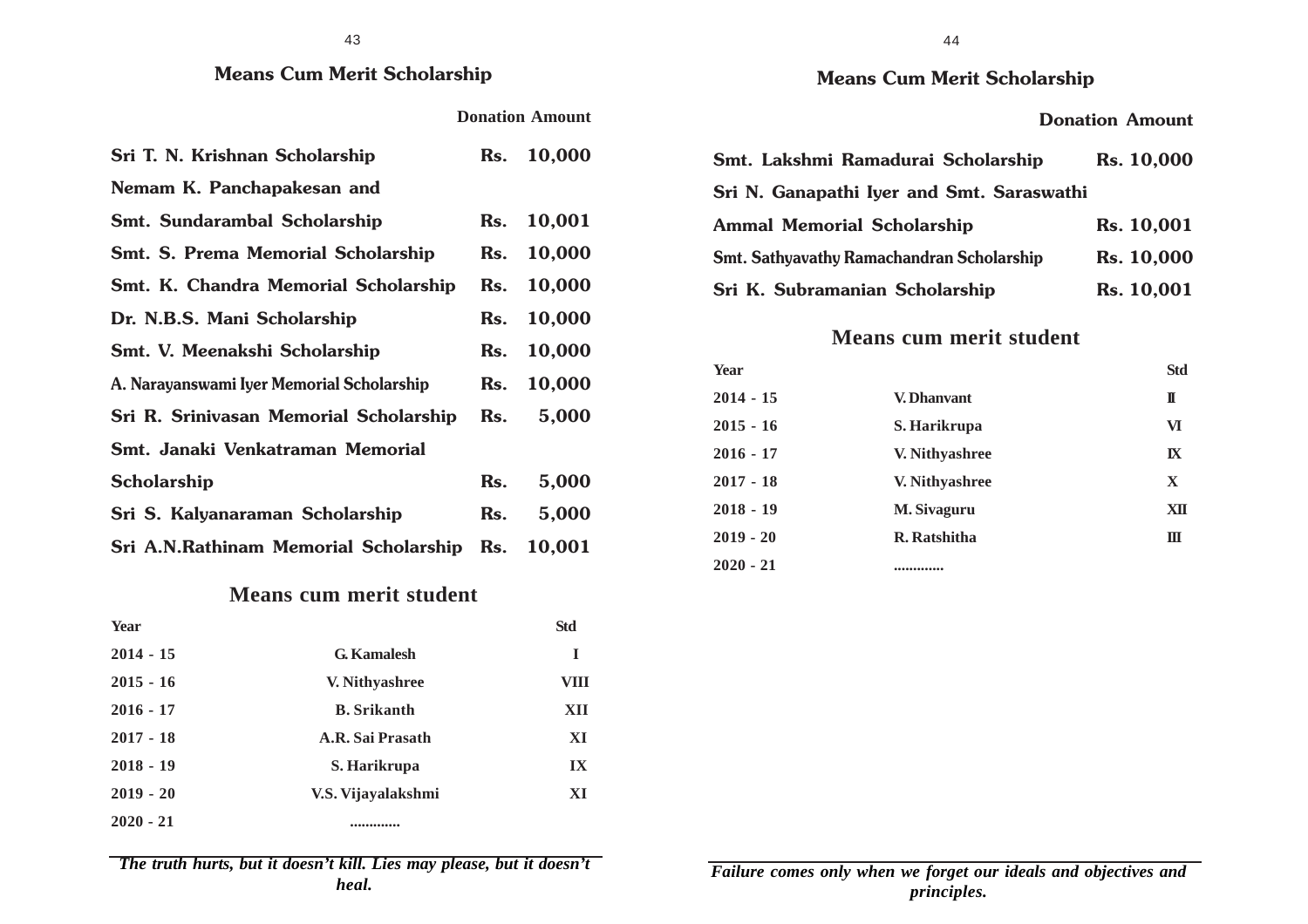**Sri Durga Mandali Proficiency Scholarship & Prof. M.S. Ramachandran Proficiency Scholarship Apalat Trust Prize**

| Class: XII<br><b>For XI Mathematics</b> | <b>Donation Amount:</b>                 | <b>Rs. 10000</b><br><b>Rs.</b> 10000 |
|-----------------------------------------|-----------------------------------------|--------------------------------------|
| Year                                    | <b>Scholarship Awardee</b>              | <b>Rs. 1000</b>                      |
| $2007 - 08$                             | R. Aniruddha                            | 2014 - 15 S. Abhiram                 |
| $2008 - 09$                             | <b>S. Varun Herale</b>                  | 2015 - 16 V. Lakshmi Narashiman      |
| $2009 - 10$                             | A.M. Anirudh                            | 2016 - 17 Mahisha. S                 |
| $2010 - 11$                             | S. Sri Vignesh                          | 2017 - 18 V. Vishnukiran             |
| $2011 - 12$                             | R. Sudharsan                            | 2018 - 19 Adithya Ramachandran       |
| $2012 - 13$                             | <b>B.</b> Shubashree                    | 2019 - 20 S. Selvasree               |
| $2013 - 14$                             | Rishabraj Dhariwal 2020 - 21 R. Roshana |                                      |

### **Sri P. C. Vaidyanathan Proficiency Scholarship**

| Class: XII     |                            |             | Donation Amount: Rs. 10000 |
|----------------|----------------------------|-------------|----------------------------|
| For XI English |                            |             |                            |
| Year           | <b>Scholarship Awardee</b> |             |                            |
| $2006 - 07$    | N. Harini                  | $2014 - 15$ | S. Sai Rangan              |
| $2007 - 08$    | S. Madhumitha              | $2015 - 16$ | <b>Manas</b> Das           |
|                |                            | $2016 - 17$ | <b>Suchi Smita Rath</b>    |
| $2008 - 09$    | Anjana Vencatesan          | $2017 - 18$ | V.S. Janani                |
| $2009 - 10$    | Abishek S. Ganahari        |             | <b>Trilokya</b>            |
| $2010 - 11$    | R. Nivedhitha              | $2018 - 19$ | <b>K.</b> Rakshaa          |
| $2011 - 12$    | Vaishali Sarathy           |             | <b>Madhuri</b>             |
|                |                            | $2019 - 20$ | Amogh                      |
| $2012 - 13$    | <b>Achyudh K. Ram</b>      |             | Sundararaman               |
| $2013 - 14$    | <b>B.</b> Gopika           | $2020 - 21$ | R. Adithya                 |

**M. Balasubramaniam Memorial Scholarship & Smt. Rukmani Memorial Scholarship**

#### **Sri P.S. Narayanaswamy Iyer Proficiency Scholarship**

| Class: XII             |                                         | Donation Amount: Rs. 10000 |                                |  |
|------------------------|-----------------------------------------|----------------------------|--------------------------------|--|
| <b>For XI Sanskrit</b> |                                         |                            | <b>Rs. 10000</b>               |  |
| Year                   | <b>Scholarship Awardee</b>              |                            |                                |  |
| $2007 - 08$            | R. Aniruddha                            |                            | 2014 - 15 Vignesh. T. Rajan    |  |
| $2008 - 09$            | K. Rangasayee                           |                            | 2015 - 16 Swathi Vijay Shankar |  |
| $2009 - 10$            | Lakshmi Venkatraman 2016 - 17 M. Janani |                            |                                |  |
| $2010 - 11$            | S. Dhivya                               |                            | 2017 - 18 R. Priya Darshini    |  |
| $2011 - 12$            | Vaishali Sarathy                        |                            | 2018 - 19 R. Srivatshan        |  |
| $2012 - 13$            | <b>Swetha Narayanan</b>                 |                            | 2019 - 20 J. Aishwariya        |  |
| $2013 - 14$            | M. Abirami                              |                            | 2020 - 21 R. Karthik           |  |

### **Ve-Saa-Sreenivasan Memorial Scholarship**

| Class : XII<br><b>For XI Tamil</b> |                            | <b>Donation Amount: Rs. 10000</b> |                            |
|------------------------------------|----------------------------|-----------------------------------|----------------------------|
| Year                               | <b>Scholarship Awardee</b> | <b>Year</b>                       | <b>Scholarship Awardee</b> |
| $2006 - 07$                        | P. Aishwarya               | $2016 - 17$                       | R. Ramya                   |
| $2007 - 08$                        | S. Sunantha                | $2017 - 18$                       | R. Madhurima               |
| $2008 - 09$                        | N. Nivedhitha              | $2018 - 19$                       | R. Jaganathan              |
| $2009 - 10$                        | S. Priva                   | $2019 - 20$                       | S. Srinikethan             |
| $2010 - 11$                        | S. Harish                  | $2020 - 21$                       | P.R. Surva                 |
| $2011 - 12$                        | <b>M.S. Subhasree</b>      |                                   |                            |
| $2012 - 13$                        | R. Jeyasree                |                                   |                            |
| $2013 - 14$                        | G. Vilasini                |                                   |                            |
| $2014 - 15$                        | S. Abhiram                 |                                   |                            |
| $2015 - 16$                        | R. Madhumitha              |                                   |                            |

**Leslie Desmond Chater Memorial Scholarship & Smt. Gnanambal Krishnaswami Memorial Scholarship &**

**Smt. Lakshmi and Sri R. Parameswaran Proficiency Scholarship**

| Class: XII            |                             | <b>Donation Amount: Rs. 10000</b> |                                |
|-----------------------|-----------------------------|-----------------------------------|--------------------------------|
| <b>For XI Physics</b> |                             |                                   | <b>Rs. 10000</b>               |
| Year                  | <b>Scholarship Awardee</b>  |                                   | <b>Rs. 10000</b>               |
| $2008 - 09$           | N. Nandakiran               | $2015 - 16$                       | <b>Bharath</b>                 |
| $2009 - 10$           | A.M. Anirudh                |                                   | <b>Venkateswaran</b>           |
| $2010 - 11$           | S. Dhivya                   | $2016 - 17$                       | Sravaan. S                     |
| $2011 - 12$           | S. Girish                   | $2017 - 18$                       | V. Vishnukiran                 |
| $2012 - 13$           | S. Giridhur                 | $2018 - 19$                       | S. Sai Krishnan                |
| $2013 - 14$           | <b>R. Praneeth Srivanth</b> | $2019 - 20$                       | S. Selvasree                   |
| $2014 - 15$           | G. Sanjana                  | $2020 - 21$                       | <b>Rakshith</b><br>Subramanian |

#### **Professor N. S. Krishnaswami Memorial Scholarship**

| <b>Class: XII</b>       |                            |             | Donation Amount: Rs. 10000 |
|-------------------------|----------------------------|-------------|----------------------------|
| <b>For XI Chemistry</b> |                            |             |                            |
| Year                    | <b>Scholarship Awardee</b> |             | 2014 - 15 B. Sai Ganesh    |
| $2008 - 09$             | K. Rangasayee              | $2015 - 16$ | <b>V.S. Akash Dharsan</b>  |
| $2009 - 10$             | <b>Sachin P. Santhosh</b>  | $2016 - 17$ | R. Ramya                   |
| $2010 - 11$             | <b>G. Bharath Shankar</b>  | $2017 - 18$ | Krishna Priya. M           |
| $2011 - 12$             | C. Sivaramakrishnan        | $2018 - 19$ | K. Rakshaa Madhuri         |
| $2012 - 13$             | <b>B.</b> Shubashree       | $2019 - 20$ | <b>S. Selvasree</b>        |
| $2013 - 14$             | <b>Praneeth Srivanth</b>   | $2020 - 21$ | R. Karthik                 |

*When the going gets tough, the tough get going.*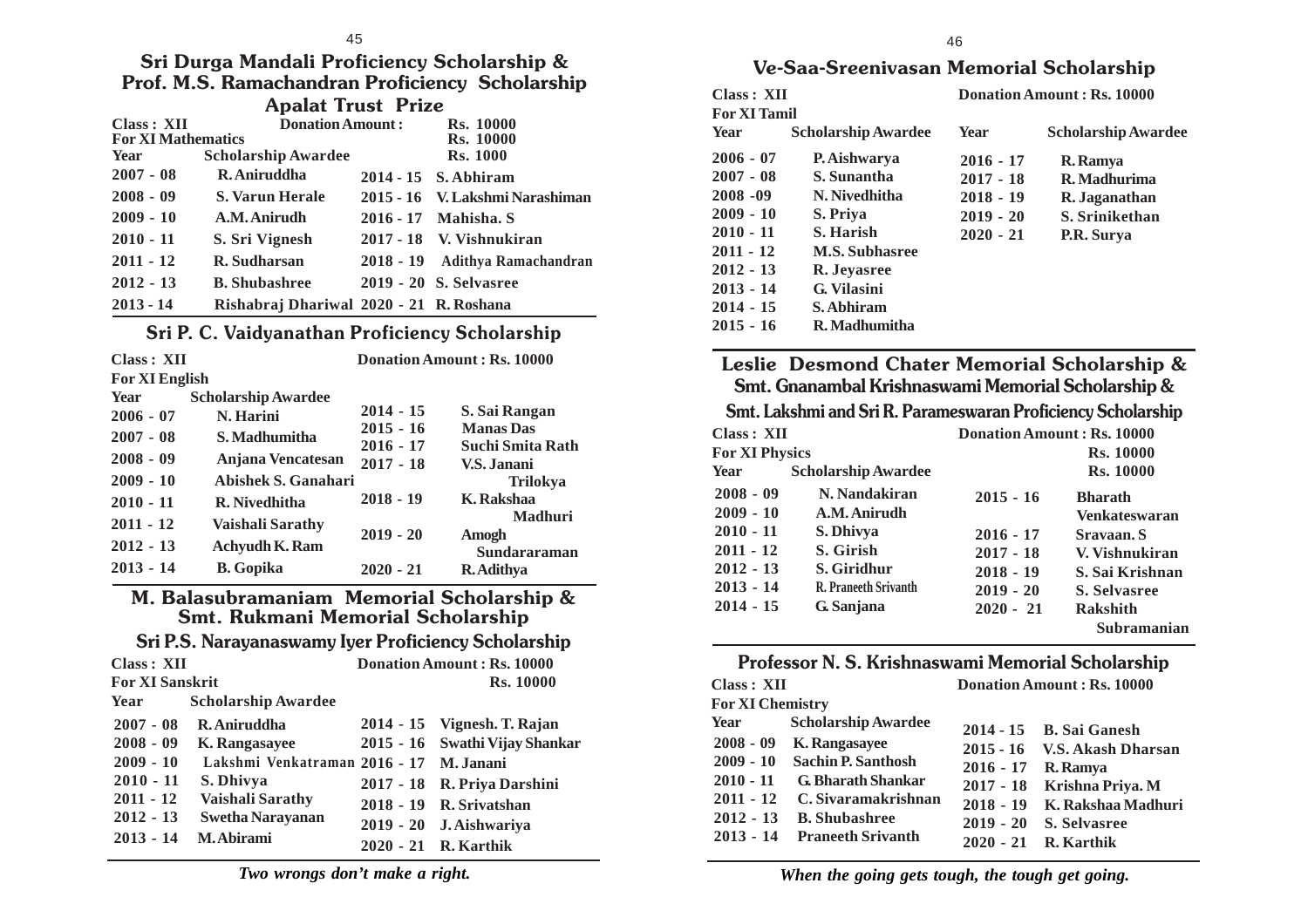#### 47

**Class : XII Donation Amount : Rs. 10000**

### **Smt. Kunjammal Kalyanasundaram Memorial Scholarship**

**For XI Biology Year Scholarship Awardee 2008 - 09 S. Bharatwaj 2009 - 10 Sachin P. Santhosh 2010 - 11 V. Sai Lakshmi 2011 - 12 V. Subeikshnan 2012 - 13 M. Ramalakshmi 2013 - 14 M. Shravan 2014 - 15 Sanjana Anand 2015 - 16 K. Varshaa 2016 - 17 U. Preethi 2017 - 18 V.S. Janani Trilokya 2018 - 19 Jayadurga Sathyamoorthy 2019 - 20 S. Selvasree 2020 - 21 R. Karthik**

**Smt. Kunjammal Kalyanasundaram Memorial Scholarship & Sri H. Anantharaman Proficiency Scholarship & S.D.M. Civic Exnora Proficiency Scholarship**

**Peacock Women's Welfare Association Endowment Prize**

| Class: XII  |                                | Donation Amount: Rs. 10000 |                          |
|-------------|--------------------------------|----------------------------|--------------------------|
|             | <b>For XI Computer Science</b> |                            | <b>Rs. 10000</b>         |
| Year        | <b>Scholarship Awardee</b>     |                            | <b>Rs. 10000</b>         |
|             |                                |                            | <b>Rs.</b> 500           |
| $2007 - 08$ | <b>G.</b> Sunanda              | $2014 - 15$                | G. Sanjana               |
| $2008 - 09$ | <b>G. Vamsee Krishna</b>       | $2015 - 16$                | V. Lakshmi Narashiman    |
| $2009 - 10$ | A.M. Anirudh                   | $2016 - 17$                | Sravaan. S               |
| $2010 - 11$ | S. Dhivya                      | $2017 - 18$                | <b>G. Nithin Narayan</b> |
| $2011 - 12$ | S. Abhijith                    | $2018 - 19$                | <b>Atulya Venkatesh</b>  |
| $2012 - 13$ | S. Giridhur                    | $2019 - 20$                | S. Srinikethan           |
| $2013 - 14$ | R.N. Kirtana                   | $2020 - 21$                | R. Roshana               |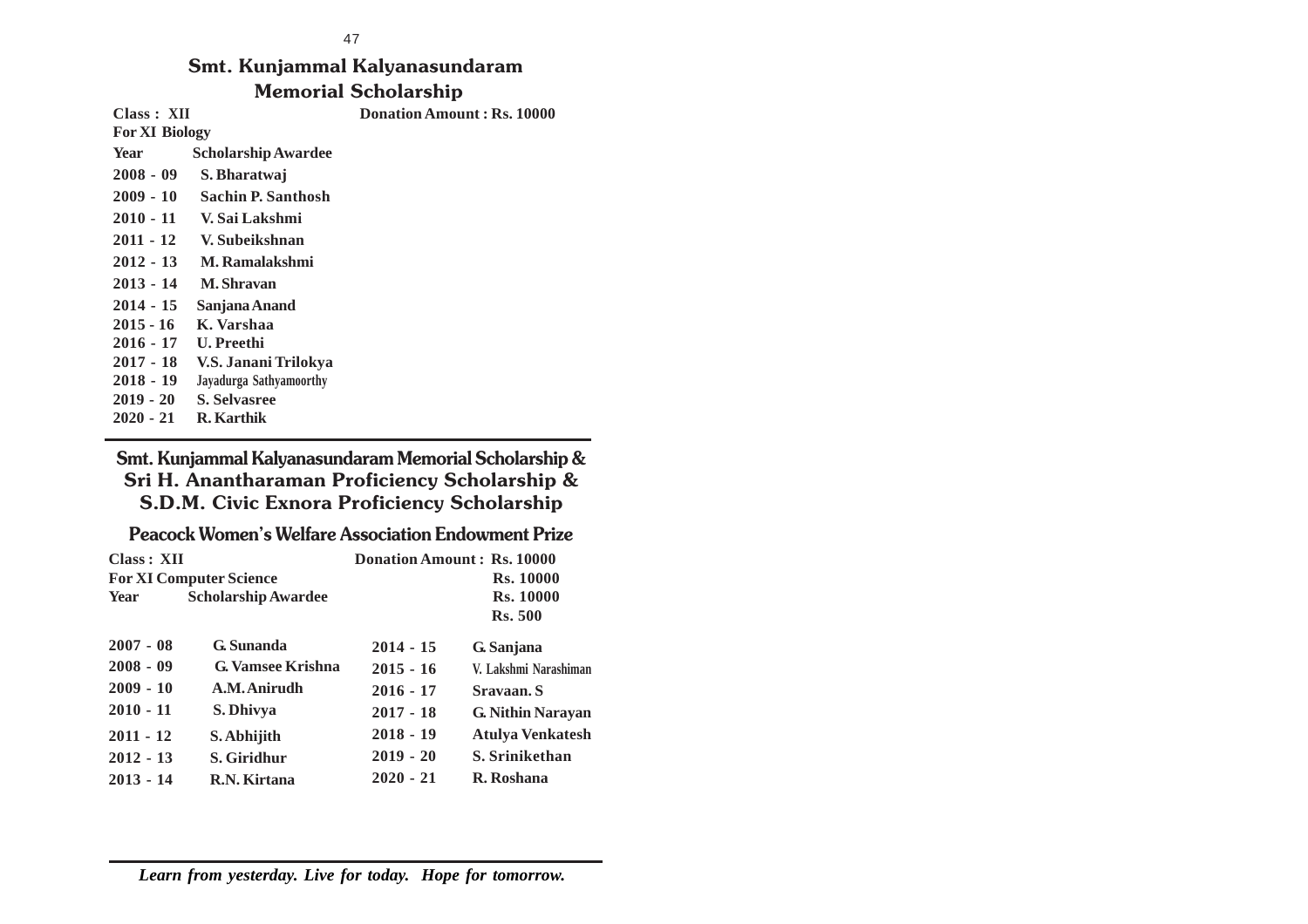### **R. Sridhar Memorial Scholarship & K. Ayyaswamy Memorial Scholarship**

| Class: XII  |                                           | <b>Donation Amount: Rs. 10000</b> |                          |
|-------------|-------------------------------------------|-----------------------------------|--------------------------|
|             | <b>For XI Business Studies (Commerce)</b> |                                   | <b>Rs. 10000</b>         |
| <b>Year</b> | <b>Scholarship Awardee</b>                |                                   |                          |
| $2007 - 08$ | <b>T.M. Sudharsan</b>                     | $2014 - 15$                       | <b>S. Hansica</b>        |
| $2008 - 09$ | L. Sandhya                                | $2015 - 16$                       | H. Deepika               |
| $2009 - 10$ | V.V. Sivaramakrishnan                     | $2016 - 17$                       | V. Sathyanarayan         |
| $2010 - 11$ | R. Nivedhitha                             | $2017 - 18$                       | <b>R.Abhinava Prasad</b> |
| $2011 - 12$ | R. Sudarshan                              | $2018 - 19$                       | S.P. Abinayaa            |
| $2012 - 13$ | <b>G.</b> Manikandan                      | $2019 - 20$                       | K. Manaswini             |
| $2013 - 14$ | V.D. Indra                                | $2020 - 21$                       | P.R. Surya               |

## **Sri P.S.Swaminatha Iyer Memorial Scholarship &**

### **Smt. Gnanambal Krishnaswami Memorial Scholarship**

| Class : XII               |                            | <b>Donation Amount: Rs. 10000</b> |                         |
|---------------------------|----------------------------|-----------------------------------|-------------------------|
| <b>For XI Accountancy</b> |                            |                                   | <b>Rs.</b> 10000        |
| Year                      | <b>Scholarship Awardee</b> |                                   |                         |
| $2007 - 08$               | <b>T.M. Sudharsan</b>      | $2014 - 15$                       | <b>B.</b> Uma Vaishnavi |
| $2008 - 09$               | L. Sandhya                 | $2015 - 16$                       | V. Varsha               |
| $2009 - 10$               | V.V. Sivaramakrishnan      | $2016 - 17$                       | V. Sathyanarayan        |
| $2010 - 11$               | Sharanya.M                 | $2017 - 18$                       | N. Maitri               |
| $2011 - 12$               | R. Sudarshan               | $2018 - 19$                       | S.P. Abinayaa           |
| $2012 - 13$               | C. Soundarya               | $2019 - 20$                       | K. Manaswini            |
| $2013 - 14$               | V.D. Indra                 | $2020 - 21$                       | P.R. Surya              |

### **Smt. Neela Ammal Memorial Scholarship**

| Class : XII<br><b>For XI Economics</b>                                                                |                                                                                                                         |                                                                                                       | <b>Donation Amount: Rs. 10000</b>                                                                               |
|-------------------------------------------------------------------------------------------------------|-------------------------------------------------------------------------------------------------------------------------|-------------------------------------------------------------------------------------------------------|-----------------------------------------------------------------------------------------------------------------|
| Year                                                                                                  | <b>Scholarship Awardee</b>                                                                                              |                                                                                                       |                                                                                                                 |
| $2007 - 08$<br>$2008 - 09$<br>$2009 - 10$<br>$2010 - 11$<br>$2011 - 12$<br>$2012 - 13$<br>$2013 - 14$ | <b>R.</b> Vineeth<br>L. Sandhya<br>V.V. Sivaramakrishnan<br>R. Sridhar Kumar<br>R. Sudarshan<br>R. Dhivya<br>V.D. Indra | $2014 - 15$<br>$2015 - 16$<br>$2016 - 17$<br>$2017 - 18$<br>$2018 - 19$<br>$2019 - 20$<br>$2020 - 21$ | G. Sathya Narayana<br>H. Deepika<br>Suchi Smita Rath<br>N. Maitri<br>Keerthana. R<br>K. Manaswini<br>P.R. Surya |

49 **Kumari Meenakshi (Uma Kutti) Memorial Prize**

### **by K.A. Ramakrishnan**

|             | <b>Class: IX (Best Girl Student)</b> |             | Donation Amount: Rs. 1,000 |
|-------------|--------------------------------------|-------------|----------------------------|
| <b>Year</b> | <b>Prize Winner</b>                  |             |                            |
| $2005 - 06$ | S. Megha                             | $2013 - 14$ | M. Janani                  |
| $2006 - 07$ | Lakshmi Venkataraman                 | $2014 - 15$ | N. Maitri                  |
| $2007 - 08$ | V. Sailakshmi                        | $2015 - 16$ | S. Srividhya               |
| $2008 - 09$ | Vaishali Sarathy                     | $2016 - 17$ | S. Srividhya               |
| $2009 - 10$ | <b>M. Rama Lakshmi</b>               | $2017 - 18$ | R. Roshana                 |
| $2010 - 11$ | V.D. Indira                          | $2018 - 19$ | Lavanya Vasudevan          |
| $2011 - 12$ | R. Priyadarshini                     | $2020 - 21$ | J. Akshaya                 |
| $2012 - 13$ | <b>B.</b> Lakshmi Priva              |             |                            |

### **Sri R. Ganapathy Proficiency Scholarship**

|             | <b>Class: X Leadership Qualities</b> |             | Donation Amount: Rs. 5000       |
|-------------|--------------------------------------|-------------|---------------------------------|
| Year        | <b>Scholarship Awardee</b>           |             | <b>Year Scholarship Awardee</b> |
| $2007 - 08$ | A.M. Anirudh                         | $2015 - 16$ | S. Deekshitha                   |
| $2008 - 09$ | V. Sailakshmi                        | $2016 - 17$ | G. Dharani                      |
| $2009 - 10$ | Aditya Chandrasekar                  | $2017 - 18$ | <b>R.</b> Kishore               |
| $2010 - 11$ | V. Manikantan                        |             | <b>Gnanesshwar</b>              |
| $2011 - 12$ | <b>R.Praneeth Srivanth</b>           | $2018 - 19$ | <b>R.</b> Karthik               |
| $2012 - 13$ | G. Nithin                            | $2019 - 20$ | <b>G.</b> Srinivas              |
| $2013 - 14$ | <b>Shivasis Sahoo</b>                |             |                                 |
| $2014 - 15$ | M. Janani                            |             |                                 |

### **Sri A. Krishna Memorial Prize**

| <b>Best Student in oratorical contest</b> |                     | <b>Donation Amount: Rs. 501</b> |               |                         |              |
|-------------------------------------------|---------------------|---------------------------------|---------------|-------------------------|--------------|
| Year                                      | <b>Prize Winner</b> | Std                             | Year          | <b>Prize Winner</b>     | Std          |
| $2005 - 06$                               | P. Akshava          |                                 | $X$ 2013 - 14 | Shivashis Sahoo         | $\mathbf{X}$ |
| $2006 - 07$                               | Anupama Prakash     | XII                             | $2014 - 15$   | K. Priyadarshini        | XII          |
| $2007 - 08$                               | C.V. Srinivedha     |                                 | $X$ 2015 - 16 | K. Bhagyashree          | XII          |
| $2008 - 09$                               | S. Kathyayini       | XII.                            | $2016 - 17$   | R. Ramya                | XII          |
| $2009 - 10$                               | M. Sharanya         | XI.                             | $2017 - 18$   | Varsha. S               | X            |
| $2010 - 11$                               | K. Nivethitha       | XII                             | $2018 - 19$   | V. Kesav                | XI           |
| $2011 - 12$                               | S. Abhijith         | XII                             | $2019 - 20$   | R. Prahaladavaradhan XI |              |
| $2012 - 13$                               | Priya Selvakumar    | XI                              | $2020 - 21$   | .                       |              |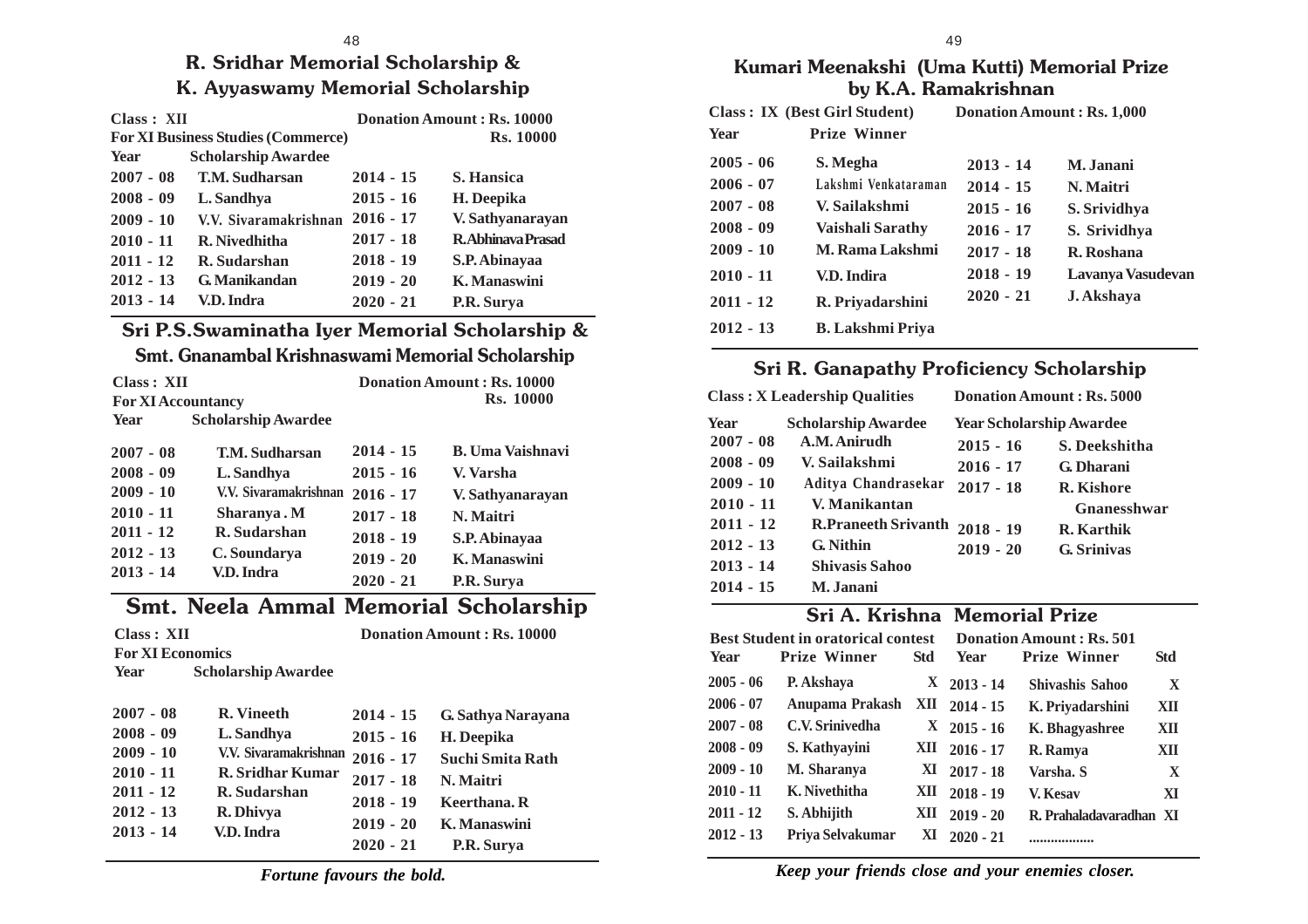### **Smt. P. Balambal Proficiency Prize for Vedic Studies**

| <b>Best Student in Vedic Studies</b> |                         |            |      | Donation Amount: US \$200 (Rs. 7000) |      |
|--------------------------------------|-------------------------|------------|------|--------------------------------------|------|
| <b>Year</b>                          | <b>Prize Winner</b>     | <b>Std</b> | Year | <b>Prize Winner</b>                  | Std  |
| $2005 - 06$                          | S. Aditya               | XII.       |      | 2017 - 18 Narayanaswamy              | VI   |
| $2006 - 07$                          | T. Balasubramanian      | X.         |      | 2018 - 19 G. Prahalad Sreenivas XI   |      |
| $2007 - 08$                          | <b>B.</b> Bharathwaj    | VI         |      | 2019 - 20 S. Raghuraman              | VIII |
| $2008 - 09$                          | S. Abishek              | VI         |      |                                      |      |
| $2009 - 10$                          | K.K. Karthikeyan        | X          |      |                                      |      |
| $2010 - 11$                          | Aswin K. Iswaran        | X          |      |                                      |      |
| $2011 - 12$                          | <b>Abhinav Prasad</b>   | VI         |      |                                      |      |
| $2012 - 13$                          | R. Abhinay Prasad       | VII        |      |                                      |      |
| $2013 - 14$                          | B. Shivasubramanian XII |            |      |                                      |      |
| $2014 - 15$                          | V. Ram Kishore          | VI         |      |                                      |      |
| $2015 - 16$                          | K. Sushrut Vinavak      | X          |      |                                      |      |
| $2016 - 17$                          | <b>B.</b> Pattabiramann | XI         |      |                                      |      |

### **Smt. Janaki Krishna Memorial Prize**

|             | <b>Best Student in recitation of</b>                |             | <b>Donation Amount: Rs. 500</b> |                     |      |
|-------------|-----------------------------------------------------|-------------|---------------------------------|---------------------|------|
| Year        | Bhaja Govindam & Thiruppavai<br><b>Prize Winner</b> | <b>Std</b>  | Year                            | <b>Prize Winner</b> | Std  |
| $2005 - 06$ | R. Srividhya                                        | VII         | $2017 - 18$                     | T.M. Varsha         | VI   |
| $2006 - 07$ | R. Srividhya                                        | VIII        |                                 | S. Hari Krupa       | VIII |
| $2007 - 08$ | R. Sudarshan                                        | <b>VIII</b> | $2018 - 19$                     | T.M. Varsha         | VII  |
|             |                                                     |             | $2019 - 20$                     | T.M. Varsha         | VIII |
| $2008 - 09$ | S. Sridharani                                       | <b>VIII</b> | $2020 - 21$                     | .                   |      |
| $2009 - 10$ | K. Abhishekavalli                                   | VII         |                                 |                     |      |
| $2010 - 11$ | <b>B.</b> Janani                                    | VII         |                                 |                     |      |
| $2011 - 12$ | <b>B.</b> Janani                                    | VIII        |                                 |                     |      |
|             | <b>B.</b> Manaswini                                 | VIII        |                                 |                     |      |
| $2012 - 13$ | R. Ramya                                            | VIII        |                                 |                     |      |
| $2013 - 14$ | V. Harini                                           | <b>VIII</b> |                                 |                     |      |
| $2014 - 15$ | R. Sri Meenakshi                                    | VI          |                                 |                     |      |
| $2015 - 16$ | R. Sri Meenakshi                                    | VII         |                                 |                     |      |
| $2016 - 17$ | R. Sri Meenakshi                                    | VIII        |                                 |                     |      |

### **Sri Srinivasa Kalyanaraman Memorial Prize**

| Sri Venkatesa Prapathi<br><b>Prize Winner</b><br><b>Year</b> |                                      | <b>Year</b>                   | <b>Award Winner</b> | Std                                                                  |
|--------------------------------------------------------------|--------------------------------------|-------------------------------|---------------------|----------------------------------------------------------------------|
| R. Divya                                                     | V                                    | $2016 - 17$                   | T.M. Varsha         | V                                                                    |
| V. Bhargavan                                                 | <b>IV</b>                            | $2017 - 18$                   |                     |                                                                      |
| G. Shreeshinika                                              | V                                    | $2018 - 19$                   | Harivatsan. Y       | V                                                                    |
| V. Bhargavan                                                 | V                                    |                               | V. Sudharshan       | V                                                                    |
| R. Ramya                                                     | IV                                   | $2019 - 20$                   |                     | V                                                                    |
| R. Ramya                                                     | V                                    | $2020 - 21$                   |                     |                                                                      |
| <b>Sushrut Vinayak</b>                                       | V                                    |                               |                     |                                                                      |
| Sai Krishna                                                  | V                                    |                               |                     |                                                                      |
| V. Bhargavi                                                  | V                                    |                               |                     |                                                                      |
|                                                              |                                      |                               |                     |                                                                      |
| T.M. Varsha                                                  | Ш                                    |                               |                     |                                                                      |
| G. Arun Kumar                                                | IV                                   |                               |                     |                                                                      |
|                                                              | <b>Best Student in recitation of</b> | Std<br>Smirthi Palaniappan IV |                     | Donation Amount: Rs. 500<br>Aadhav Ramaswami III<br>Aadhav Ramaswami |

### **Sri S. Pattabiraman Proficiency Prize for Thirupugazh**

**Best Student in Thirupugazh Donation Amount : Rs. 50,000**

| Year        | <b>Prize Winner</b> | Std  |               |
|-------------|---------------------|------|---------------|
| $2019 - 20$ | U. Baghesri         | VIII | <b>Junior</b> |
|             | <b>B.</b> Aravind   | IX   | <b>Senior</b> |
| $2020 - 21$ | R. Saidhruva        | VI   |               |

*If not us, who? If not now, when?*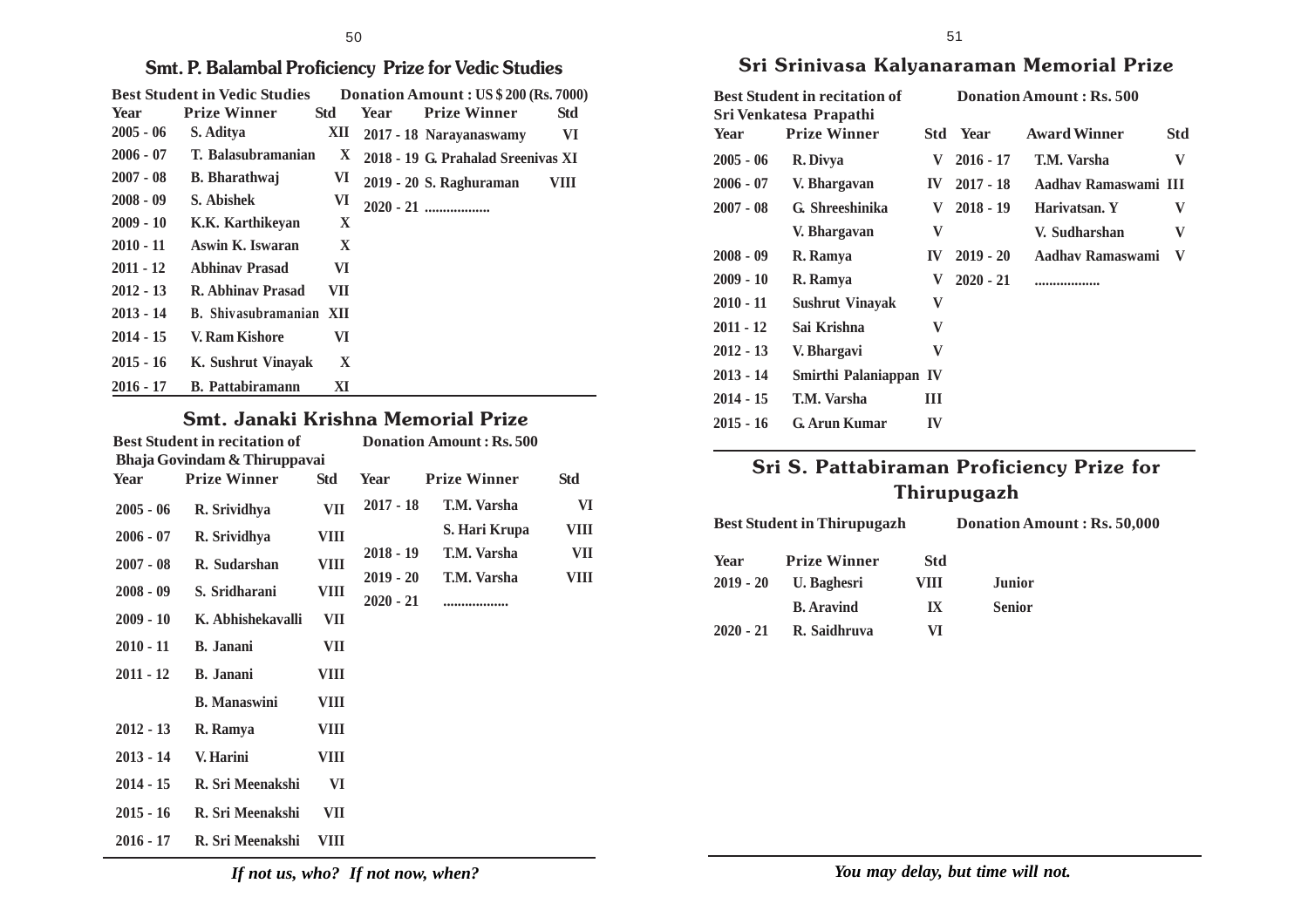## **R. Ganesan Memorial Prize**

| Year        | <b>Prize Winner</b>    | Std                                                                                                                           | Year                                                                                                                               | <b>Award Winner</b> | Std                       |
|-------------|------------------------|-------------------------------------------------------------------------------------------------------------------------------|------------------------------------------------------------------------------------------------------------------------------------|---------------------|---------------------------|
|             |                        |                                                                                                                               |                                                                                                                                    |                     |                           |
|             | V.J. Jenin             | $\mathbf{I}$ X                                                                                                                |                                                                                                                                    |                     |                           |
|             |                        | $\mathbf{X}$                                                                                                                  |                                                                                                                                    |                     |                           |
|             | R. Santosh             | $\mathbf{X}$                                                                                                                  |                                                                                                                                    |                     |                           |
| $2009 - 10$ | K.R. Sudharsan         | XI                                                                                                                            |                                                                                                                                    |                     |                           |
| $2010 - 11$ | K.R. Sudharsan         | XII                                                                                                                           |                                                                                                                                    |                     |                           |
| $2011 - 12$ | S. Vijay Kumar         | XI                                                                                                                            |                                                                                                                                    |                     |                           |
| $2012 - 13$ | R. Balakrishnan        | XI                                                                                                                            |                                                                                                                                    |                     |                           |
|             | <b>S. Aswin Kumar</b>  | $\mathbf{I} \mathbf{X}$                                                                                                       |                                                                                                                                    |                     |                           |
| $2014 - 15$ | <b>V.D. Rathinavel</b> |                                                                                                                               |                                                                                                                                    |                     |                           |
|             | Subramanian            | XI                                                                                                                            |                                                                                                                                    |                     |                           |
| $2015 - 16$ | K. Sai Vignesh         | XI                                                                                                                            |                                                                                                                                    |                     |                           |
|             | Rohith Krishna. B      | XI                                                                                                                            |                                                                                                                                    |                     |                           |
|             |                        |                                                                                                                               |                                                                                                                                    |                     |                           |
|             | R.S. Vimal             | XII                                                                                                                           |                                                                                                                                    |                     |                           |
|             |                        | XI                                                                                                                            |                                                                                                                                    |                     |                           |
| $2020 - 21$ |                        |                                                                                                                               |                                                                                                                                    |                     |                           |
|             |                        | $2005 - 06$<br>$2006 - 07$<br>$2007 - 08$<br>$2008 - 09$<br>$2013 - 14$<br>2016 - 17<br>2017 - 18<br>2018 - 19<br>$2019 - 20$ | For the best Scout of the School<br>A. Vijay Cedric Raj VIII<br>Abishek S. Ganahari<br>S. Mohanakrishnan XII<br>S. Sivagireeswaran |                     | Donation Amount: Rs. 5001 |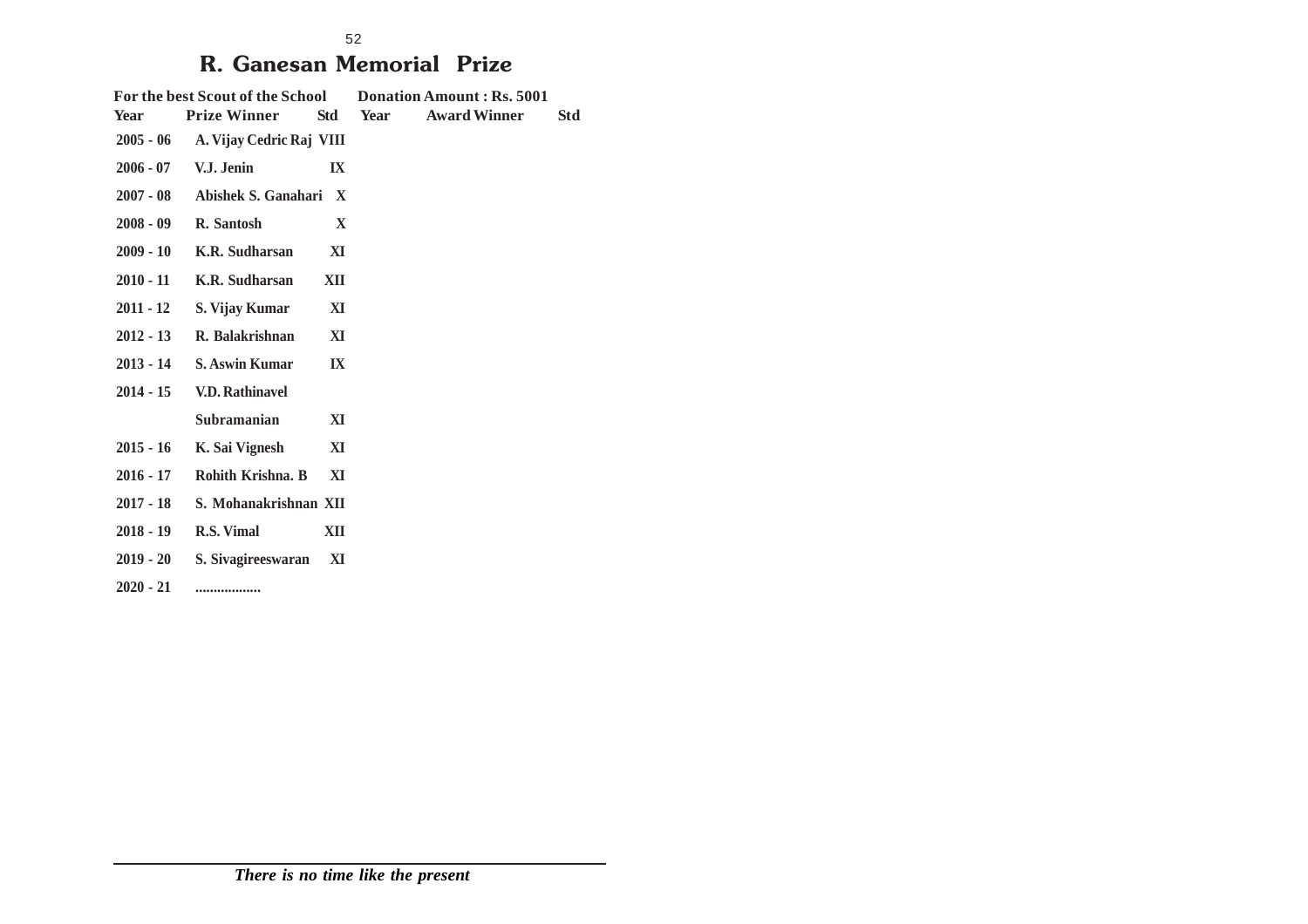53

### **Smt. Meenakshi Kalyanaraman Endowment Prize for Sports**

|         | For the best cricketer        |            | Donation Amount: Rs. 1,00,000 |                             |      |  |  |
|---------|-------------------------------|------------|-------------------------------|-----------------------------|------|--|--|
| Year    | <b>Prize Winner</b>           | <b>Std</b> | Year                          | <b>Prize Winner</b>         | Std  |  |  |
| 2012-13 | G. Vikram                     | XII        |                               | 2019 - 20 P. Vippin Chandra | VIII |  |  |
|         | 2013 - 14 R. Hariharan        | XII        | $2020 - 21$                   |                             |      |  |  |
|         | 2014 - 15 K. Vineeth          | XII        |                               |                             |      |  |  |
|         | 2015 - 16 R. Sharath Raghav   | XI         |                               |                             |      |  |  |
|         | 2016 - 17 G.R. Nitin          | XI         |                               |                             |      |  |  |
|         | 2017-18 Sathvik Athmaraman IX |            |                               |                             |      |  |  |
|         | 2018 -19 B. Vinothahan        | VIII       |                               |                             |      |  |  |

### **S. Arun Memorial Prize**

|      | An award prize for the best cricketer Donation Amount: Rs. 5001<br>of our School every year. |                         |             |                                     |            |  |  |  |  |
|------|----------------------------------------------------------------------------------------------|-------------------------|-------------|-------------------------------------|------------|--|--|--|--|
| Year | <b>Prize Winner</b>                                                                          | Std                     |             | <b>Year</b> Award Winner            | <b>Std</b> |  |  |  |  |
|      | 2005 - 06 S. Ashwath                                                                         | VII                     |             | 2014 - 15 P. Karthik                | XII        |  |  |  |  |
|      | 2006 - 07 K. Pranab Naidu                                                                    | VIII.                   |             | 2015 - 16 S.R. Madhavan             | XII        |  |  |  |  |
|      | 2007 - 08 V. Vijay Anand                                                                     |                         |             | X 2016 - 17 Saathvik AthmaramanVIII |            |  |  |  |  |
|      | 2008 - 09 K.B. Dixit                                                                         | VIII                    |             | 2017-18 V. Sanjay Madhukar          | <b>VI</b>  |  |  |  |  |
|      | 2009 - 10 D. Vinod Krishna                                                                   | XI                      |             |                                     | VII        |  |  |  |  |
|      | 2010 - 11 K.V.S.V. Uday Teja                                                                 | XI                      |             | 2018 -19 P. Vippin Chandra          |            |  |  |  |  |
|      | 2011 - 12 G. Vikram                                                                          | XI                      |             | 2019 - 20 B. Suchir                 | VII        |  |  |  |  |
|      | 2012 - 13 K. Yeshwant                                                                        | XI                      | $2020 - 21$ |                                     |            |  |  |  |  |
|      | 2013 - 14 Nidish S. Rajagopal                                                                | $\mathbf{I} \mathbf{X}$ |             |                                     |            |  |  |  |  |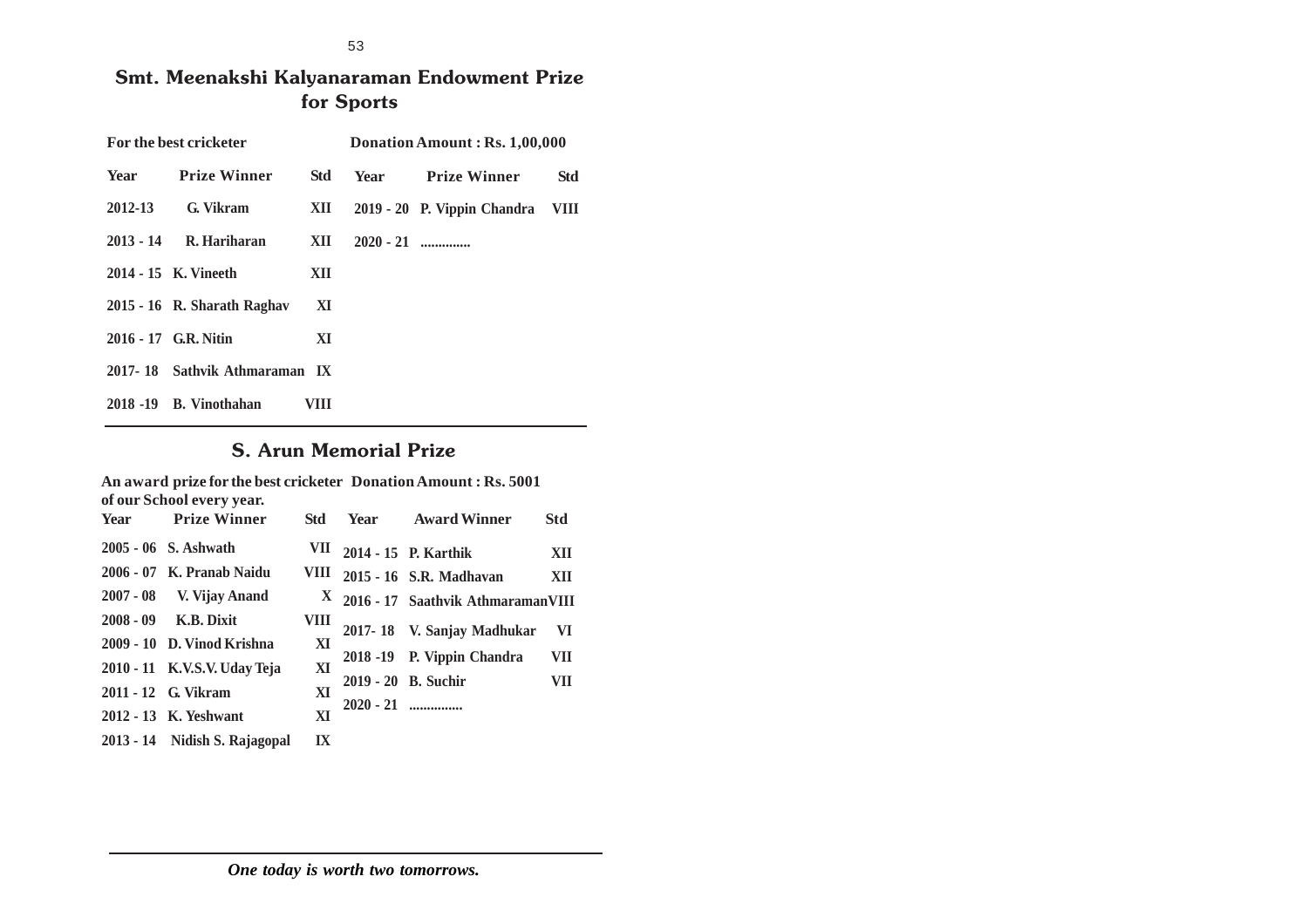|             | <b>Two students for Sports in Senior Level</b> |                         | <b>Donation Amount: Rs. 500</b> |                               |              |  |  |
|-------------|------------------------------------------------|-------------------------|---------------------------------|-------------------------------|--------------|--|--|
| Year        | <b>Prize Winner</b>                            | <b>Std</b>              | Year                            | <b>Prize Winner</b>           | <b>Std</b>   |  |  |
| $2000 - 01$ | R. Janani                                      | $\mathbf{I} \mathbf{X}$ | $2011 - 12$                     | R. Gautham                    | X            |  |  |
|             | K.V. Subramaniam                               | $\mathbf{X}$            |                                 | <b>Bhargav</b>                | X            |  |  |
| $2001 - 02$ | G. Rahul                                       | $\mathbf{X}$            |                                 | Priya Selvakumar              | $\mathbf X$  |  |  |
|             | R. Krishna                                     | $\mathbf X$             | $2012 - 13$                     | R.M. Kesay Chander            | X            |  |  |
|             | A. Sundararajan                                | $\mathbf{X}$            |                                 | P. Shivajothi                 | $\mathbf{X}$ |  |  |
|             | S. Meenakshi                                   | $\mathbf{X}$            |                                 | M. Padma priya                | X            |  |  |
| $2002 - 03$ | G. Sriram                                      | $\mathbf X$             | $2013 - 14$                     | V. Keerthivasan               | IX           |  |  |
|             | N. Savithri                                    | IX                      |                                 | <b>Prasitha Parthasarathy</b> | IX           |  |  |
|             | D. Srilekha                                    | IX                      | $2014 - 15$                     | V. Keerthivasan               | $\mathbf{X}$ |  |  |
| $2003 - 04$ | J. Karthik                                     | $\mathbf{X}$            |                                 | Prasitha Parathasarathy       | $\mathbf X$  |  |  |
|             | L. Shrilekha                                   | $\mathbf{X}$            | $2015 - 16$                     | K. Dhanush                    | IX           |  |  |
| $2004 - 05$ | R. Vignesh                                     | $\mathbf X$             |                                 | Priyanka Balaji               | X            |  |  |
|             | C. Rajeswari                                   | IX                      | $2016 - 17$                     | K. Dhanush                    | $\mathbf X$  |  |  |
| $2005 - 06$ | C. Harish                                      | $\mathbf{x}$            |                                 | R. Ragavan                    | $\mathbf{X}$ |  |  |
|             | C. Rajeswari                                   | $\mathbf{X}$            |                                 | J. Vaishnavi                  | X            |  |  |
|             | N. Rajeshwari                                  | $\mathbf{X}$            | 2017-18                         | G.M. Kailash                  | X            |  |  |
| $2006 - 07$ | <b>R.Anand Ramanathan IX</b>                   |                         |                                 | J. Aishwarya                  | X            |  |  |
|             | <b>B.</b> Poornima                             | X                       | $2018 - 19$                     | J.S. Jaikrishnan              | $\mathbf{X}$ |  |  |
| $2007 - 08$ | R. Anand Ramanathan                            | $\mathbf{X}$            |                                 | <b>Mridula Srinivas</b>       | $\mathbf X$  |  |  |
|             | <b>S. Safira Parveen</b>                       | X                       | $2019 - 20$                     | E. Surya                      | IX           |  |  |
| $2008 - 09$ | K. Pranab Naidu                                | X                       |                                 | S.N. Poojitha                 | IX           |  |  |
|             | V. Sai Lakshmi                                 | $\mathbf{X}$            | $2020 - 21$                     |                               |              |  |  |
| $2009 - 10$ | <b>Chintan Sencha</b>                          | X                       |                                 |                               |              |  |  |
|             | S.S. Sivanya                                   | IX                      |                                 |                               |              |  |  |
| $2010 - 11$ | R. Swaminathan                                 | X                       |                                 |                               |              |  |  |
|             | S.S. Sivanya                                   | $\mathbf{X}$            |                                 |                               |              |  |  |

*All good things must come to an end.*

|             |                                                                       |                         | 54          |                                                        |                         |  |
|-------------|-----------------------------------------------------------------------|-------------------------|-------------|--------------------------------------------------------|-------------------------|--|
|             | <b>Sri Chandrasekaran Sports Prize</b>                                |                         |             |                                                        |                         |  |
| <b>Year</b> | <b>Two students for Sports in Senior Level</b><br><b>Prize Winner</b> | <b>Std</b>              | <b>Year</b> | <b>Donation Amount: Rs. 500</b><br><b>Prize Winner</b> | <b>Std</b>              |  |
| $2000 - 01$ | R. Janani                                                             | $\mathbf{I} \mathbf{X}$ | $2011 - 12$ | R. Gautham                                             | $\mathbf{X}$            |  |
|             | K.V. Subramaniam                                                      | $\mathbf X$             |             | <b>Bhargav</b>                                         | $\mathbf{X}$            |  |
| $2001 - 02$ | G. Rahul                                                              | X                       |             | Priya Selvakumar                                       | X                       |  |
|             | R. Krishna                                                            | $\mathbf{X}$            | $2012 - 13$ | R.M. Kesav Chander                                     | $\mathbf{x}$            |  |
|             | A. Sundararajan                                                       | $\mathbf X$             |             | P. Shivajothi                                          | $\mathbf{X}$            |  |
|             | S. Meenakshi                                                          | $\mathbf{X}$            |             | M. Padma priya                                         | $\mathbf{X}$            |  |
| $2002 - 03$ | G. Sriram                                                             | X                       | $2013 - 14$ | V. Keerthivasan                                        | $\mathbf{I}$ <b>X</b>   |  |
|             | N. Savithri                                                           | $\mathbf{I} \mathbf{X}$ |             | <b>Prasitha Parthasarathy</b>                          | $\mathbf{I} \mathbf{X}$ |  |
|             | D. Srilekha                                                           | $\mathbf{I} \mathbf{X}$ | $2014 - 15$ | V. Keerthivasan                                        | $\mathbf{X}$            |  |
| $2003 - 04$ | J. Karthik                                                            | $\mathbf{X}$            |             | Prasitha Parathasarathy                                | $\mathbf{X}$            |  |
|             | L. Shrilekha                                                          | $\mathbf{X}$            | $2015 - 16$ | K. Dhanush                                             | IX                      |  |
| $2004 - 05$ | R. Vignesh                                                            | $\mathbf{X}$            |             | Priyanka Balaji                                        | $\mathbf{X}$            |  |
|             | C. Rajeswari                                                          | $\mathbf{I} \mathbf{X}$ | $2016 - 17$ | K. Dhanush                                             | X                       |  |
| $2005 - 06$ | C. Harish                                                             | $\mathbf{X}$            |             | R. Ragavan                                             | $\mathbf{X}$            |  |
|             | C. Rajeswari                                                          | X                       |             | J. Vaishnavi                                           | $\mathbf{X}$            |  |
|             | N. Rajeshwari                                                         | X                       | 2017-18     | G.M. Kailash                                           | $\mathbf{X}$            |  |
| $2006 - 07$ | <b>R.Anand Ramanathan IX</b>                                          |                         |             | J. Aishwarya                                           | X                       |  |
|             | <b>B.</b> Poornima                                                    | $\mathbf{X}$            | $2018 - 19$ | J.S. Jaikrishnan                                       | $\mathbf{X}$            |  |
| $2007 - 08$ | R. Anand Ramanathan X                                                 |                         |             | <b>Mridula Srinivas</b>                                | $\mathbf X$             |  |
|             | <b>S. Safira Parveen</b>                                              | $\mathbf X$             | $2019 - 20$ | E. Surya                                               | $\mathbf{I}$            |  |
| $\alpha$    |                                                                       | $-$                     |             |                                                        |                         |  |

| Thursday  | $\mathbf{1}$                                               |                          | Saturday  | 1<br><b>Summer Holidays</b> |
|-----------|------------------------------------------------------------|--------------------------|-----------|-----------------------------|
| Friday    | Reopening Day for to<br>LKG to X and XII<br>$\overline{2}$ | $\mathbf{1}$             | Sunday    | $\overline{2}$              |
| Saturday  | 3                                                          | $\overline{2}$           | Monday    | 3                           |
| Sunday    | $\overline{4}$                                             | $\overline{a}$           | Tuesday   | $\overline{4}$              |
| Monday    | 5                                                          | 3                        | Wednesday | 5                           |
| Tuesday   | 6                                                          | $\overline{4}$           | Thursday  | 6                           |
| Wednesday | 7                                                          | 5                        | Friday    | 7                           |
| Thursday  | 8                                                          | 6                        | Saturday  | 8                           |
| Friday    | 9                                                          | 7                        | Sunday    | 9                           |
| Saturday  | 10                                                         | 8                        | Monday    | 10                          |
| Sunday    | 11                                                         |                          | Tuesday   | 11                          |
| Monday    | 12                                                         | 9                        | Wednesday | 12                          |
| Tuesday   | 13 Telugu New Year -<br>Holiday                            |                          | Thursday  | 13                          |
| Wednesday | 14 Tamil New Year -<br>Holidav                             | $\overline{a}$           | Friday    | 14                          |
| Thursday  | $\overline{15}$                                            | 10                       | Saturday  | $\overline{15}$             |
| Friday    | 16                                                         | 11                       | Sunday    | 16                          |
| Saturday  | 17                                                         | 12                       | Monday    | 17                          |
| Sunday    | 18                                                         | $\overline{\phantom{0}}$ | Tuesday   | 18                          |
| Monday    | 19                                                         | 13                       | Wednesday | 19                          |
| Tuesday   | 20                                                         | 14                       | Thursday  | 20                          |
| Wednesday | 21 Sri Rama Navami                                         | 15                       | Friday    | 21                          |
| Thursday  | 22                                                         | 16                       | Saturday  | 22                          |
| Friday    | 23                                                         | 17                       | Sunday    | 23                          |
| Saturday  | 24 Summer Holidays Begin                                   |                          | Monday    | 24                          |
| Sunday    | 25                                                         | $\overline{a}$           | Tuesday   | 25                          |
| Monday    | 26                                                         |                          | Wednesday | 26                          |
| Tuesday   | 27                                                         | $\overline{a}$           | Thursday  | 27                          |
| Wednesday | 28                                                         | $\overline{a}$           | Friday    | 28                          |
| Thursday  | 29                                                         | $\overline{a}$           | Saturday  | 29                          |
| Friday    | 30                                                         | $\overline{a}$           | Sunday    | 30                          |
|           |                                                            |                          | Monday    | 31                          |
|           |                                                            |                          |           |                             |

**May 2021**

**April 2021**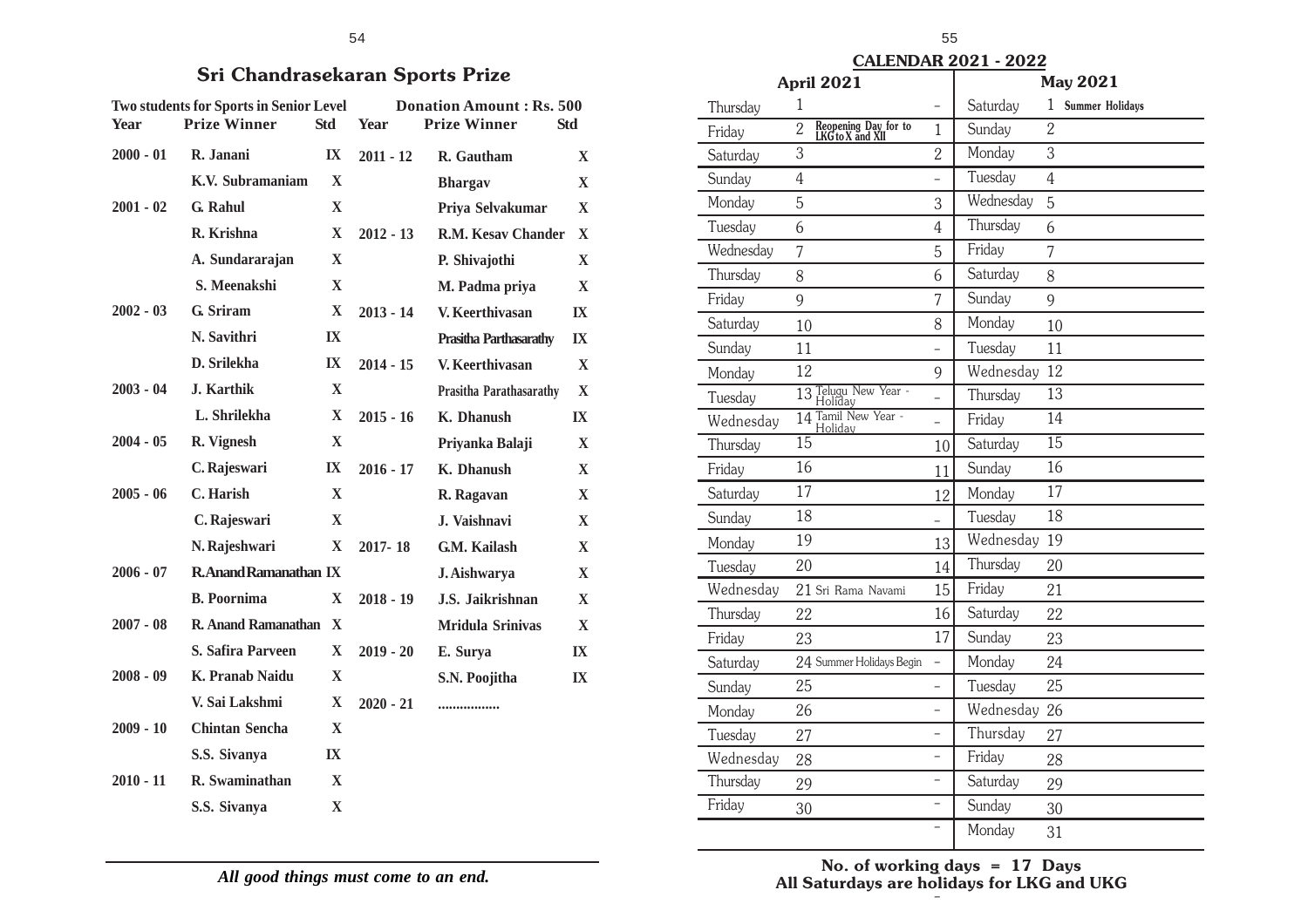#### **CALENDAR 2021 - 2022**

|           | June 2021       | <b>July 2021</b>                                 |                 |           |                 |                                                        |                 |
|-----------|-----------------|--------------------------------------------------|-----------------|-----------|-----------------|--------------------------------------------------------|-----------------|
| Tuesday   | 1               |                                                  |                 | Thursday  | 1               |                                                        | $\mathbf{1}$    |
| Wednesday | $\overline{2}$  | School reopens after<br>Summer Holidays          | $\mathbf{1}$    | Friday    | $\overline{2}$  |                                                        | $\overline{2}$  |
| Thursday  | 3               |                                                  | $\overline{2}$  | Saturday  | 3               |                                                        | $\overline{3}$  |
| Friday    | $\overline{4}$  |                                                  | 3               | Sunday    | $\overline{4}$  |                                                        |                 |
| Saturday  | $\overline{5}$  |                                                  | 4               | Monday    | $\overline{5}$  |                                                        | $\overline{4}$  |
| Sunday    | 6               |                                                  |                 | Tuesday   | 6               | Mahaswamigal Scholarship<br>Fund Comp. Std. III to XII | $\overline{5}$  |
| Monday    | $\overline{7}$  |                                                  | 5               | Wednesday | 7               |                                                        | 6               |
| Tuesday   | 8               |                                                  | 6               | Thursday  | 8               |                                                        | 7               |
| Wednesday | 9               |                                                  | 7               | Friday    | 9               |                                                        | 8               |
| Thursday  | 10              |                                                  | 8               | Saturday  | 10              |                                                        | 9               |
| Friday    | $\overline{11}$ |                                                  | $\overline{9}$  | Sunday    | 11              |                                                        | $\overline{a}$  |
| Saturday  | $\overline{12}$ |                                                  | 10              | Monday    | 12              |                                                        | 10              |
| Sunday    | $\overline{13}$ |                                                  |                 | Tuesday   | $\overline{13}$ |                                                        | 11              |
| Monday    | $\overline{14}$ |                                                  | 11              | Wednesday | 14              |                                                        | 12              |
| Tuesday   | $\overline{15}$ |                                                  | 12              | Thursday  | 15              |                                                        | 13              |
| Wednesday | $\overline{16}$ |                                                  | 13              | Friday    | 16              |                                                        | 14              |
| Thursday  | $\overline{17}$ |                                                  | 14              | Saturday  | 17              |                                                        | 15              |
| Friday    | $\overline{18}$ |                                                  | 15              | Sunday    | 18              |                                                        |                 |
| Saturday  | $\overline{19}$ |                                                  | 16              | Monday    | 19              |                                                        | 16              |
| Sunday    | 20              |                                                  |                 | Tuesday   | 20              | English Lit. Assn. Comp.<br>Finals for L.K.G. to Std V | 17              |
| Monday    | 21              | International<br>Yoga Day                        | 17              | Wednesday | 21              |                                                        | 18              |
| Tuesday   | $\overline{22}$ | Volunteer Corps<br>Formation                     | 18              | Thursday  | 22              |                                                        | $\overline{19}$ |
| Wednesday | 23              |                                                  | 19              | Friday    | 23              | English Lit. Assn. Comp.<br>Finals for Std VI to XII   | $\overline{20}$ |
| Thursday  | 24              | Tamil Litt. Assn. Comp.<br>Finals LKG to Std. V  | 20              | Saturday  | 24              |                                                        | $\overline{21}$ |
| Friday    | $\overline{25}$ |                                                  | $\overline{21}$ | Sunday    | 25              | Parent Teachers Meeting                                |                 |
| Saturday  | 26              |                                                  | 22              | Monday    | 26              |                                                        | $\overline{22}$ |
| Sunday    | 27              |                                                  |                 | Tuesday   | 27              |                                                        | 23              |
| Monday    | 28              |                                                  | 23              | Wednesday | 28              |                                                        | 24              |
| Tuesday   | 29              | Tamil Litt. Assn. Comp.<br>Finals Std. VI to XII | 24              | Thursday  | 29              | Inter School Competition25                             |                 |
| Wednesday | 30              |                                                  | 25              | Friday    | 30              | Inter School Competition26                             |                 |
|           |                 |                                                  |                 | Saturday  | 31              |                                                        | 27              |

**No. of working days = 17 + 25 + 27= 69 Days All Saturdays are holidays for LKG and UKG**

|  |  |  | <b>CALENDAR 2021 - 2022</b> |
|--|--|--|-----------------------------|
|  |  |  |                             |

| <b>August 2021</b> |                |                                                        |                 | September 2021 |                |                                                         |                 |
|--------------------|----------------|--------------------------------------------------------|-----------------|----------------|----------------|---------------------------------------------------------|-----------------|
| Sunday             | 1              |                                                        |                 | Wednesday      | 1              | Bhagawan Sri Ramana<br>Maharishi's Advent Day           | $\mathbf{1}$    |
| Monday             | $\overline{2}$ |                                                        | 1               | Thursday       | $\overline{2}$ |                                                         | $\overline{2}$  |
| Tuesday            | $\overline{3}$ |                                                        | $\overline{2}$  | Friday         | 3              |                                                         | $\overline{3}$  |
| Wednesday          | $\overline{4}$ |                                                        | 3               | Saturday       | $\overline{4}$ | Cultural Day                                            | $\overline{4}$  |
| Thursday           | 5              | Sports Day                                             | $\overline{4}$  | Sunday         | 5              | Teachers Day                                            | -               |
| Friday             | 6              |                                                        | 5               | Monday         | 6              |                                                         | 5               |
| Saturday           | 7              |                                                        | 6               | Tuesday        | 7              |                                                         | 6               |
| Sunday             | 8              |                                                        | $\overline{a}$  | Wednesday      | 8              |                                                         | 7               |
| Monday             | 9              |                                                        | 7               | Thursday       | 9              |                                                         | 8               |
| Tuesday            | 10             |                                                        | 8               | Friday         | 10             | Vinayaka Chathurthy<br>Holiday                          |                 |
| Wednesday          | 11             |                                                        | 9               | Saturday       | 11             |                                                         | 9               |
| Thursday           | 12             |                                                        | 10              | Sunday         | 12             |                                                         |                 |
| Friday             | 13             | Hindi Litt. Assn. Competiton<br>Finals - LKG to Std V  | 11              | Monday         | 13             | Carnatic Music Comp. Finals<br>for L.K.G. to Std V      | 10              |
| Saturday           | 14             |                                                        | 12 <sup>1</sup> | Tuesday        | 14             |                                                         | 11              |
| Sunday             |                | 15 Independence Day                                    |                 | Wednesday      | 15             |                                                         | 12              |
| Monday             | 16             |                                                        | 13              | Thursday       | 16             |                                                         | 13              |
| Tuesday            | 17             |                                                        | 14              | Friday         | 17             | Carnatic Music Comp.<br><u>Finals for Std VI to XII</u> | 14              |
| Wednesday          | 18             | Hindi Litt. Assn. Competiton<br>Finals - VI to Std XII | 15 <sup>l</sup> | Saturday       | 18             |                                                         | 15              |
| Thursday           | 19             |                                                        | 16              | Sunday         | 19             |                                                         |                 |
| Friday             | 20             | Varalakshmi Vratham -<br>Holiday                       |                 | Monday         | 20             |                                                         | 16              |
| Saturday           | 21             | Onam - Holiday                                         | $\overline{a}$  | Tuesday        | 21             |                                                         | 17              |
| Sunday             | 22             | Yajur Upakarma - Holiday _                             |                 | Wednesday      | 22             | Quarterly Examination<br>begins                         | 18              |
| Monday             | 23             | Gayathri Japam - Holiday                               |                 | Thursday       | 23             |                                                         | $\overline{19}$ |
| Tuesday            | 24             |                                                        | 17              | Friday         | 24             |                                                         | $\overline{20}$ |
| Wednesday          | 25             |                                                        | 18              | Saturday       | 25             |                                                         | $\overline{21}$ |
| Thursday           | 26             |                                                        | 19              | Sunday         | 26             |                                                         |                 |
| Friday             | 27             | Venkatesa Prapathi Comp.<br>Finals for Std III to V    | 20              | Monday         | 27             |                                                         | 22              |
| Saturday           | 28             |                                                        | 21              | Tuesday        | 28             |                                                         | 23              |
| Sunday             | 29             |                                                        | $\overline{a}$  | Wednesday      | 29             |                                                         | 24              |
| Monday             | 30             | Gokulashtami - Holiday                                 | $\overline{a}$  | Thursday       | 30             |                                                         | 25              |
| Tuesday            | 31             |                                                        | 22              |                |                |                                                         |                 |

**No. of working days = 69 + 22 + 25 = 116 Days All Saturdays are holidays for LKG and UKG**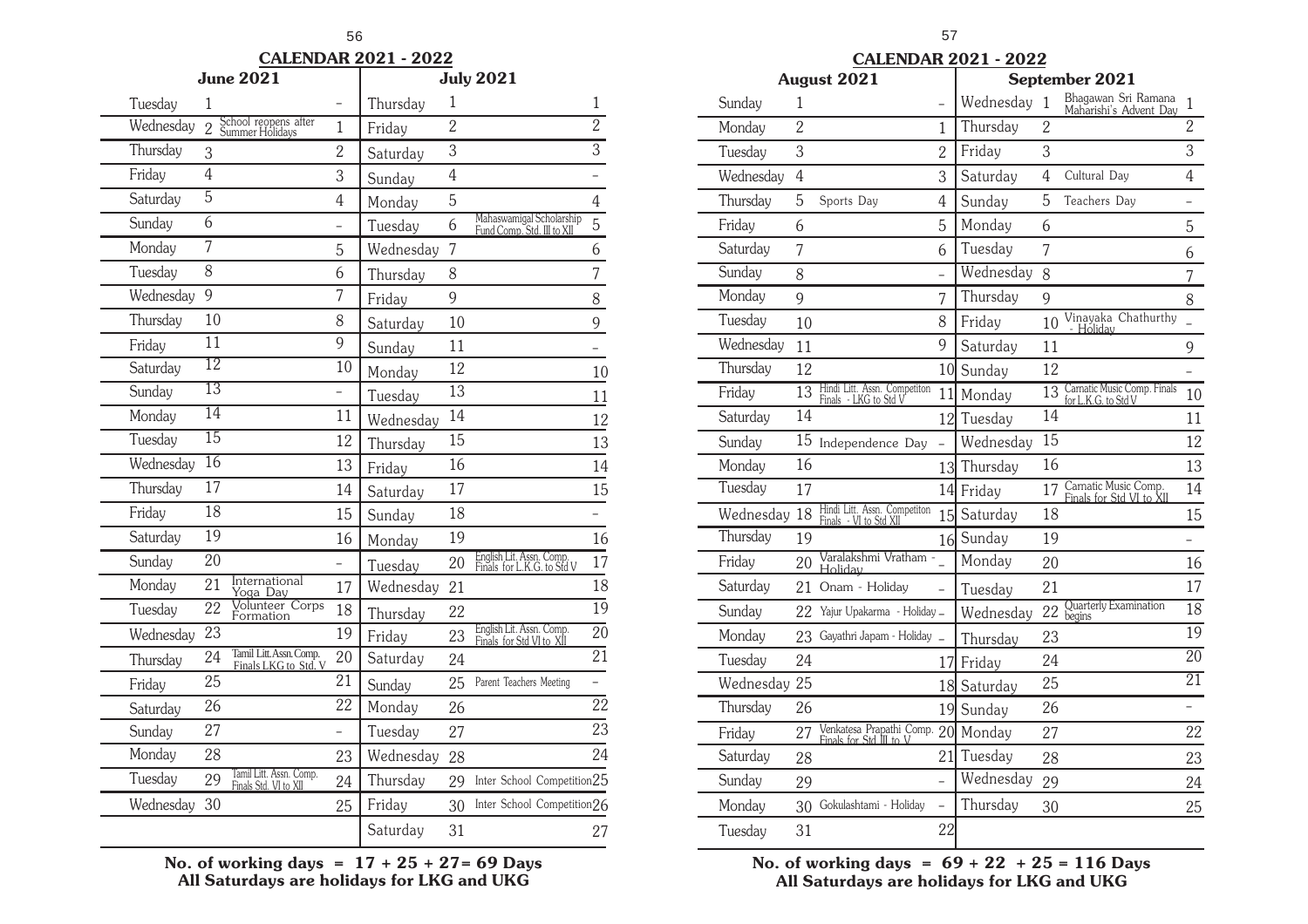#### **CALENDAR 2021 - 2022**

|           | October 2021    |                                                         |                 |           | November 2021   |                                                  |                |  |
|-----------|-----------------|---------------------------------------------------------|-----------------|-----------|-----------------|--------------------------------------------------|----------------|--|
| Friday    | 1               |                                                         | $\mathbf{1}$    | Monday    | 1               |                                                  | 1              |  |
| Saturday  | $\overline{2}$  | Gandhi Jayanthi<br>Holiday                              |                 | Tuesday   | $\overline{2}$  |                                                  | $\overline{2}$ |  |
| Sunday    | 3               |                                                         |                 | Wednesday | 3               | Deepavali Holiday                                |                |  |
| Monday    | $\overline{4}$  |                                                         | $\overline{2}$  | Thursday  | $\overline{4}$  | Deepavali & Kethara<br>Gowri Vridham - Holiday   |                |  |
| Tuesday   | 5               |                                                         | 3               | Friday    | 5               |                                                  | $\mathfrak{Z}$ |  |
| Wednesday | 6               | Pooja Holidays Begin-                                   |                 | Saturday  | 6               |                                                  | $\overline{4}$ |  |
| Thursday  | 7               |                                                         |                 | Sunday    | 7               |                                                  |                |  |
| Friday    | 8               |                                                         |                 | Monday    | 8               |                                                  | $\overline{5}$ |  |
| Saturday  | 9               |                                                         |                 | Tuesday   | 9               |                                                  | $\overline{6}$ |  |
| Sunday    | 10              |                                                         |                 | Wednesday | 10              |                                                  | $\overline{7}$ |  |
| Monday    | 11              |                                                         | $\overline{a}$  | Thursday  | 11              |                                                  | 8              |  |
| Tuesday   | 12              |                                                         |                 | Friday    | 12              | Drawing Competition<br>finals for LKG to Std XII | 9              |  |
| Wednesday | $\overline{13}$ |                                                         |                 | Saturday  | $\overline{13}$ |                                                  | 10             |  |
| Thursday  | 14              | Saraswathi Pooja -<br>Holidav                           |                 | Sunday    | 14              | Children's Day                                   |                |  |
| Friday    | 15              | Vijaya Dhasami - School<br>Réopens after Pooja Holidays | $\overline{4}$  | Monday    | 15              |                                                  | 11             |  |
| Saturday  | 16              |                                                         | $\overline{5}$  | Tuesday   | 16              | Bhajagovindam and<br>Thiruppavai Competition     | 12             |  |
| Sunday    | 17              |                                                         |                 | Wednesday | 17              |                                                  | 13             |  |
| Monday    | 18              |                                                         | 6               | Thursday  | 18              |                                                  | 14             |  |
| Tuesday   | 19              | Sanskrit Litt. Assn. Comp.<br>Finals LKG to Std. V      | 7               | Friday    | 19              | Deepam Holiday                                   |                |  |
| Wednesday | 20              |                                                         | 8               | Saturday  | 20              |                                                  | 15             |  |
| Thursday  | 21              |                                                         | 9               | Sunday    | 21              |                                                  |                |  |
| Friday    | 22              | Sanskrit Litt. Assn. Comp.<br>Finals Std. VI to XII     | $\overline{10}$ | Monday    | 22              |                                                  | 16             |  |
| Saturday  | 23              |                                                         | 11              | Tuesday   | 23              |                                                  | 17             |  |
| Sunday    | $\overline{24}$ |                                                         |                 | Wednesday | 24              |                                                  | 18             |  |
| Monday    | 25              |                                                         | TZ              | Thursday  | 25              |                                                  | 19             |  |
| Tuesday   | 26              |                                                         | ТЗ              | Friday    | 26              | Thirupugazhal Comp.<br>for III to Std XII        | 20             |  |
| Wednesday | 27              |                                                         | 14              | Saturday  | 27              |                                                  | 21             |  |
| Thursday  | 28              |                                                         | $\overline{15}$ | Sunday    | 28              |                                                  |                |  |
| Friday    | 29              |                                                         | 16              | Monday    | 29              |                                                  | 22             |  |
| Saturday  | 30              |                                                         | 17              | Tuesday   | 30              |                                                  | 23             |  |
| Sunday    | 31              |                                                         |                 |           |                 |                                                  |                |  |

**No. of working days = 116+ 17 + 23 = 156 Days All Saturdays are holidays for LKG and UKG**

|           |                 |                                   |                          | <b>CALENDAR 2021 - 2022</b> |    |                                         |           |                            |
|-----------|-----------------|-----------------------------------|--------------------------|-----------------------------|----|-----------------------------------------|-----------|----------------------------|
|           |                 | December 2021                     |                          |                             |    | January 2022                            |           |                            |
| Wednesday | 1               |                                   | 1                        | Saturday                    | 1  |                                         |           |                            |
| Thursday  | $\overline{2}$  |                                   | $\overline{2}$           | Sunday                      | 2  |                                         |           |                            |
| Friday    | 3               |                                   | $\overline{3}$           | Monday                      | 3  | School Reopens after<br>Winter Holidavs |           | $\mathbf{1}$               |
| Saturday  | 4               | Annual Day                        | 4                        | Tuesday                     | 4  | Fundamental Duty Day                    |           | $\overline{2}$             |
| Sunday    | 5               |                                   | $\overline{\phantom{0}}$ | Wednesday                   | 5  |                                         |           | $\overline{3}$             |
| Monday    | 6               |                                   | 5                        | Thursday                    | 6  |                                         |           | $\overline{4}$             |
| Tuesday   | 7               |                                   | 6                        | Friday                      | 7  |                                         |           | 5                          |
| Wednesday | 8               |                                   | 7                        | Saturday                    | 8  |                                         |           | 6                          |
| Thursday  | 9               |                                   | 8                        | Sunday                      | 9  |                                         |           | $\overline{a}$             |
| Friday    | 10              |                                   | 9                        | Monday                      | 10 |                                         |           | $\overline{7}$             |
| Saturday  | 11              | Half Yearly Examination<br>begins | 10                       | Tuesday                     | 11 |                                         |           | 8                          |
| Sunday    | 12              |                                   |                          | Wednesday                   | 12 |                                         |           | 9                          |
| Monday    | 13              |                                   | 11                       | Thursday                    |    | 13 Bhogi                                |           |                            |
| Tuesday   | $\overline{14}$ |                                   | 12                       | Friday                      |    | 14 Pongal                               | Holidays- |                            |
| Wednesday | $\overline{15}$ |                                   | 13                       | Saturday                    |    | 15 Kanum Pongal                         |           |                            |
| Thursday  | 16              |                                   | 14                       | Sunday                      |    | 16 Uzhavar                              |           |                            |
| Friday    | 17              |                                   | 15                       | Monday                      | 17 |                                         |           | $\overline{10}$            |
| Saturday  | 18              |                                   | 16                       | Tuesday                     |    | 18 Thai Poosam - Holiday                |           |                            |
| Sunday    | 19              |                                   |                          | Wednesday                   | 19 |                                         |           | $\overline{1}\overline{1}$ |
| Monday    | 20              |                                   | 17                       | Thursday                    | 20 |                                         |           | $\overline{12}$            |
| Tuesday   | 21              |                                   | 18 l                     | Friday                      | 21 |                                         |           | $\overline{13}$            |
| Wednesday | 22              |                                   | 19                       | Saturday                    | 22 |                                         |           | $\overline{14}$            |
| Thursday  | 23              |                                   | 20                       | Sunday                      |    | 23 Parent Teachers Meeting              |           | $\overline{\phantom{0}}$   |
| Friday    | 24              |                                   | 21                       | Monday                      | 24 |                                         |           | $\overline{15}$            |
| Saturday  | 25              | Winter Holidays Begin             | $\overline{a}$           | Tuesday                     | 25 |                                         |           | $\overline{16}$            |
| Sunday    | 26              |                                   | $\overline{a}$           | Wednesday                   |    | 26 Republic Day - Holiday               |           |                            |
| Monday    | 27              |                                   | $\overline{\phantom{0}}$ | Thursday                    | 27 |                                         |           | 17                         |
| Tuesday   | 28              |                                   |                          | Friday                      | 28 |                                         |           | 18                         |
| Wednesday | 29              |                                   |                          | Saturday                    | 29 |                                         |           | 19                         |
| Thursday  | 30              |                                   |                          | Sunday                      | 30 |                                         |           |                            |
| Friday    | 31              |                                   |                          | Monday                      | 31 |                                         |           | 20                         |
|           |                 |                                   |                          |                             |    |                                         |           |                            |

**No. of working days = 156 + 21 + 20 = 197 Days All Saturdays are holidays for LKG and UKG**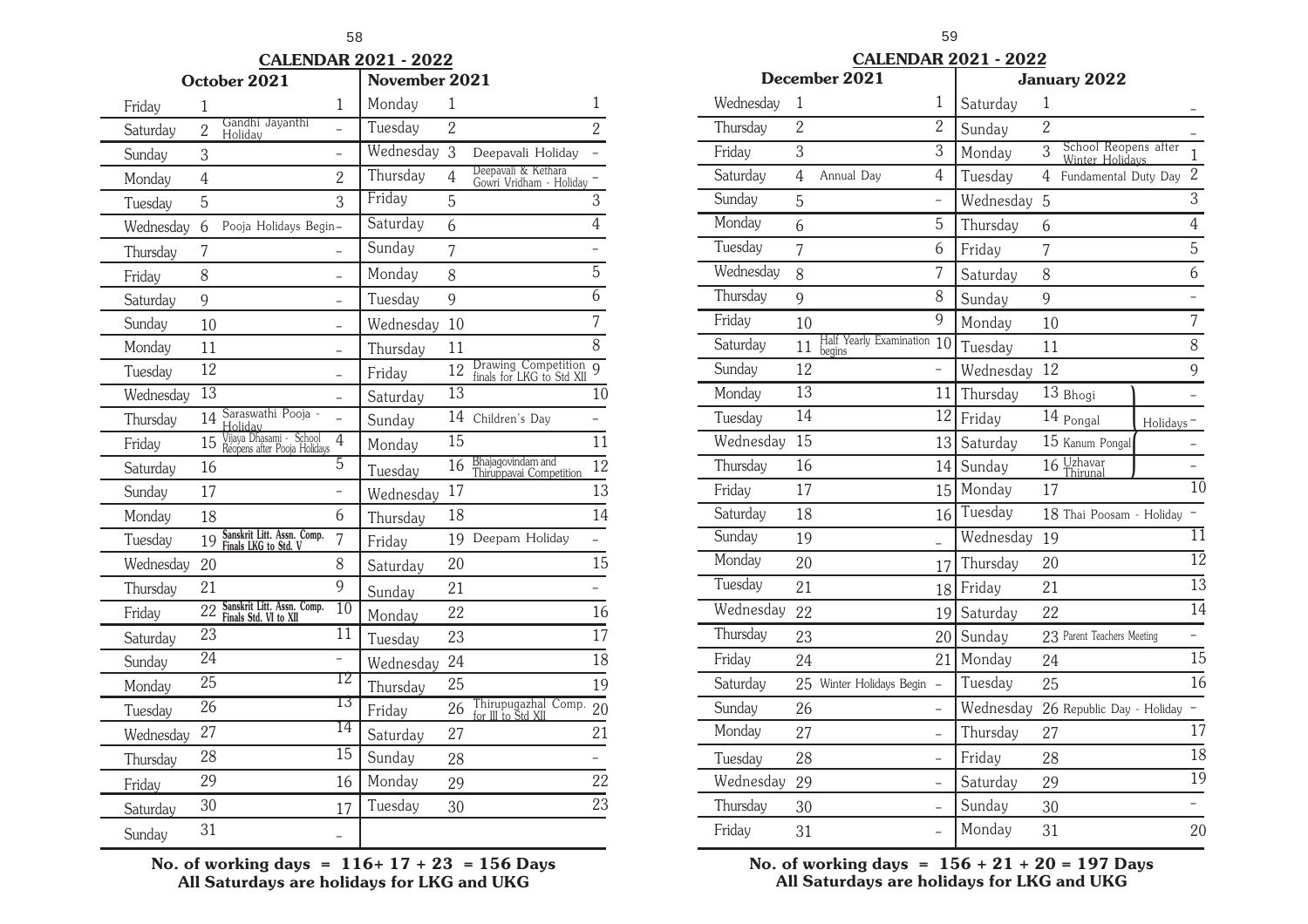**CALENDAR 2021 - 2022**

|           |                 | February 2022                                   |                | <b>March 2022</b> |                                                    |                          |
|-----------|-----------------|-------------------------------------------------|----------------|-------------------|----------------------------------------------------|--------------------------|
| Tuesday   | 1               |                                                 | $\mathbf{1}$   | Tuesday           | 1                                                  | 1                        |
| Wednesday | $\overline{2}$  |                                                 | $\overline{2}$ | Wednesday         | $\overline{2}$                                     | $\overline{2}$           |
| Thursday  | 3               |                                                 | 3              | Thursday          | 3                                                  | $\overline{3}$           |
| Friday    | $\overline{4}$  |                                                 | $\overline{4}$ | Friday            | $\overline{4}$                                     | $\overline{4}$           |
| Saturday  | $\overline{5}$  | Scout Camp                                      | 5              | Saturday          | 5                                                  | $\overline{5}$           |
| Sunday    | 6               | Scout Camp                                      | $\overline{a}$ | Sunday            | 6                                                  |                          |
| Monday    | 7               | Scout Camp                                      | 6              | Monday            | $\overline{7}$                                     | 6                        |
| Tuesday   | 8               |                                                 | 7              | Tuesday           | 8                                                  | $\overline{7}$           |
| Wednesday | 9               |                                                 | 8              | Wednesday         | $\mathsf{q}$                                       | 8                        |
| Thursday  | 10              |                                                 | 9              | Thursday          | 10                                                 | 9                        |
| Friday    | 11              |                                                 | 10             | Friday            | Annual Examination<br>$11 \frac{t}{\text{begins}}$ | 10                       |
| Saturday  | 12              |                                                 | 11             | Saturday          | 12                                                 | 11                       |
| Sunday    | 13              |                                                 |                | Sunday            | 13                                                 |                          |
| Monday    | 14              |                                                 | 12             | Monday            | 14 Nonbu - Holiday                                 | $\overline{\phantom{0}}$ |
| Tuesday   | 15              |                                                 | 13             | Tuesday           | 15                                                 | 12                       |
| Wednesday | 16              |                                                 | 14             | Wednesday         | 16                                                 | 13                       |
| Thursday  | 17              |                                                 | 15             | Thursday          | 17                                                 | 14                       |
| Friday    | 18              |                                                 | 16             | Friday            | 18                                                 | $\overline{15}$          |
| Saturday  | 19              |                                                 | 17             | Saturday          | 19                                                 | 16                       |
| Sunday    | 20              |                                                 |                | Sunday            | 20                                                 |                          |
| Monday    | 21              |                                                 | 18             | Monday            | 21                                                 | 17                       |
| Tuesday   | $\overline{22}$ | Thinking day - Lord Badan<br>Powell's Birth Dav | 19             | Tuesday           | 22                                                 | $\overline{18}$          |
| Wednesday | 23              |                                                 | 20             | Wednesday         | 23                                                 | $\overline{19}$          |
| Thursday  | 24              |                                                 | 21             | Thursday          | 24                                                 | 20                       |
| Friday    | 25              |                                                 | 22             | Friday            | $\overline{25}$                                    | 21                       |
| Saturday  | 26              |                                                 | 23             | Saturday          | 26                                                 | 22                       |
| Sunday    | 27              |                                                 |                | Sunday            | 27                                                 |                          |
| Monday    |                 | 28 National Science Day                         | 24             | Monday            | 28                                                 | 23                       |
|           |                 |                                                 |                | Tuesday           | 29                                                 | 24                       |
|           |                 |                                                 |                | Wednesday         | 30                                                 | 25                       |
|           |                 |                                                 |                | Thursday          | 31                                                 | 26                       |

**No. of working days = 197 + 24 + 26 = 247 Days All Saturdays are holidays for LKG and UKG**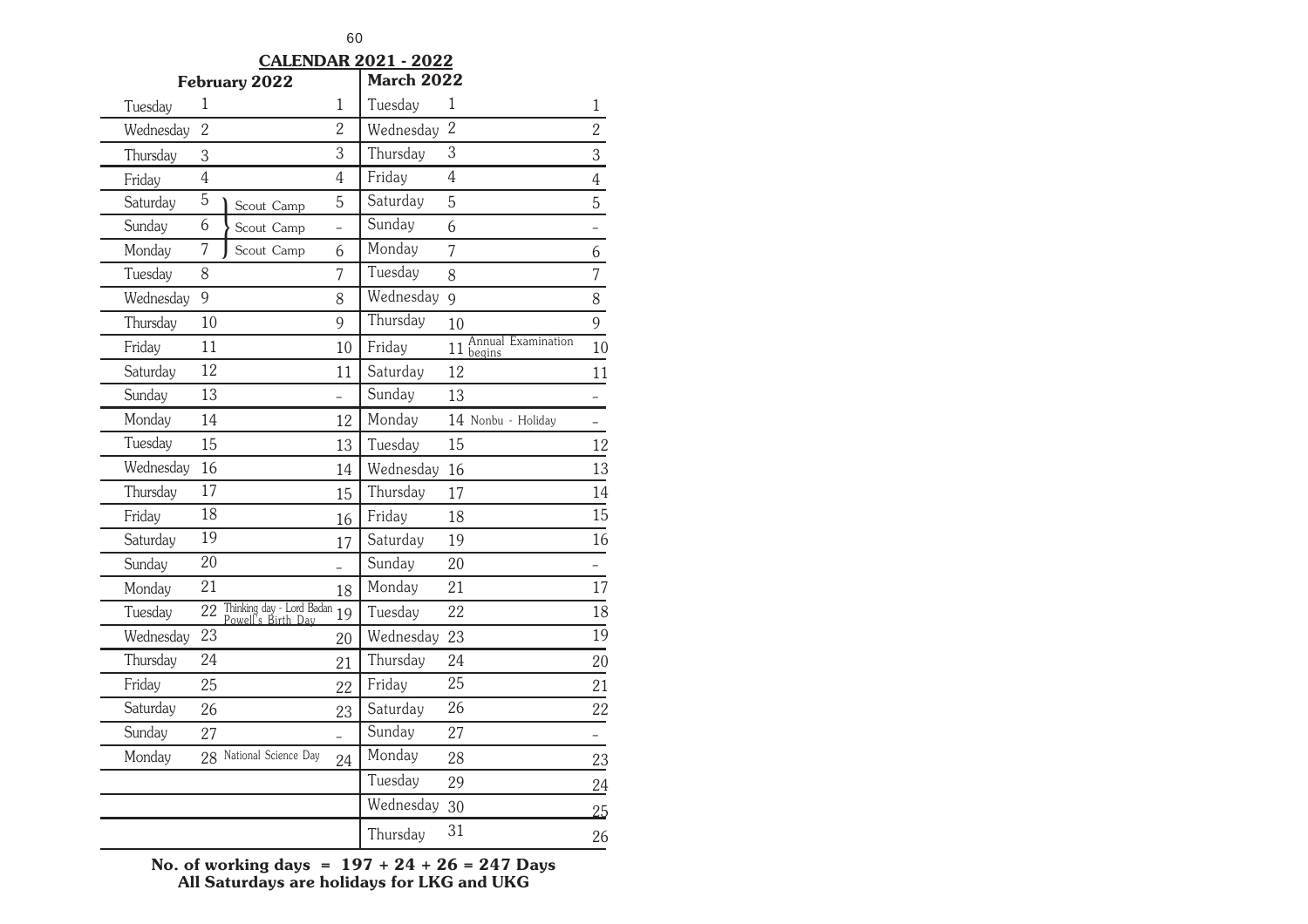### **Absence Record**

| <b>Date</b> | Reason | No. of<br>Days | Parent's | $\begin{array}{ l } \hline \text{Teacher's} \\\hline \text{Sign} \end{array}$ | Principal's<br>Sign |
|-------------|--------|----------------|----------|-------------------------------------------------------------------------------|---------------------|
|             |        |                |          |                                                                               |                     |
|             |        |                |          |                                                                               |                     |
|             |        |                |          |                                                                               |                     |
|             |        |                |          |                                                                               |                     |
|             |        |                |          |                                                                               |                     |
|             |        |                |          |                                                                               |                     |
|             |        |                |          |                                                                               |                     |
|             |        |                |          |                                                                               |                     |
|             |        |                |          |                                                                               |                     |
|             |        |                |          |                                                                               |                     |

| <b>Date</b> | Reason | No. of<br>Days | Parent's<br>Sign | Teacher's<br>Sign | Principal's<br>Sign |
|-------------|--------|----------------|------------------|-------------------|---------------------|
|             |        |                |                  |                   |                     |
|             |        |                |                  |                   |                     |
|             |        |                |                  |                   |                     |
|             |        |                |                  |                   |                     |
|             |        |                |                  |                   |                     |
|             |        |                |                  |                   |                     |
|             |        |                |                  |                   |                     |
|             |        |                |                  |                   |                     |
|             |        |                |                  |                   |                     |
|             |        |                |                  |                   |                     |

**Absence Record**

т

┰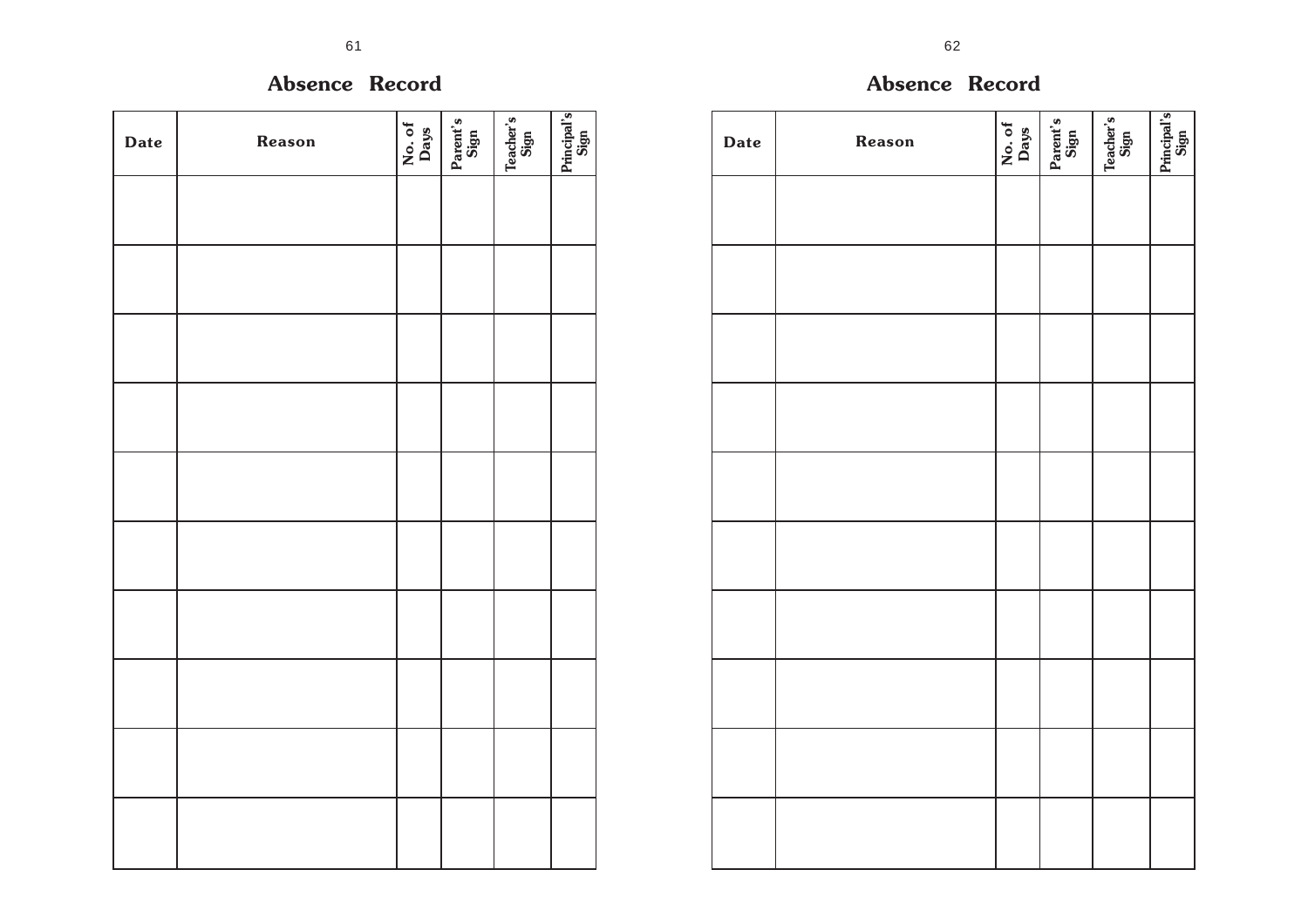## **Late Attendance and Early Leaving Record**

| <b>Date</b> | By how<br>many<br><b>Minutes</b> | Parent's<br><b>Signature</b> | Teacher's<br><b>Signature</b> | Principal's<br><b>Signature</b> |
|-------------|----------------------------------|------------------------------|-------------------------------|---------------------------------|
|             |                                  |                              |                               |                                 |
|             |                                  |                              |                               |                                 |
|             |                                  |                              |                               |                                 |
|             |                                  |                              |                               |                                 |
|             |                                  |                              |                               |                                 |
|             |                                  |                              |                               |                                 |
|             |                                  |                              |                               |                                 |
|             |                                  |                              |                               |                                 |
|             |                                  |                              |                               |                                 |
|             |                                  |                              |                               |                                 |

## **Late Attendance and Early Leaving Record**

| <b>Date</b> | By how<br>many<br><b>Minutes</b> | Parent's<br><b>Signature</b> | Teacher's<br><b>Signature</b> | <b>Principal's</b><br><b>Signature</b> |
|-------------|----------------------------------|------------------------------|-------------------------------|----------------------------------------|
|             |                                  |                              |                               |                                        |
|             |                                  |                              |                               |                                        |
|             |                                  |                              |                               |                                        |
|             |                                  |                              |                               |                                        |
|             |                                  |                              |                               |                                        |
|             |                                  |                              |                               |                                        |
|             |                                  |                              |                               |                                        |
|             |                                  |                              |                               |                                        |
|             |                                  |                              |                               |                                        |
|             |                                  |                              |                               |                                        |
|             |                                  |                              |                               |                                        |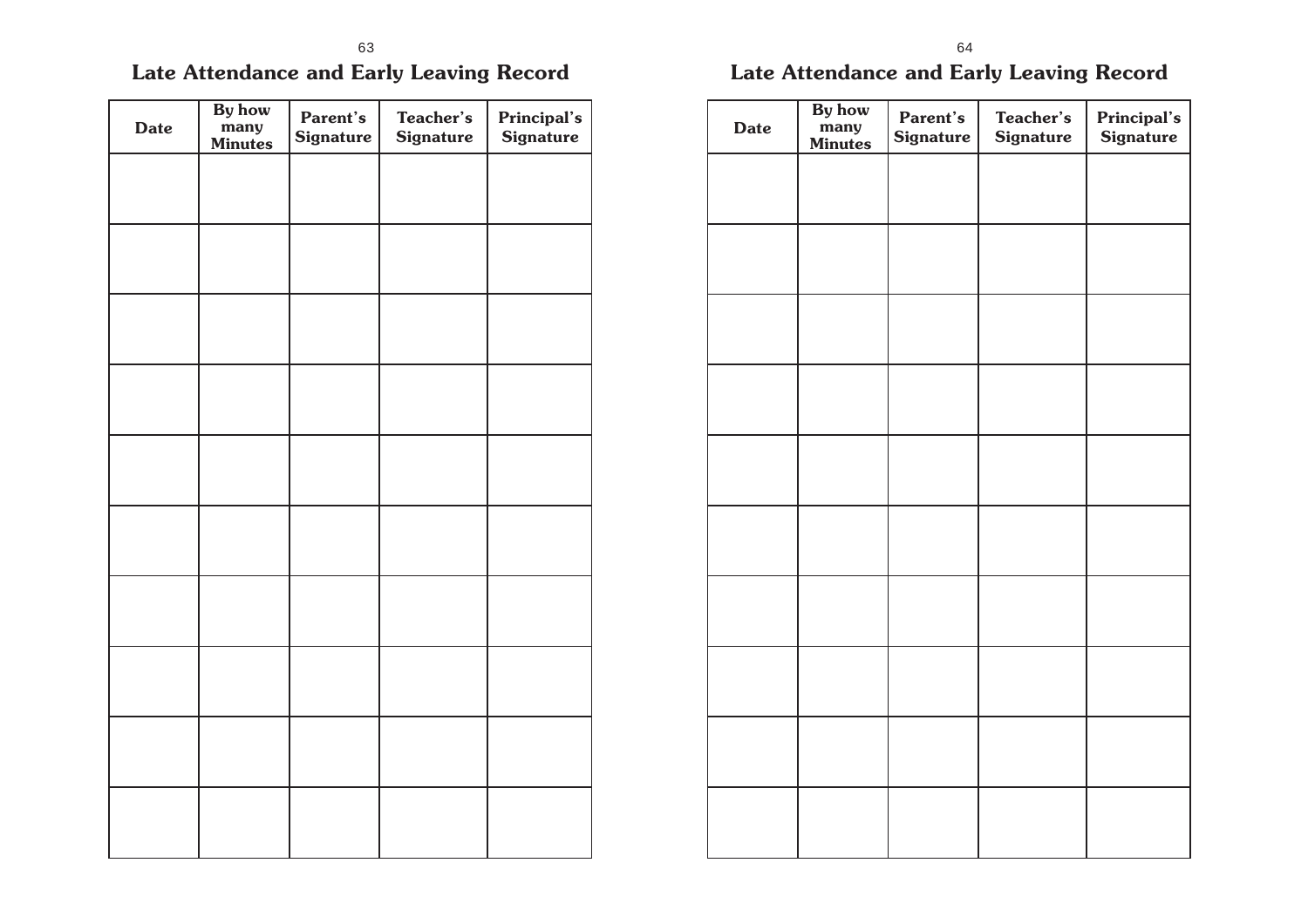S.No. DATE & DAY LKG LKG UKG

1 21-9-2021 TUESDAY HOLIDAY HOLIDAY

2 22-9-2021 | WEDNESDAY GTORY TELLING READING

3 24-9-2021 FRIDAY READING STORY TELLING 4 27-9-2021 MONDAY RECITATION (RHYMES) TAMIL (WRITING)

5 29-9-2021 WEDNESDAY ENGLISH (WRITING) MATHS (WRITING) 6 1-10-2021 FRIDAY MATHS (WRITING) HINDI (WRITING)

7 4-10-2021 MONDAY TAMIL (WRITING) ENGLISH (WRITING)

**QUARTERLY EXAMINATION TIME TABLE 2021 - LKG & UKG**

9.30 AM - 11.00 AM | 9.30 AM - 11.00 AM

### **ANNUAL EXAMINATION TIME TABLE 2021 - 22 - LKG & UKG**

| S.No. |           | DATE & DAY      | <b>LKG</b>                 | <b>UKG</b>               |
|-------|-----------|-----------------|----------------------------|--------------------------|
|       |           |                 | 9.30 AM - 11.00 AM         | 9.30 AM - 11.00 AM       |
|       | 11-3-2022 | FRIDAY          | IHOLIDAY                   | <b>HOLIDAY</b>           |
| 2     | 12-3-2022 | <b>SATURDAY</b> | IREADING                   | <b>READING</b>           |
| 3     | 15-3-2022 | <b>ITUESDAY</b> | <b>STORY TELLING</b>       | <b>STORY TELLING</b>     |
| 4     | 17-3-2022 | <b>THURSDAY</b> | <b>RECITATION (RHYMES)</b> | HINDI (WRITING)          |
| 5     | 19-3-2022 | <b>SATURDAY</b> | MATHS (WRITING)            | <b>ENGLISH (WRITING)</b> |
| 6     | 21-3-2022 | <b>MONDAY</b>   | <b>TAMIL (WRITING)</b>     | TAMIL (WRITING)          |
| 7     | 23-3-2022 | WEDNESDAY       | <b>ENGLISH (WRITING)</b>   | HINDI (WRITING)          |

#### **\* STUDENTS WILL HAVE STUDY HOLIDAYS ON THE DATES IN BETWEEN THE EXAMINATION DAYS.**

### **HALF YEARLY EXAMINATION TIME TABLE 2021 - LKG & UKG**

| S.No.          | DATE & DAY           |  | <b>LKG</b>                 | <b>UKG</b>               |  |
|----------------|----------------------|--|----------------------------|--------------------------|--|
|                |                      |  | 9.30 AM - 11.00 AM         | 9.30 AM - 11.00 AM       |  |
|                | 11-12-2021 SATURDAY  |  | <b>HOLIDAY</b>             | <b>HOLIDAY</b>           |  |
| $\overline{2}$ | 13-12-2021 MONDAY    |  | <b>READING</b>             | <b>READING</b>           |  |
| 3              | 15-12-2021 WEDNESDAY |  | <b>STORY TELLING</b>       | <b>STORY TELLING</b>     |  |
| 4              | 17-12-2021 FRIDAY    |  | <b>RECITATION (RHYMES)</b> | <b>ENGLISH (WRITING)</b> |  |
| 5              | 20-12-2021 MONDAY    |  | TAMIL (WRITING)            | <b>MATHS (WRITING)</b>   |  |
| 6              | 22-12-2021 WEDNESDAY |  | <b>ENGLISH (WRITING)</b>   | TAMIL (WRITING)          |  |
| $\overline{7}$ | 24-12-2021 FRIDAY    |  | <b>MATHS (WRITING)</b>     | HINDI (WRITING)          |  |

#### **\* STUDENTS WILL HAVE STUDY HOLIDAYS ON THE DATES IN BETWEEN THE EXAMINATION DAYS.**

### **I MIDTERM TEST TIME TABLE 2021 - 22 - I, II & III**

| S.No.          |           | DATE & DAY       | SUBJECT AND STANDARD |                |                |  |
|----------------|-----------|------------------|----------------------|----------------|----------------|--|
|                |           |                  | II STD<br>I STD      |                | III STD        |  |
|                | 12-7-2021 | <b>MONDAY</b>    | <b>HINDI</b>         | <b>HINDI</b>   | <b>HINDI</b>   |  |
| $\overline{2}$ | 13-7-2021 | <b>TUESDAY</b>   | <b>TAMIL</b>         | <b>SST</b>     | <b>SCIENCE</b> |  |
| 3              | 14-7-2021 | <b>WEDNESDAY</b> | <b>SCIENCE</b>       | <b>ENGLISH</b> | <b>MATHS</b>   |  |
| 4              | 15-7-2021 | <b>THURSDAY</b>  | <b>SST</b>           | <b>TAMIL</b>   | <b>ENGLISH</b> |  |
| 5              | 16-7-2021 | <b>FRIDAY</b>    | <b>ENGLISH</b>       | <b>MATHS</b>   | <b>SST</b>     |  |
| 6              | 17-7-2021 | <b>SATURDAY</b>  | <b>MATHS</b>         | <b>SCIENCE</b> | <b>TAMIL</b>   |  |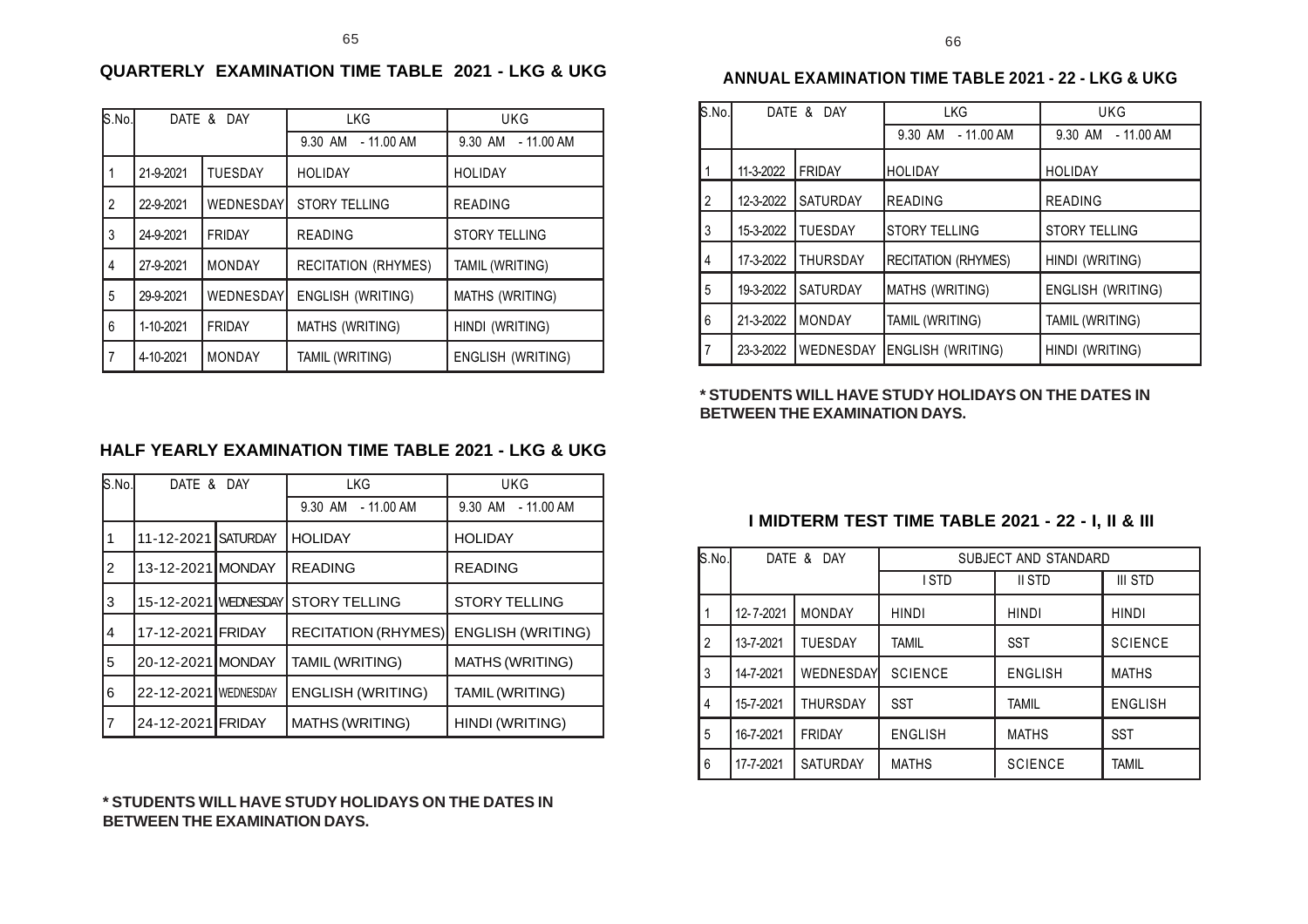### **QUARTERLY EXAMINATION TIME TABLE 2021 - 22 - I, II & III**

| S.             | DATE & DAY |                | <b>SUBJECT</b><br><b>SUBJECT</b> |                    |               |              |                         |
|----------------|------------|----------------|----------------------------------|--------------------|---------------|--------------|-------------------------|
| NO             |            |                | I STD                            | <b>TIMINGS</b>     | <b>II STD</b> | III STD      | <b>TIMINGS</b>          |
| 1              | 21-9-2021  | <b>TUESDAY</b> |                                  | <b>HOLIDAY</b>     |               |              |                         |
| $\overline{2}$ | 22-9-2021  | <b>WEDNES</b>  | <b>HINDI</b>                     | 9.30 AM - 10.30 AM | <b>HINDI</b>  | <b>HINDI</b> | 9.30 AM - 10.30 AM      |
| 3              | 24-9-2021  | <b>FRIDAY</b>  | <b>MATHS</b>                     | 9.30 AM - 11.30 AM | <b>SCI</b>    | <b>TAMIL</b> | 9.30 AM-12 Noon         |
| 4              | 27-9-2021  | <b>MONDAY</b>  | ENG                              | 9.30 AM - 11.30 AM | <b>TAMIL</b>  | <b>SST</b>   | 9.30 AM - 12 Noon       |
| 5              | 29-9-2021  | WEDNES         | <b>SCI</b>                       | 9.30 AM - 11.30 AM | ENG           |              | MATHS 9.30 AM - 12 Noon |
| 6              | 1-10-2021  | <b>FRIDAY</b>  | <b>SST</b>                       | 9.30 AM - 11.30 AM | <b>MATHS</b>  | <b>SCI</b>   | 9.30 AM - 12 Noon       |
| $\overline{7}$ | 4-10-2021  | <b>MONDAY</b>  | TAMIL                            | 9.30 AM - 11.30 AM | <b>SST</b>    | ENG          | 9.30 AM - 12 Noon       |

### **HALF YEARLY EXAMINATION TIME TABLE 2021 - 22 - I, II & III**

| S.             | DATE &     | DAY           |              | <b>SUBJECT</b>     |               | <b>SUBJECT</b> |                         |
|----------------|------------|---------------|--------------|--------------------|---------------|----------------|-------------------------|
| Ю              |            |               | I STD        | <b>TIMINGS</b>     | <b>II STD</b> | III STD        | <b>TIMINGS</b>          |
| $\mathbf{1}$   | 10-12-2021 | <b>FRIDAY</b> |              | <b>HOLIDAY</b>     |               |                |                         |
| $\overline{2}$ | 11-12-2021 | <b>SAT</b>    | TAMIL        | 9.30 AM - 11.30 AM | <b>SST</b>    | <b>ENG</b>     | 9.30 AM - 12 Noon       |
| 3              | 14-12-2021 | TUE           | EG           | 9.30 AM - 11.30 AM | <b>MATHS</b>  | <b>SCI</b>     | 9.30 AM - 12 Noon       |
| $\overline{4}$ | 16-12-2021 | <b>THURS</b>  | <b>SST</b>   | 9.30 AM - 11.30 AM | <b>SCI</b>    |                | MATHS 9.30 AM - 12 Noon |
| 5              | 18-12-2021 | SAT           | <b>HINDI</b> | 9.30 AM - 10.30 AM | <b>HINDI</b>  | <b>HINDI</b>   | 9.30 AM-10.30 AM        |
| 6              | 21-12-2021 | TUES          | <b>SCI</b>   | 9.30 AM - 11.30 AM | <b>TAMIL</b>  | <b>SST</b>     | 9.30 AM - 12 Noon       |
| $\overline{7}$ | 23-12-2021 | <b>THURS</b>  | <b>MATHS</b> | 9.30 AM - 11.30 AM | ENG           | <b>TAMIL</b>   | 9.30 AM - 12 Noon       |
|                |            |               |              |                    |               |                |                         |

**\* STUDENTS WILL HAVE STUDY HOLIDAYS ON THE DATES IN BETWEEN THE EXAMINATION DAYS.**

**ANNUAL EXAMINATION TIME TABLE 2021 - 22 - I, II & III**

| S.             | DATE & DAY    |               |              | <b>SUBJECT</b>     |                | <b>SUBJECT</b> |                         |
|----------------|---------------|---------------|--------------|--------------------|----------------|----------------|-------------------------|
| NO             |               |               | I STD        | <b>TIMINGS</b>     | II STD         | III STD        | <b>TIMINGS</b>          |
| 1              | 11-3-2022     | <b>FRIDAY</b> |              |                    | <b>HOLIDAY</b> |                |                         |
| $\overline{2}$ | 12-3-2022     | <b>SAT</b>    | <b>SST</b>   | 9.30 AM - 11.30 AM | <b>MATHS</b>   | <b>SCI</b>     | 9.30 AM - 12 Noon       |
| 3              | 15-3-2022 TUE |               | <b>MATHS</b> | 9.30 AM - 11.30 AM | ENG            | <b>SST</b>     | 9.30 AM - 12 Noon       |
| 4              | 17-3-2022     | <b>THURS</b>  | <b>SCI</b>   | 9.30 AM - 11.30 AM | <b>TAMIL</b>   | ENG            | 9.30 AM - 12 Noon       |
| 5              | 19-3-2022     | <b>SAT</b>    | <b>HINDI</b> | 9.30 AM - 10.30 AM | <b>HINDI</b>   | <b>HINDI</b>   | 9.30 AM - 10.30 AM      |
| 6              | 21-3-2022     | <b>MONDAY</b> | <b>ENG</b>   | 9.30 AM - 11.30 AM | <b>SST</b>     | TAMILI         | 9.30 AM - 12 Noon       |
| $\overline{7}$ | 23-3-2022     | <b>WEDNES</b> | TAMIL        | 9.30 AM - 11.30 AM | <b>SCI</b>     |                | MATHS 9.30 AM - 12 Noon |

**\* STUDENTS WILL HAVE STUDY HOLIDAYS ON THE DATES IN BETWEEN THE EXAMINATION DAYS.**

### **I MIDTERM TEST TIME TABLE 2021 - 22 - IV & V**

| S.<br>NO.      | DATE & DAY |                  | <b>SUBJECT</b>      |                    | <b>TIMINGS</b> |
|----------------|------------|------------------|---------------------|--------------------|----------------|
|                |            |                  | <b>IV STD</b>       | <b>VSTD</b>        | <b>PERIODS</b> |
|                | 12-7-2021  | <b>MONDAY</b>    | <b>IILANGUAGE</b>   | <b>ENGLISH</b>     | 1&2            |
| $\overline{2}$ | 13-7-2021  | <b>TUESDAY</b>   | <b>SCIENCE</b>      | <b>SST</b>         | 1&2            |
| 3              | 14-7-2021  | <b>WEDNESDAY</b> | <b>MATHS</b>        | <b>SCIENCE</b>     | 1&2            |
| 4              | 15-7-2021  | <b>THURSDAY</b>  | <b>ENGLISH</b>      | <b>IILANGUAGE</b>  | 1&2            |
| 5              | 16-7-2021  | <b>FRIDAY</b>    | <b>SST</b>          | <b>MATHS</b>       | 1&2            |
| 6              | 17-7-2021  | <b>SATURDAY</b>  | <b>III LANGUAGE</b> | <b>IIILANGUAGE</b> | 1&2            |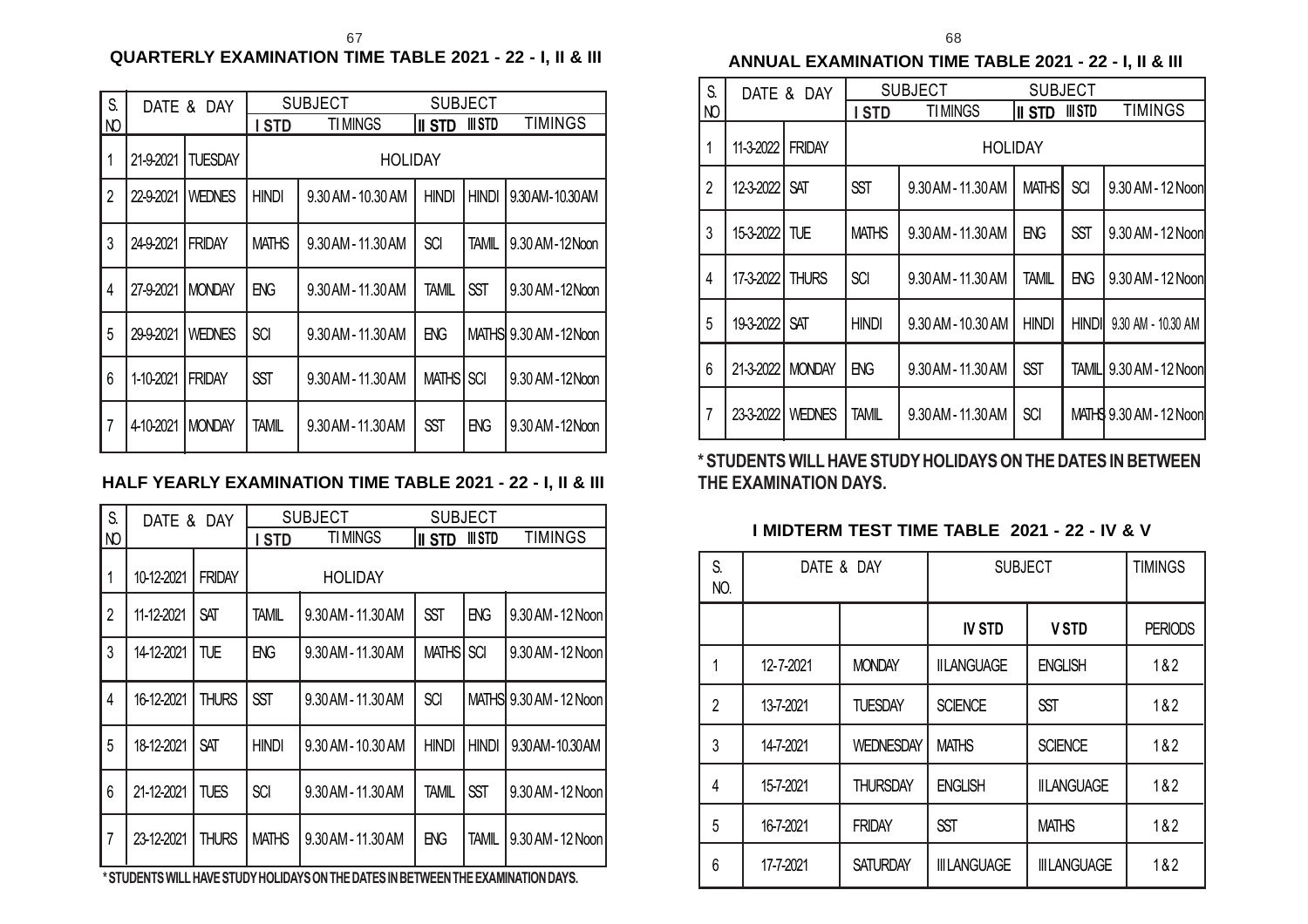#### **QUARTERLY EXAMINATION TIME TABLE 2021-22 - IV & V**

| S.<br>NO.      |           | DATE & DAY       | <b>SUBJECT</b>      |                                                                                                             |                     |
|----------------|-----------|------------------|---------------------|-------------------------------------------------------------------------------------------------------------|---------------------|
|                |           |                  | <b>IV STD</b>       | <b>V STD</b>                                                                                                | <b>TIMINGS</b>      |
| 1              | 21-9-2021 | <b>TUESDAY</b>   | <b>HOLIDAY</b>      | <b>HOLIDAY</b>                                                                                              |                     |
| $\overline{2}$ | 22-9-2021 | <b>WEDNESDAY</b> | <b>III LANGUAGE</b> | <b>III LANGUAGE</b>                                                                                         | 9.30 am to 10.30 am |
| 3              | 24-9-2021 | <b>FRIDAY</b>    | <b>MATHS</b>        | <b>SST</b>                                                                                                  | 9.30 am to 12 Noon  |
| 4              | 27-9-2021 | <b>MONDAY</b>    | <b>SCIENCE</b>      | <b>ENGLISH</b>                                                                                              | 9.30 am to 12 Noon  |
| 5              | 29-9-2021 | <b>WEDNESDAY</b> | <b>IILANGUAGE</b>   | <b>MATHS</b>                                                                                                | 9.30 am to 12 Noon  |
| 6              | 1-10-2021 | <b>FRIDAY</b>    | <b>SST</b>          | <b>SCIENCE</b>                                                                                              | 9.30 am to 12 Noon  |
| $\overline{7}$ | 4-10-2021 | <b>MONDAY</b>    | <b>ENGLISH</b>      | <b>IILANGUAGE</b><br>JATURENTA UILLUI LUI IE ATURVILIALIR IVA ANTUE RITEA IN RETUETUE EVI I BINI ITIAN RIVA | 9.30 am to 12 Noon  |

**\* STUDENTS WILL HAVE STUDY HOLIDAYS ON THE DATES IN BETWEEN THE EXAMINATION DAYS.**

#### **HALF YEARLY EXAMINATION TIME TABLE 2021-22 - IV & V**

| S.<br>NO.      |            | DATE & DAY      |                     | <b>SUBJECT</b>      |                     |
|----------------|------------|-----------------|---------------------|---------------------|---------------------|
|                |            |                 | <b>IV STD</b>       | <b>V STD</b>        | <b>TIMINGS</b>      |
| 1              | 10-12-2021 | <b>FRIDAY</b>   | <b>HOLIDAY</b>      | <b>HOLIDAY</b>      |                     |
| $\overline{2}$ | 11-12-2021 | <b>SATURDAY</b> | <b>MATHS</b>        | <b>IILANGUAGE</b>   | 9.30 am to 12 Noon  |
| 3              | 14-12-2021 | <b>TUESDAY</b>  | <b>SST</b>          | <b>ENGLISH</b>      | 9.30 am to 12 Noon  |
| 4              | 16-12-2021 | THURSDAY        | <b>SCIENCE</b>      | <b>MATHS</b>        | 9.30 am to 12 Noon  |
| 5              | 18-12-2021 | <b>SATURDAY</b> | <b>III LANGUAGE</b> | <b>III LANGUAGE</b> | 9.30 am to 10.30 am |
| 6              | 21-12-2021 | <b>TUESDAY</b>  | <b>ENGLISH</b>      | <b>SST</b>          | 9.30 am to 12 Noon  |
| 7              | 23-12-2021 | <b>THURSDAY</b> | <b>IILANGUAGE</b>   | <b>SCIENCE</b>      | 9.30 am to 12 Noon  |

**\* STUDENTS WILL HAVE STUDY HOLIDAYS ON THE DATES IN BETWEEN THE EXAMINATION DAYS.**

| S.<br>NO.      | DATE & DAY |                  | <b>SUBJECT</b>     |                    |                     |
|----------------|------------|------------------|--------------------|--------------------|---------------------|
|                |            |                  | <b>IV STD</b>      | <b>V STD</b>       | <b>TIMINGS</b>      |
|                | 11-3-2022  | <b>FRIDAY</b>    | <b>HOLIDAY</b>     | <b>HOLIDAY</b>     |                     |
| $\overline{2}$ | 12-3-2022  | <b>SATURDAY</b>  | <b>IIILANGUAGE</b> | <b>IIILANGUAGE</b> | 9.30 am to 10.30 am |
| 3              | 15-3-2022  | <b>TUESDAY</b>   | <b>ENGLISH</b>     | <b>MATHS</b>       | 9.30 am to 12 Noon  |
| 4              | 17-3-2022  | <b>THURSDAY</b>  | <b>IILANGUAGE</b>  | <b>SST</b>         | 9.30 am to 12 Noon  |
| 5              | 19-3-2022  | <b>SATURDAY</b>  | <b>SCIENCE</b>     | <b>ENGLISH</b>     | 9.30 am to 12 Noon  |
| 6              | 21-3-2022  | <b>MONDAY</b>    | <b>MATHS</b>       | <b>IILANGUAGE</b>  | 9.30 am to 12 Noon  |
| 7              | 23-3-2022  | <b>WEDNESDAY</b> | <b>SST</b>         | <b>SCIENCE</b>     | 9.30 am to 12 Noon  |

**\* STUDENTS WILL HAVE STUDY HOLIDAYS ON THE DATES IN BETWEEN THE EXAMINATION DAYS.**

#### **MIDTERM TEST I TIME TABLE 2021 - VI, VII & VIII**

**Marks : 25**

| S.<br>NO.      |           | DATE & DAY       | <b>SUBJECT</b>      |                     |                     |         |
|----------------|-----------|------------------|---------------------|---------------------|---------------------|---------|
|                |           |                  | <b>VI STD</b>       | <b>VII STD</b>      | <b>VIII STD</b>     | PERIODS |
| 1              | 12-7-2021 | <b>MONDAY</b>    | <b>ENGLISH</b>      | <b>SST</b>          | <b>MATHS</b>        | 1&2     |
| $\overline{2}$ | 13-7-2021 | <b>TUESDAY</b>   | <b>SCIENCE</b>      | <b>IILANGUAGE</b>   | <b>SST</b>          | 1&2     |
| 3              | 14-7-2021 | <b>WEDNESDAY</b> | <b>SST</b>          | <b>MATHS</b>        | <b>IILANGUAGE</b>   | 1&2     |
| 4              | 15-7-2021 | <b>THURSDAY</b>  | <b>IILANGUAGE</b>   | <b>ENGLISH</b>      | <b>SCIENCE</b>      | 1&2     |
| 5              | 16-7-2021 | <b>FRIDAY</b>    | <b>MATHS</b>        | <b>SCIENCE</b>      | <b>ENGLISH</b>      | 1&2     |
| 6              | 17-7-2021 | <b>SATURDAY</b>  | <b>III LANGUAGE</b> | <b>III LANGUAGE</b> | <b>III LANGUAGE</b> | 1&2     |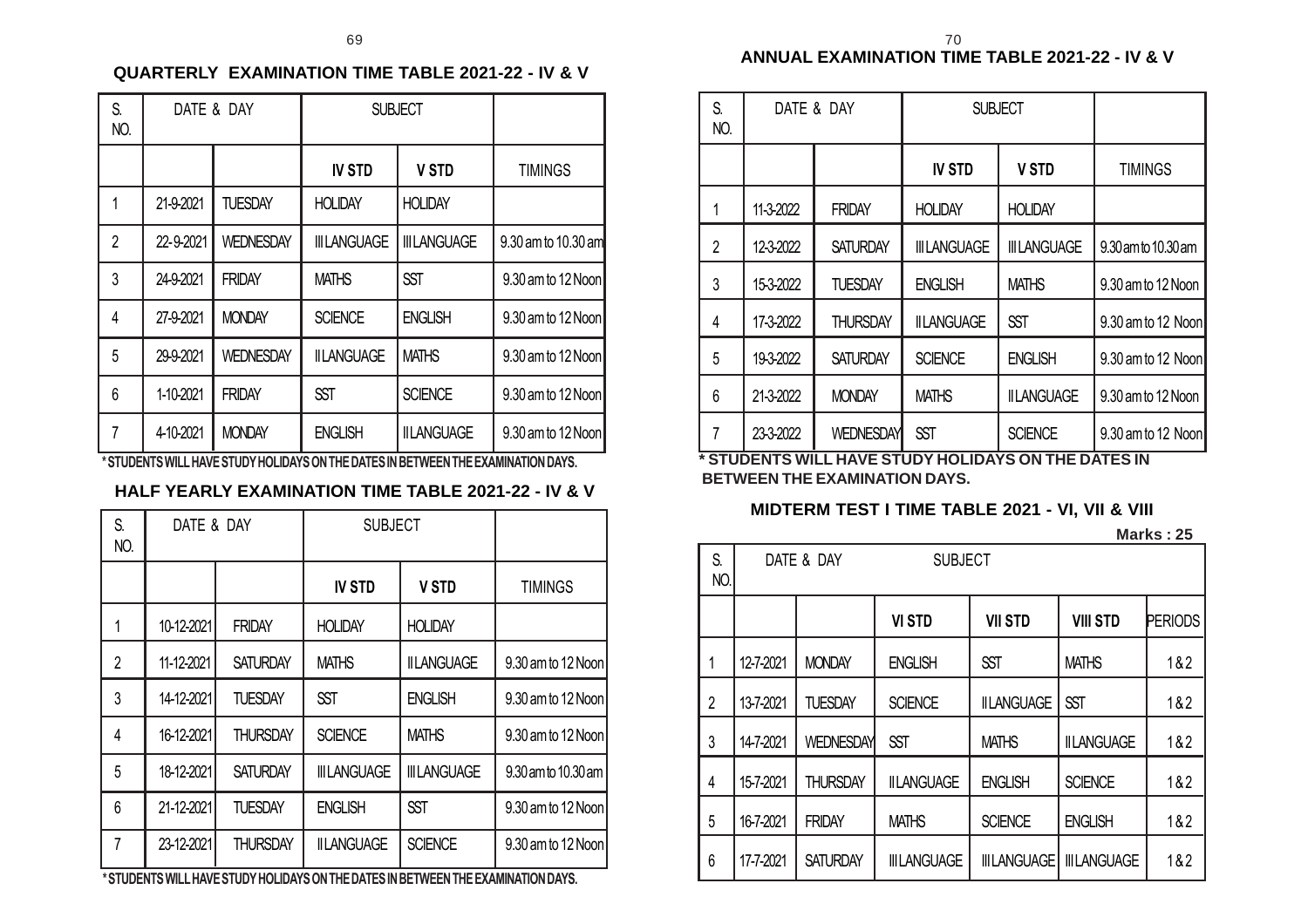#### **QUARTERLY EXAMINATION TIME TABLE 2021 - VI, VII & VIII EXAM TIME : 9.30 AM - 12.30 PM**

| S.<br>NO.      | DATE & DAY |                  | <b>SUBJECT</b>      |                     |                    |
|----------------|------------|------------------|---------------------|---------------------|--------------------|
|                |            |                  | <b>VI STD</b>       | <b>VII STD</b>      | <b>VIII STD</b>    |
| 1              | 21-9-2021  | <b>TUESDAY</b>   | <b>HOLIDAY</b>      | <b>HOLIDAY</b>      | <b>HOLIDAY</b>     |
| 1              | 22-9-2021  | <b>WEDNESDAY</b> | <b>MATHS</b>        | <b>ENGLISH</b>      | <b>SST</b>         |
| $\overline{2}$ | 23-9-2021  | <b>THURSDAY</b>  | <b>III LANGUAGE</b> | <b>III LANGUAGE</b> | <b>IIILANGUAGE</b> |
| 3              | 25-9-2021  | <b>SATURDAY</b>  | <b>SST</b>          | <b>SCIENCE</b>      | <b>IILANGUAGE</b>  |
| 4              | 28-9-2021  | <b>TUESDAY</b>   | <b>IILANGUAGE</b>   | <b>SST</b>          | <b>MATHS</b>       |
| 5              | 30-9-2021  | <b>THURSDAY</b>  | <b>SCIENCE</b>      | <b>IILANGUAGE</b>   | <b>ENGLISH</b>     |
| 6              | 5-10-2021  | TUESDAY          | <b>ENGLISH</b>      | <b>MATHS</b>        | <b>SCIENCE</b>     |

### **HALF YEARLY EXAMINATION TIME TABLE 2021-22 - VI, VII & VIII**

|                | EXAM TIME : 9.30 AM - 12.30 PM<br><b>IIIRD LANG.: 9.30 AM - 11.00AM</b> |                 |                     |                                                                                                      |                     |
|----------------|-------------------------------------------------------------------------|-----------------|---------------------|------------------------------------------------------------------------------------------------------|---------------------|
| S.<br>NO.      | DATE & DAY                                                              |                 | <b>SUBJECT</b>      |                                                                                                      |                     |
|                |                                                                         |                 | <b>VI STD</b>       | <b>VII STD</b>                                                                                       | <b>VIII STD</b>     |
| 1              | 10-12-2021                                                              | <b>FRIDAY</b>   | <b>HOLIDAY</b>      | <b>HOLIDAY</b>                                                                                       | <b>HOLIDAY</b>      |
| $\overline{2}$ | 11-12-2021                                                              | <b>SATURDAY</b> | <b>III LANGUAGE</b> | <b>III LANGUAGE</b>                                                                                  | <b>III LANGUAGE</b> |
| 3              | 14-12-2021                                                              | <b>TUESDAY</b>  | <b>SST</b>          | <b>MATHS</b>                                                                                         | <b>IILANGUAGE</b>   |
| 4              | 16-12-2021                                                              | <b>THURSDAY</b> | <b>IILANGUAGE</b>   | <b>SST</b>                                                                                           | <b>SCIENCE</b>      |
| 5              | 18-12-2021                                                              | <b>SATURDAY</b> | <b>MATHS</b>        | <b>IILANGUAGE</b>                                                                                    | <b>ENGLISH</b>      |
| 6              | 21-12-2021                                                              | TUESDAY         | <b>ENGLISH</b>      | <b>SCIENCE</b>                                                                                       | <b>SST</b>          |
| 7              | 23-12-2021                                                              | <b>THURSDAY</b> | <b>SCIENCE</b>      | <b>ENGLISH</b><br>* CTHOCNITO WILL HAVE CTHOV HOLIDAVO ON THE DATEC IN DETWEEN THE EVA MINATION DAVO | <b>MATHS</b>        |

**\* STUDENTS WILL HAVE STUDY HOLIDAYS ON THE DATES IN BETWEEN THE EXAMINATION DAYS.**

#### **ANNUAL EXAMINATION TIME TABLE 2021 - VI, VII & VIII**

| <b>EXAM TIME : 9.30 AM - 12.30 PM</b> | <b>IIIRD LANG.: 9.30 AM - 11.00 AM</b> |  |
|---------------------------------------|----------------------------------------|--|
|                                       |                                        |  |

| S.<br>NO.      | DATE & DAY |                  | <b>SUBJECT</b>     |                     |                     |
|----------------|------------|------------------|--------------------|---------------------|---------------------|
|                |            |                  | <b>VI STD</b>      | <b>VII STD</b>      | <b>VIII STD</b>     |
| 1              | 11-3-2022  | <b>FRIDAY</b>    | <b>HOLIDAY</b>     | <b>HOLIDAY</b>      | <b>HOLIDAY</b>      |
| $\overline{2}$ | 12-3-2022  | <b>SATURDAY</b>  | <b>ENGLISH</b>     | <b>SST</b>          | <b>MATHS</b>        |
| 3              | 15-3-2022  | <b>TUESDAY</b>   | <b>SCIENCE</b>     | <b>IILANGUAGE</b>   | <b>SST</b>          |
| 4              | 17-3-2022  | THURSDAY         | <b>SST</b>         | <b>MATHS</b>        | <b>IILANGUAGE</b>   |
| 5              | 19-3-2022  | <b>SATURDAY</b>  | <b>IILANGUAGE</b>  | <b>ENGLISH</b>      | <b>SCIENCE</b>      |
| 6              | 21-3-2022  | <b>MONDAY</b>    | <b>MATHS</b>       | <b>SCIENCE</b>      | <b>ENGLISH</b>      |
| 7              | 23-3-2022  | <b>WEDNESDAY</b> | <b>IIILANGUAGE</b> | <b>III LANGUAGE</b> | <b>III LANGUAGE</b> |

**\* STUDENTS WILL HAVE STUDY HOLIDAYS ON THE DATES IN BETWEEN THE EXAMINATION DAYS.**

#### **I MIDTERM TEST TIME TABLE 2021 - IX & X MARKS : 25**

| S.<br>NO.      | DATE & DAY |                  | <b>SUBJECT</b>    |                   |                |
|----------------|------------|------------------|-------------------|-------------------|----------------|
|                |            |                  | <b>IX STD</b>     | <b>XSTD</b>       | <b>PERIODS</b> |
|                | 12-7-2021  | <b>MONDAY</b>    | <b>MATHS</b>      | <b>IILANGUAGE</b> | 1&2            |
| $\overline{2}$ | 13-7-2021  | <b>TUESDAY</b>   | <b>ENGLISH</b>    | SOCIAL SCI.       | 1&2            |
| 3              | 14-7-2021  | <b>WEDNESDAY</b> | <b>SCIENCE</b>    | <b>ENGLISH</b>    | 1&2            |
| 4              | 15-7-2021  | <b>THURSDAY</b>  | SOCIAL SCI.       | <b>MATHS</b>      | 1&2            |
| 5              | 16-7-2021  | <b>FRIDAY</b>    | <b>IILANGUAGE</b> | <b>SCIENCE</b>    | 1&2            |

**\* STUDENTS WILL HAVE STUDY HOLIDAYS ON THE DATES IN BETWEEN THE EXAMINATION DAYS.**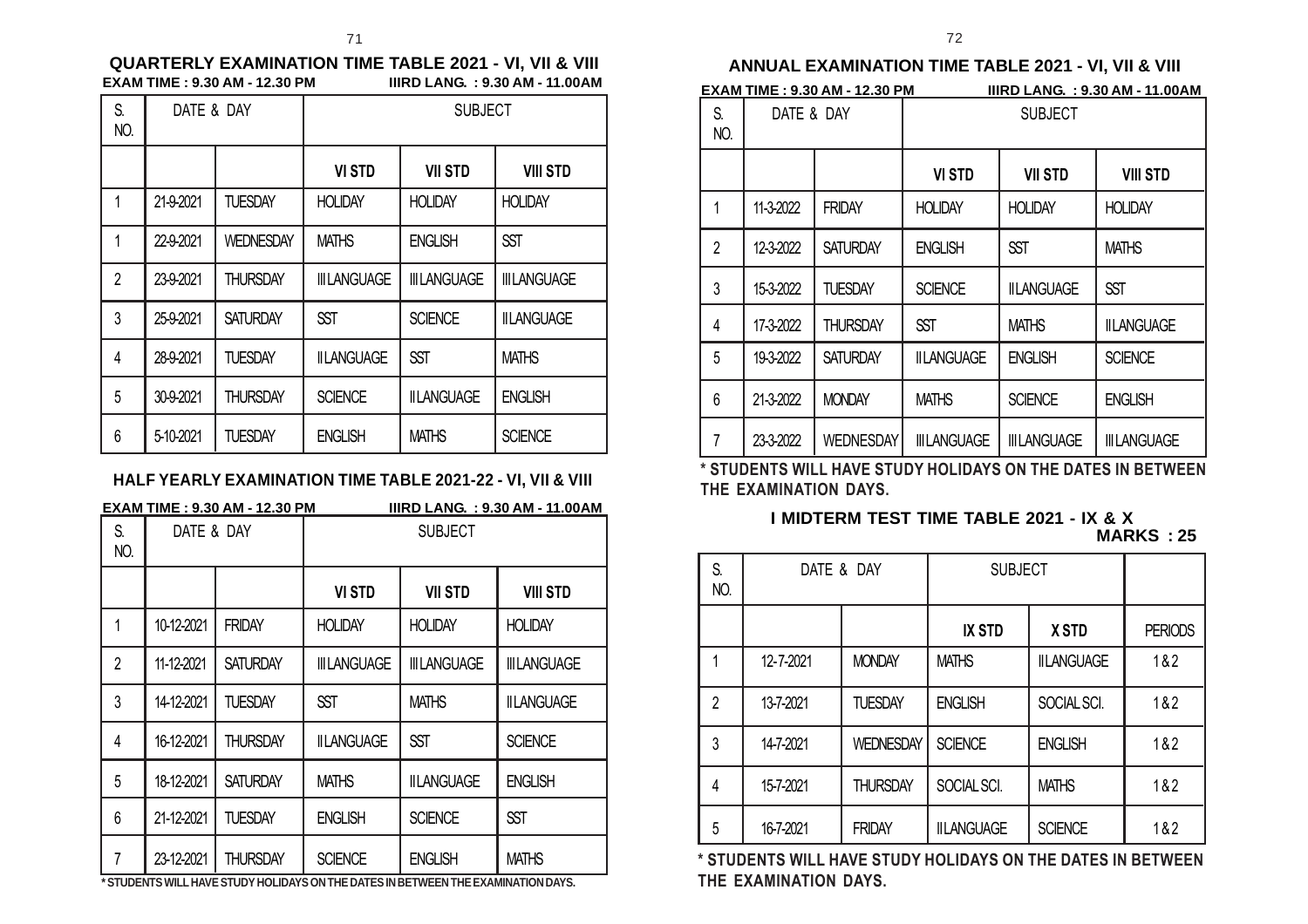#### **QUARTERLY EXAMINATION TIME TABLE 2021 - IX & X**

| <b>READING TIME: 9.30 - 9.45 A.M</b> |  |  |  |  |
|--------------------------------------|--|--|--|--|
|--------------------------------------|--|--|--|--|

**READING TIME : 9.30 - 9.45 A.M. EXAM TIME : 9.45 AM - 12.45 PM**

| S.<br>NO.      | DATE & DAY |                 | <b>SUBJECT</b>     |                    |  |
|----------------|------------|-----------------|--------------------|--------------------|--|
|                |            |                 | <b>IX STD</b>      | <b>XSTD</b>        |  |
| 1              | 23-9-2021  | <b>THURSDAY</b> | <b>HOLIDAY</b>     | <b>HOLIDAY</b>     |  |
| $\overline{2}$ | 24-9-2021  | <b>FRIDAY</b>   | <b>II LANGUAGE</b> | <b>MATHS</b>       |  |
| 3              | 27-9-2021  | <b>MONDAY</b>   | SOCIAL SCIENCE     | <b>ENGLISH</b>     |  |
| 4              | 29-9-2021  | WEDNESDAY       | <b>ENGLISH</b>     | <b>SCIENCE</b>     |  |
| 5              | 1-10-2021  | <b>FRIDAY</b>   | <b>MATHS</b>       | SOCIAL SCIENCE     |  |
| 6              | 4-10-2021  | <b>MONDAY</b>   | <b>SCIENCE</b>     | <b>II LANGUAGE</b> |  |

#### **HALF YEARLY EXAMINATION TIME TABLE 2021 - IX & X**

**READING TIME : 9.30 - 9.45 A.M. EXAM TIME : 9.45 AM - 12.45 PM**

| S.<br>NO.      | DATE & DAY |                 | <b>SUBJECT</b>     |                    |  |
|----------------|------------|-----------------|--------------------|--------------------|--|
|                |            |                 | <b>IX STD</b>      | <b>XSTD</b>        |  |
| 1              | 11-12-2021 | <b>SATURDAY</b> | <b>HOLIDAY</b>     | <b>HOLIDAY</b>     |  |
| $\overline{2}$ | 13-12-2021 | <b>MONDAY</b>   | <b>MATHS</b>       | <b>II LANGUAGE</b> |  |
| 3              | 15-12-2021 | WEDNESDAY       | <b>ENGLISH</b>     | SOCIAL SCIENCE     |  |
| 4              | 17-12-2021 | <b>FRIDAY</b>   | <b>SCIENCE</b>     | <b>ENGLISH</b>     |  |
| 5              | 20-12-2021 | <b>MONDAY</b>   | SOCIAL SCIENCE     | <b>MATHS</b>       |  |
| 6              | 22-12-2021 | WEDNESDAY       | <b>II LANGUAGE</b> | <b>SCIENCE</b>     |  |

**\* STUDENTS WILL HAVE STUDY HOLIDAYS ON THE DATES IN BETWEEN THE EXAMINATION DAYS.**

### **FIRST REVISION 2022 FOR STD X**

**READING TIME : 9.30 - 9.45 A.M. EXAM TIME : 9.45 AM - 12.45 PM**

| S. | DATE & DAY     |                  | <b>SUBJECT</b>                                          |
|----|----------------|------------------|---------------------------------------------------------|
|    | $3 - 1 - 2022$ | <b>MONDAY</b>    | CLASSES ONLY IN FORE NOON<br>SESSION. AFTERNOON HOLIDAY |
| 2  | 4-1-2022       | <b>TUESDAY</b>   | <b>ENGLISH</b>                                          |
| 3  | 6-1-2022       | <b>THURSDAY</b>  | SOCIAL SCIENCE                                          |
| 4  | 8-1-2022       | <b>SATURDAY</b>  | <b>II LANGUAGE</b>                                      |
| 5  | 10-1-2022      | <b>MONDAY</b>    | <b>MATHS</b>                                            |
| 6  | 12-1-2022      | <b>WEDNESDAY</b> | <b>SCIENCE</b>                                          |

#### **ANNUAL EXAMINATION 2021 - 2022 FOR STD IX**

**READING TIME : 9.30 - 9.45 A.M. EXAM TIME : 9.45 AM - 12.45 PM**

| S.             | DATE & DAY |                 | <b>SUBJECT</b>        |
|----------------|------------|-----------------|-----------------------|
| 1              | 11-3-2022  | <b>FRIDAY</b>   | <b>HOLIDAY</b>        |
| $\overline{2}$ | 12-3-2022  | <b>SATURDAY</b> | <b>II LANGUAGE</b>    |
| 3              | 15-3-2022  | <b>TUESDAY</b>  | <b>ENGLISH</b>        |
| 4              | 17-3-2022  | <b>THURSDAY</b> | <b>SCIENCE</b>        |
| 5              | 19-3-2022  | <b>SATURDAY</b> | <b>SOCIAL SCIENCE</b> |
| 6              | 21-3-2022  | <b>MONDAY</b>   | <b>MATHS</b>          |

**\* STUDENTS WILL HAVE STUDY HOLIDAYS ON THE DATES IN BETWEEN THE EXAMINATION DAYS.**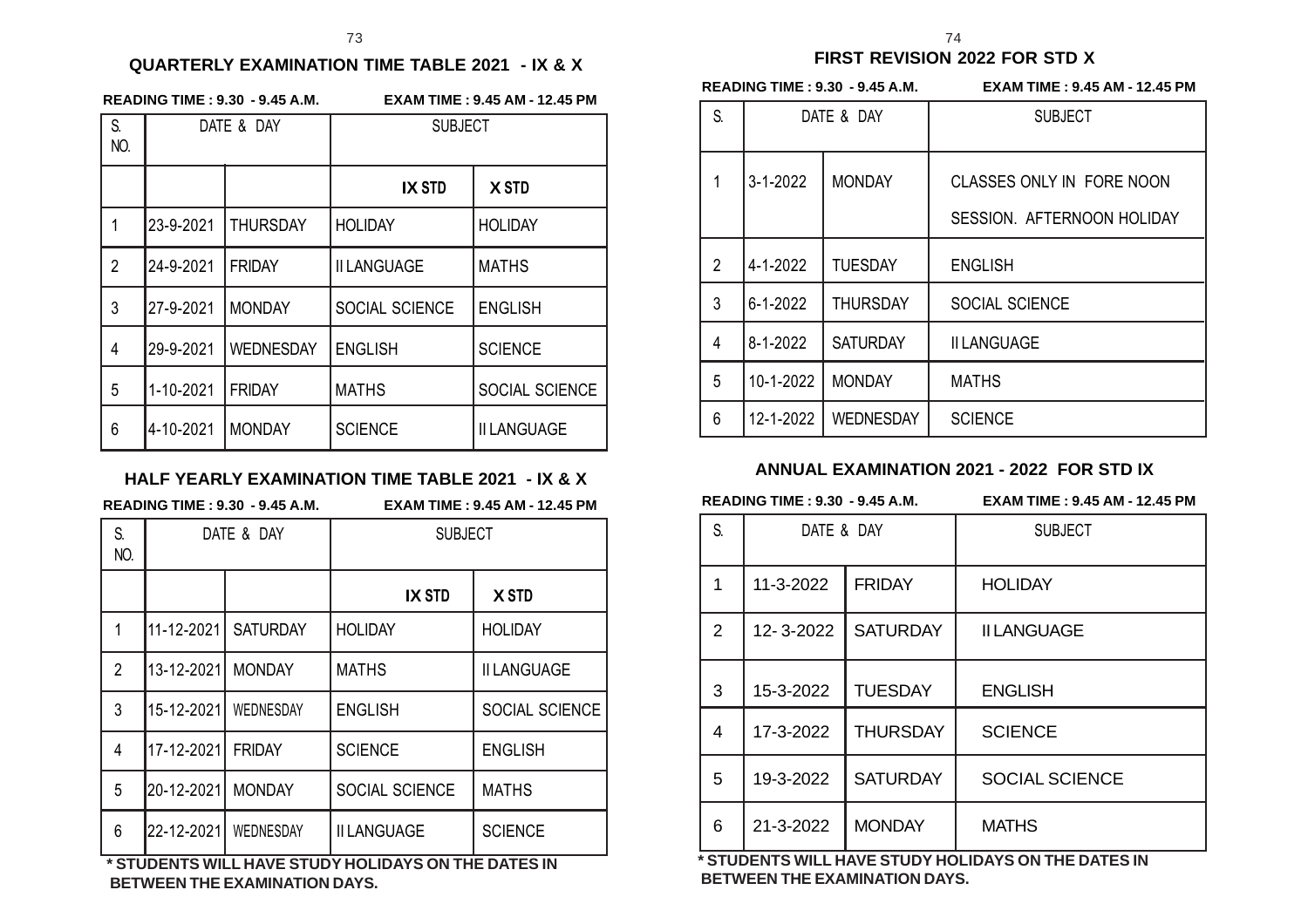#### **I MIDTERM TEST TIME TABLE 2021 - XI & XII XI STD : 25 MARKS XII STD : 50 MARKS** 75 76

| S.<br>NO.      | DATE & DAY |                  | <b>SUBJECT</b>     |                    |                |
|----------------|------------|------------------|--------------------|--------------------|----------------|
|                |            |                  | <b>XISTD</b>       | <b>XII STD</b>     | <b>PERIODS</b> |
| 1              | 12-7-2021  | <b>MONDAY</b>    | <b>ENGLISH</b>     | <b>MATHS</b>       | 1&2            |
| $\overline{2}$ | 13-7-2021  | <b>TUESDAY</b>   | CHEMISTRY/         | PHYSICS/           | 1&2            |
|                |            |                  | <b>ACCOUNTANCY</b> | <b>ECONOMICS</b>   |                |
| 3              | 14-7-2021  | <b>WEDNESDAY</b> | BIOLOGY/           | <b>ENGLISH</b>     | 1&2            |
|                |            |                  | COMP. SCI/         |                    |                |
|                |            |                  | B.S.               |                    |                |
| 4              | 15-7-2021  | <b>THURSDAY</b>  | <b>MATHS</b>       | CHEMISTRY/         | 1&2            |
|                |            |                  |                    | <b>ACCOUNTANCY</b> |                |
| 5              | 16-7-2021  | <b>FRIDAY</b>    | PHYSICS/           | BIOLOGY/           | 1&2            |
|                |            |                  | <b>ECONOMICS</b>   | COMP. SCI/         |                |
|                |            |                  |                    | B.S.               |                |
| 6              | 17-7-2021  | <b>SATURDAY</b>  | <b>LANGUAGE</b>    | <b>LANGUAGE</b>    | 1&2            |

|                | <b>READING TIME : 9.30 - 9.45 A.M.</b> |                  | <b>EXAM TIME : 9.45 AM - 12.45 PM</b> |                                  |                              |  |
|----------------|----------------------------------------|------------------|---------------------------------------|----------------------------------|------------------------------|--|
| S.<br>NO.      | DATE & DAY                             |                  | <b>SUBJECT</b>                        |                                  |                              |  |
|                |                                        |                  | <b>XISTD</b>                          | <b>XII STD</b>                   | <b>MARKS</b>                 |  |
| $\mathbf{1}$   | 23-9-2021                              | <b>THURSDAY</b>  | <b>HOLIDAY</b>                        | <b>HOLIDAY</b>                   | ENG/<br>LAN/                 |  |
| $\overline{2}$ | 24-9-2021                              | <b>FRIDAY</b>    | <b>MATHS</b>                          | <b>ENGLISH</b>                   | <b>MATHS -</b><br>80 MARKS   |  |
| 3              | 27-9-2021                              | <b>MONDAY</b>    | PHYSICS/<br><b>ECONOMICS</b>          | CHEMISTRY/<br><b>ACCOUNTANCY</b> | PHY/                         |  |
| 4              | 29-9-2021                              | <b>WEDNESDAY</b> | <b>ENGLISH</b>                        | BIOLOGY/<br>COMP. SCI/<br>B.S.   | CHEM/<br>BIO/<br>COMP. SCI - |  |
| 5              | 1-10-2021                              | <b>FRIDAY</b>    | CHEMISTRY/<br><b>ACCOUNTANCY</b>      | <b>MATHS</b>                     | 70MARKS                      |  |
| 6              | 4-10-2021                              | <b>MONDAY</b>    | <b>BIOLOGY/</b><br>COMP. SCI/<br>B.S. | PHYSICS/<br><b>ECONOMICS</b>     | ACC/<br>ECO/<br>$B.S -$      |  |
| $\overline{7}$ | 5-10-2021                              | <b>TUESDAY</b>   | <b>LANGUAGE</b>                       | <b>LANGUAGE</b>                  | 80 MARKS                     |  |

**\* STUDENTS WILL HAVE STUDY HOLIDAYS ON THE DATES IN BETWEEN THE EXAMINATION DAYS.**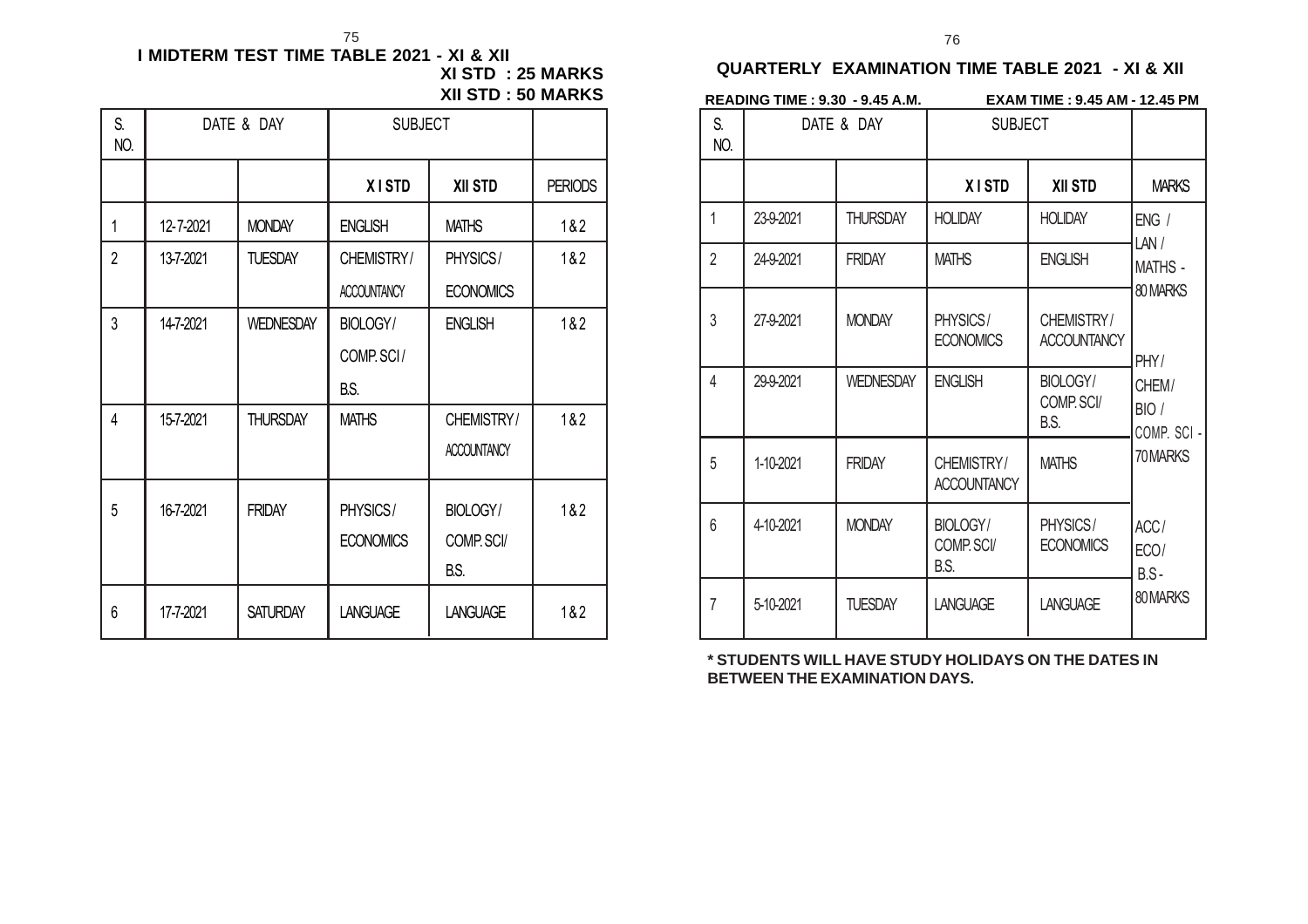#### **HALF YEARLY EXAMINATION TIME TABLE 2021 - XI & XII**

|                | <b>READING TIME: 9.30 - 9.45 A.M.</b> |                  | EXAM TIME: 9.45 AM - 12.45 PM    |                                  |                                      |
|----------------|---------------------------------------|------------------|----------------------------------|----------------------------------|--------------------------------------|
| S.<br>NO.      |                                       | DATE & DAY       | <b>SUBJECT</b>                   |                                  |                                      |
|                |                                       |                  | <b>XISTD</b>                     | <b>XII STD</b>                   | <b>MARKS</b>                         |
| $\mathbf{1}$   | 11-12-2021                            | <b>SATURDAY</b>  | <b>HOLIDAY</b>                   | <b>HOLIDAY</b>                   | ENG/<br>LAN/                         |
| $\overline{2}$ | 13-12-2021                            | <b>MONDAY</b>    | <b>ENGLISH</b>                   | <b>MATHS</b>                     | <b>MATHS -</b>                       |
| 3              | 15-12-2021                            | <b>WEDNESDAY</b> | CHEMISTRY/<br><b>ACCOUNTANCY</b> | PHYSICS/<br><b>ECONOMICS</b>     | 80 MARKS                             |
| 4              | 17-12-2021                            | <b>FRIDAY</b>    | BIOLOGY/<br>COMP. SCI/<br>B.S.   | <b>ENGLISH</b>                   | PHY/<br>CHEM/<br>BIO/<br>COMP. SCI - |
| 5              | 20-12-2021                            | <b>MONDAY</b>    | <b>MATHS</b>                     | <b>CHEMISTRY</b><br>/ACCOUNTANCY | 70 MARKS                             |
| 6              | 22-12-2021                            | <b>WEDNESDAY</b> | PHYSICS/<br><b>ECONOMICS</b>     | BIOLOGY/<br>COMP. SCI/<br>B.S.   | ACC/<br>ECO/<br>$B.S-$               |
| $\overline{7}$ | 24-12-2021                            | <b>FRIDAY</b>    | <b>LANGUAGE</b>                  | <b>LANGUAGE</b>                  | 80 MARKS                             |

**\* STUDENTS WILL HAVE STUDY HOLIDAYS ON THE DATES IN BETWEEN THE EXAMINATION DAYS.**

### **FIRST REVISION EXAMINATION TIME TABLE 2022 - XII**

|                | <b>READING TIME: 9.30 - 9.45 A.M.</b> |                 | <b>EXAM TIME: 9.45 AM - 12.45 PM</b>                         |                                             |  |
|----------------|---------------------------------------|-----------------|--------------------------------------------------------------|---------------------------------------------|--|
| S.<br>NO.      | DATE & DAY                            |                 | <b>SUBJECT</b>                                               |                                             |  |
|                |                                       |                 | <b>XII STD</b>                                               | <b>MARKS</b>                                |  |
| 1              | $3 - 1 - 2022$                        | <b>MONDAY</b>   | Classes only in the<br>forenoon session<br>Afternoon Holiday | ENG /<br>LAN/<br><b>MATHS -</b><br>80 MARKS |  |
| $\overline{2}$ | 4-1-2022                              | <b>TUESDAY</b>  | <b>ENGLISH</b>                                               |                                             |  |
| 3              | $6 - 1 - 2022$                        | <b>THURSDAY</b> | PHYSICS / ECONOMICS                                          | PHY/<br>CHEM/                               |  |
| 4              | 8-1-2022                              | <b>SATURDAY</b> | <b>MATHS</b>                                                 | BIO /<br>COMP. SCI -<br>70MARKS             |  |
| 5              | 10-1-2022                             | <b>MONDAY</b>   | CHEMISTRY /<br><b>ACCOUNTANCY</b>                            | ACC/                                        |  |
| 6              | 12-1-2022                             | WEDNESDAY       | BIOLOGY / COMP. SC I /<br><b>BUSINESS STUDIES</b>            | ECO/<br>$B.S -$                             |  |
| 7              | 17-1-2022                             | <b>MONDAY</b>   | LANGUAGE                                                     | 80MARKS                                     |  |

**\* STUDENTS WILL HAVE STUDY HOLIDAYS ON THE DATES IN BETWEEN THE EXAMINATION DAYS.**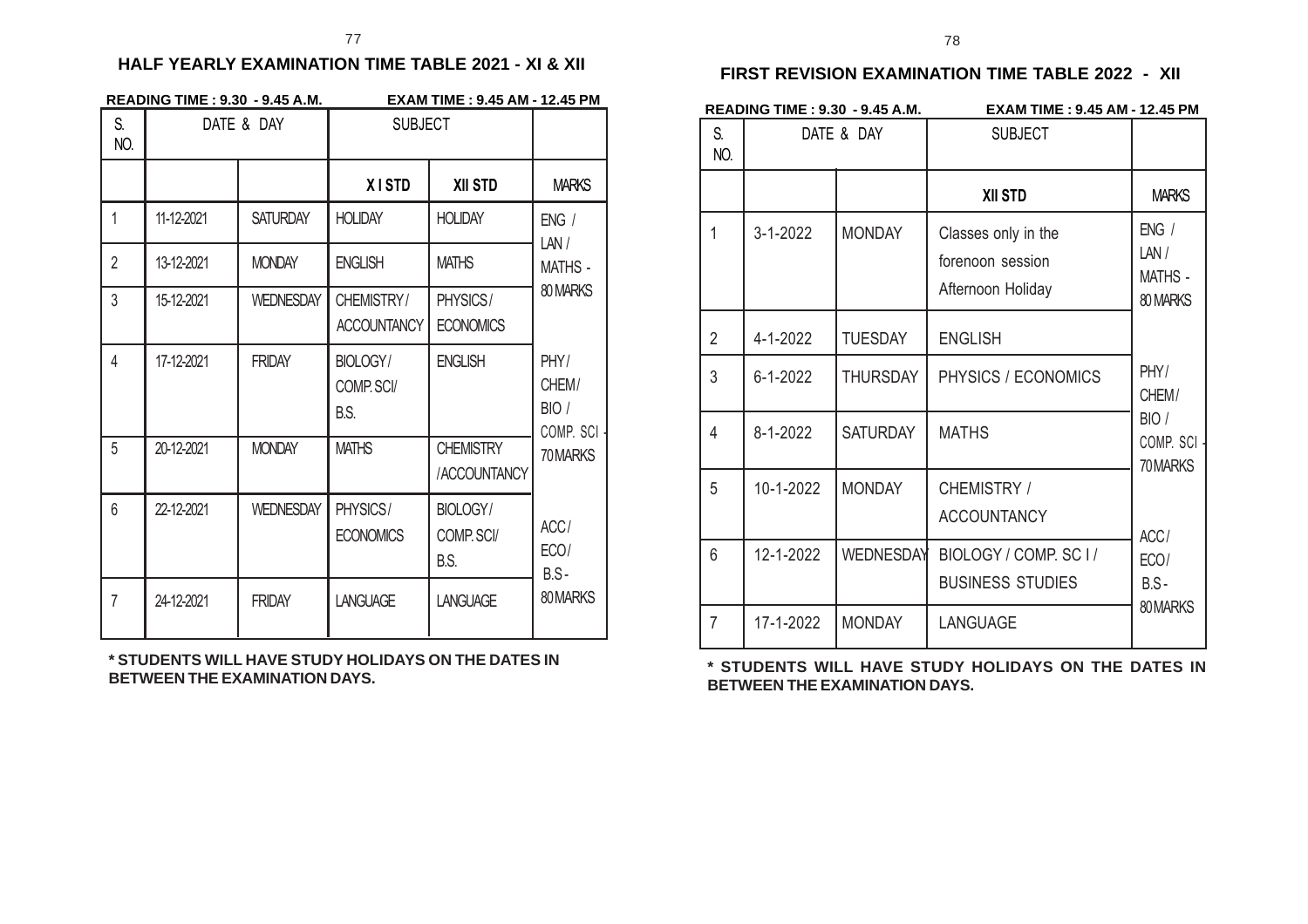#### **ANNUAL EXAMINATION 2021 - 2022 - XI STD**

|  |  | <b>READING TIME: 9.30 - 9.45 A.M</b> |  |
|--|--|--------------------------------------|--|
|  |  |                                      |  |

**READING TIME : 9.30 - 9.45 A.M. EXAM TIME : 9.45 AM - 12.45 PM**

| S.<br>NO.      | DATE & DAY |                 | <b>SUBJECT</b>          |                                    |
|----------------|------------|-----------------|-------------------------|------------------------------------|
|                |            |                 | <b>XISTD</b>            | <b>MARKS</b>                       |
| 1              | 10-3-2022  | <b>THURSDAY</b> | LANGUAGE                | ENG /                              |
| $\overline{2}$ | 12-3-2022  | <b>SATURDAY</b> | <b>ENGLISH</b>          | LAN/<br><b>MATHS -</b><br>80 MARKS |
| 3              | 15-3-2022  | <b>TUESDAY</b>  | <b>MATHS</b>            | PHY/<br>CHEM/                      |
| 4              | 17-3-2022  | <b>THURSDAY</b> | PHYSICS / ECONOMICS     | BIO /<br>COMP. SCI                 |
| 5              | 19-3-2022  | <b>SATURDAY</b> | CHEMISTRY /             | 70 MARKS                           |
|                |            |                 | <b>ACCOUNTANCY</b>      | ACC/<br>ECO/                       |
| 6              | 21-3-2022  | <b>MONDAY</b>   | BIOLOGY / COMP. SC I /  | $B.S -$<br>80 MARKS                |
|                |            |                 | <b>BUSINESS STUDIES</b> |                                    |

**\* STUDENTS WILL HAVE STUDY HOLIDAYS ON THE DATES IN BETWEEN THE EXAMINATION DAYS.**

#### **SCHEDULE FOR PRACTICAL EXAMINATIONS - STD XII (Maximum Marks 30) QUARTERLY EXAM**

80

| <b>Date</b>      | Morning 9.00 AM - 12.30 PM                                                                                                                                   | Afternoon 1.00 PM - 4.30 PM                                                                                               |
|------------------|--------------------------------------------------------------------------------------------------------------------------------------------------------------|---------------------------------------------------------------------------------------------------------------------------|
| 15-09-21 (WED)   | XII A - Batch-I Physics<br>XII A - Batch-II Comp. Sci<br>XII C - Batch-I Chemistry<br>XII C - Batch-II Biology<br>XII B&D (Regular Classes)                  | XII A - Batch-I Comp. Sci<br>XII A - Batch-II Physics<br>XII C - Batch-I Biology<br>XII C - Batch-II Chemistry            |
| 16-09-21 (THURS) | XII B - Batch-I Physics<br>XII B - Batch-II Comp. Sci<br>XII A - Batch-I Chemistry<br>XII A - Batch-II Fore - Noon<br>Holiday<br>XII C & D (Regular Classes) | XII B - Batch-I Comp. Sci<br>XII B - Batch-II Physics<br>XII A - Batch-II Chemistry<br>XII A - Batch-I After Noon Holiday |
| 17-09-21 (FRI)   | XII B - Batch-I Chemistry<br>XII C - Batch-I Physics<br>XII B&C Batch-II Fore - Noon<br>Holiday<br>XII A & D (Regular Classes)                               | XII B - Batch-II Chemistry<br>XII C - Batch-II Physics<br>XII B&C - Batch-I After Noon<br>Holiday                         |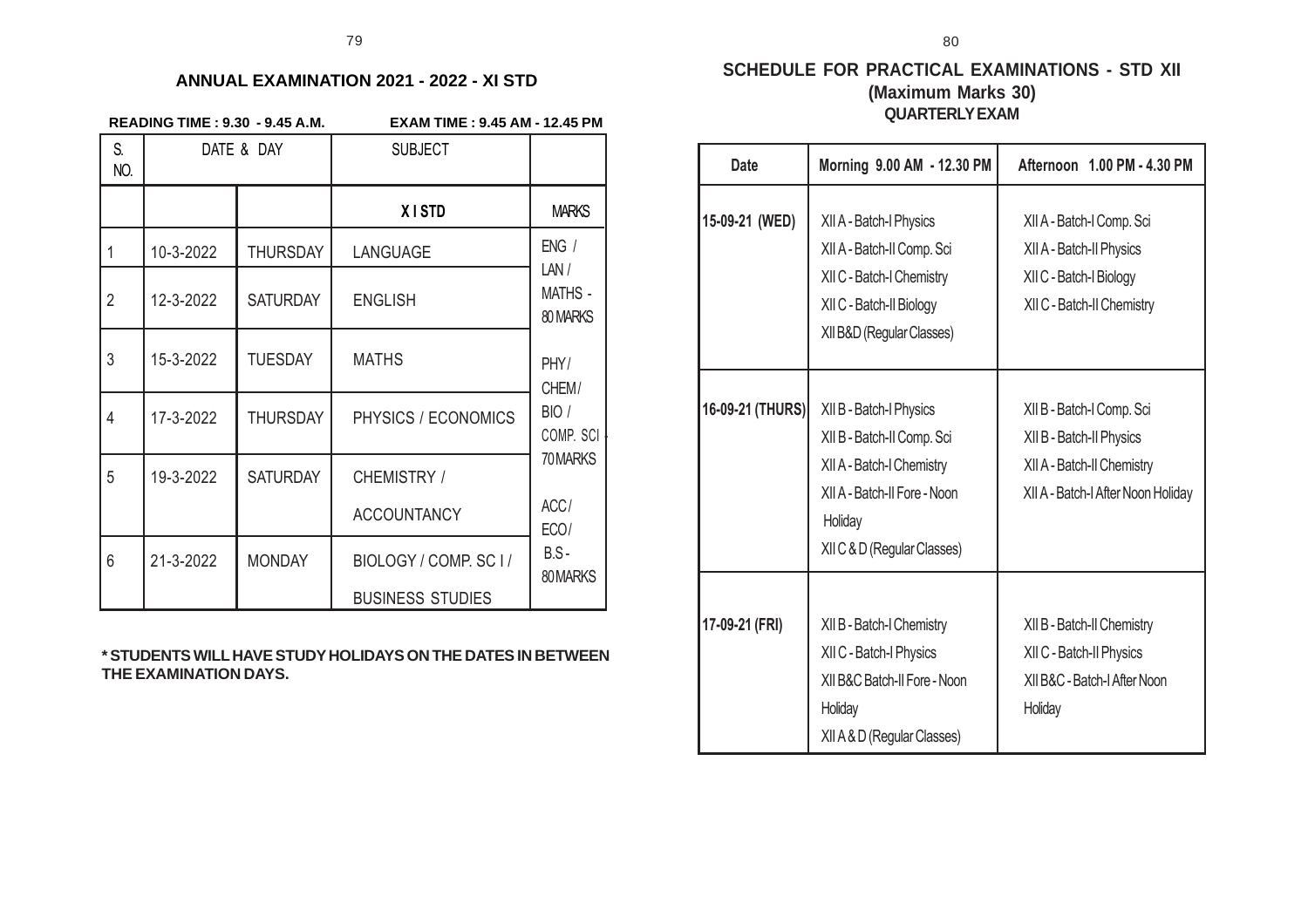### **SCHEDULE FOR PRACTICAL EXAMINATIONS - STD XII (Maximum Marks 30) HALF YEARLY EXAM**

| <b>Date</b>      | Morning 9.00 AM - 12.30 PM                                                                                                                                | Afternoon 1.00 PM - 4.30 PM                                                                                             |
|------------------|-----------------------------------------------------------------------------------------------------------------------------------------------------------|-------------------------------------------------------------------------------------------------------------------------|
| 08-12-21 (WED)   | XII A - Batch-I Physics<br>XII A - Batch-II Comp. Sci<br>XII C - Batch-I Chemistry<br>XII C - Batch-II Biology<br>XII B&D (Regular Classes)               | XII A - Batch-I Comp. Sci<br>XII A - Batch-II Physics<br>XII C - Batch-I Biology<br>XII C - Batch-II Chemistry          |
| 09-12-21 (THURS) | XII B - Batch-I Physics<br>XII B - Batch-II Comp. Sci<br>XII A - Batch-I Chemistry<br>XII A - Batch-II Fore - Noon Holiday<br>XII C & D (Regular Classes) | XII B - Batch-I Comp. Sci<br>XII B - Batch-II Physics<br>XII A - Batch-II Chemistry<br>XII A - Batch-I AfterNoonHoliday |
| 10-12-21 (FRI)   | XII B - Batch-I Chemistry<br>XII C - Batch-I Physics<br>XII B&C Batch-II Fore-NoonHolday<br>XII A & D (Regular Classes)                                   | XII B - Batch-II Chemistry<br>XII C - Batch-II Physics<br>XII B&C - Batch-I After Noon Holiday                          |

### **MARK ALLOTMENT FOR PRACTICAL EXAMINATION/ INTERNAL ASSESSMENT XII STD**

| S.             | SUB-         | RECORD           | <b>PROJECT</b> | VIVA/          | HANDS          | WRITTEN                      | MAX.  |
|----------------|--------------|------------------|----------------|----------------|----------------|------------------------------|-------|
| N <sub>O</sub> | <b>JECTS</b> | NOTEBOOK         | DONE           | ASL            | ON             | <b>TEST</b>                  | MARKS |
| 1              | Eng. Core    | ÷,               |                | 20             | $\frac{1}{2}$  | $\overline{\phantom{a}}$     | 20    |
| $\overline{2}$ | Maths        | $\sqrt{5}$       | N.A.           | $\overline{2}$ | $\mathfrak{Z}$ | 10                           | 20    |
| $\mathfrak{Z}$ | Physics      | $6\,$            | 3              | 5              | 16             | ÷                            | 30    |
| $\overline{4}$ | Chem.        | $\overline{2}$   | $\overline{4}$ | $\overline{2}$ | 22             | $\overline{\phantom{a}}$     | 30    |
| 5              | Biology      | $\overline{2}$   | 3              | 4              | 21             | $\qquad \qquad \blacksquare$ | 30    |
| 6              | C.S.         | $\boldsymbol{6}$ | 5              | $\overline{4}$ | 15             | $\overline{\phantom{a}}$     | 30    |
| $\overline{7}$ | Accounts     | N.A.             | $\overline{4}$ | $\overline{4}$ | N.A.           | 12                           | 20    |
| 8              | B.S.         | N.A.             | 12             | 8              | N.A.           | $\overline{\phantom{a}}$     | 20    |
| 9              | Eco.         | N.A.             | 12             | 8              | N.A.           |                              | 20    |

#### **DATE OF FINAL SUBMISSION**

**OF**

**PROJECT AND RECORD BOOK**

 **FOR XII STD - 08-10-2021 (FRIDAY)**

### **MOCK PRACTICALS FOR AISSCE MARCH 2022**

Mock Practical Examination will be Conducted on

First Week of January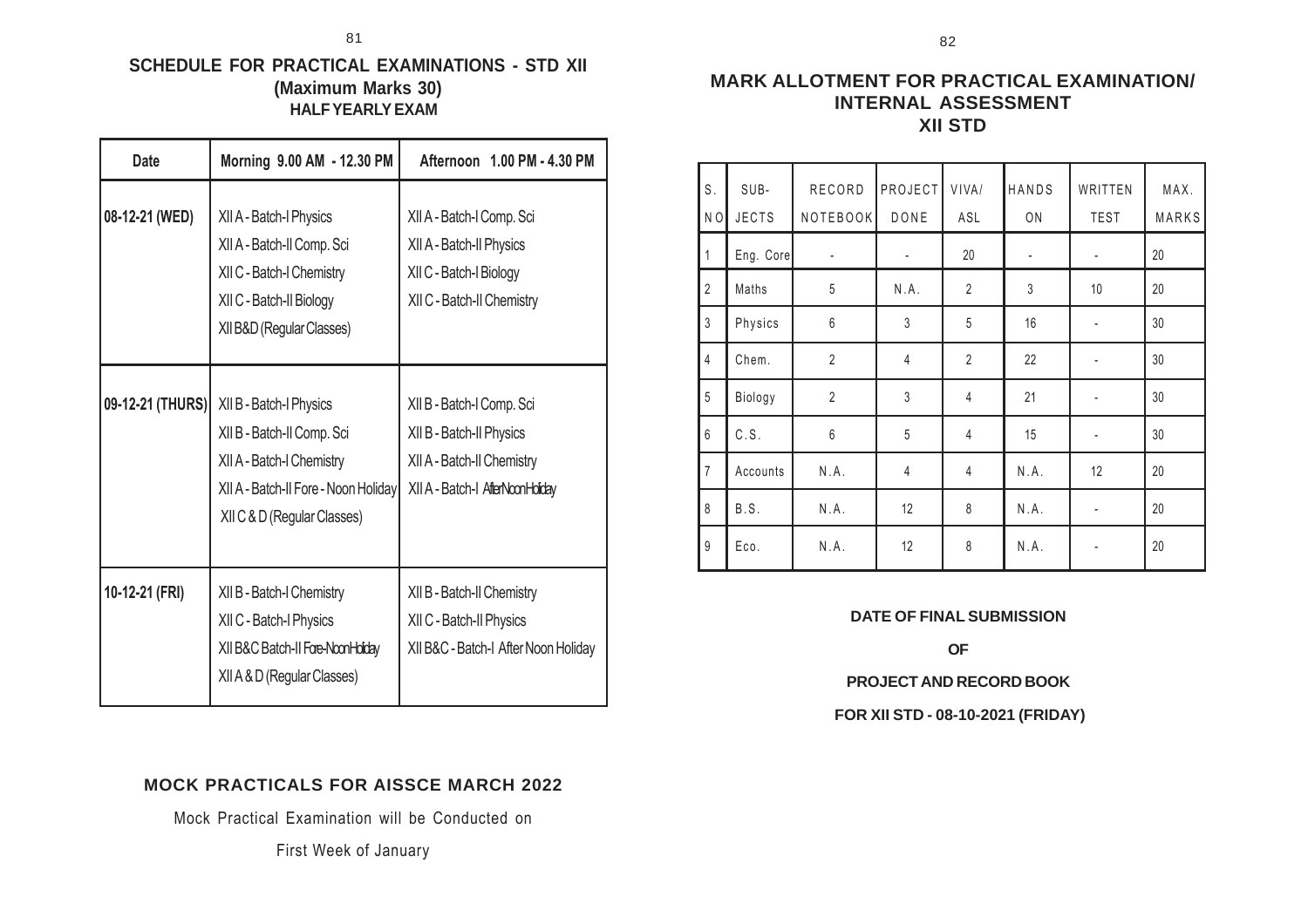| 83               | $\bf 84$         |
|------------------|------------------|
| <b>HOME WORK</b> | <b>HOME WORK</b> |
|                  |                  |
|                  |                  |
|                  |                  |
|                  |                  |
|                  |                  |
|                  |                  |
|                  |                  |
|                  |                  |
|                  |                  |
|                  |                  |
|                  |                  |
|                  |                  |
|                  |                  |
|                  |                  |
|                  |                  |
|                  |                  |
|                  |                  |
|                  |                  |
|                  |                  |
|                  |                  |
|                  |                  |
|                  |                  |
|                  |                  |
|                  |                  |
|                  |                  |
|                  |                  |
|                  |                  |
|                  |                  |
|                  |                  |
|                  |                  |
|                  |                  |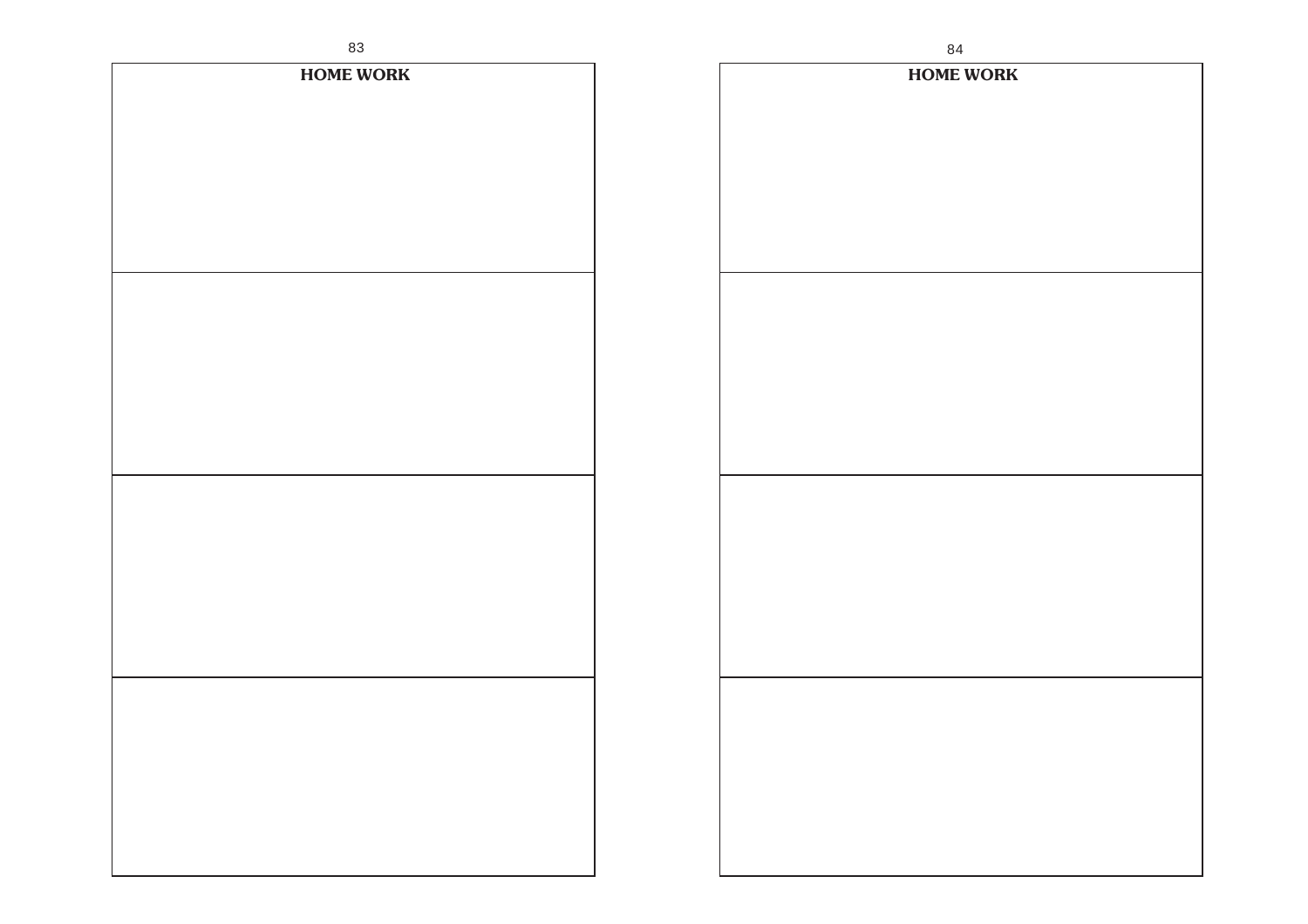| ပေ               | 80               |
|------------------|------------------|
| <b>HOME WORK</b> | <b>HOME WORK</b> |
|                  |                  |
|                  |                  |
|                  |                  |
|                  |                  |
|                  |                  |
|                  |                  |
|                  |                  |
|                  |                  |
|                  |                  |
|                  |                  |
|                  |                  |
|                  |                  |
|                  |                  |
|                  |                  |
|                  |                  |
|                  |                  |
|                  |                  |
|                  |                  |
|                  |                  |
|                  |                  |
|                  |                  |
|                  |                  |
|                  |                  |
|                  |                  |
|                  |                  |
|                  |                  |
|                  |                  |
|                  |                  |
|                  |                  |
|                  |                  |
|                  |                  |
|                  |                  |
|                  |                  |
|                  |                  |
|                  |                  |
|                  |                  |
|                  |                  |
|                  |                  |
|                  |                  |
|                  |                  |
|                  |                  |
|                  |                  |
|                  |                  |
|                  |                  |
|                  |                  |
|                  |                  |
|                  |                  |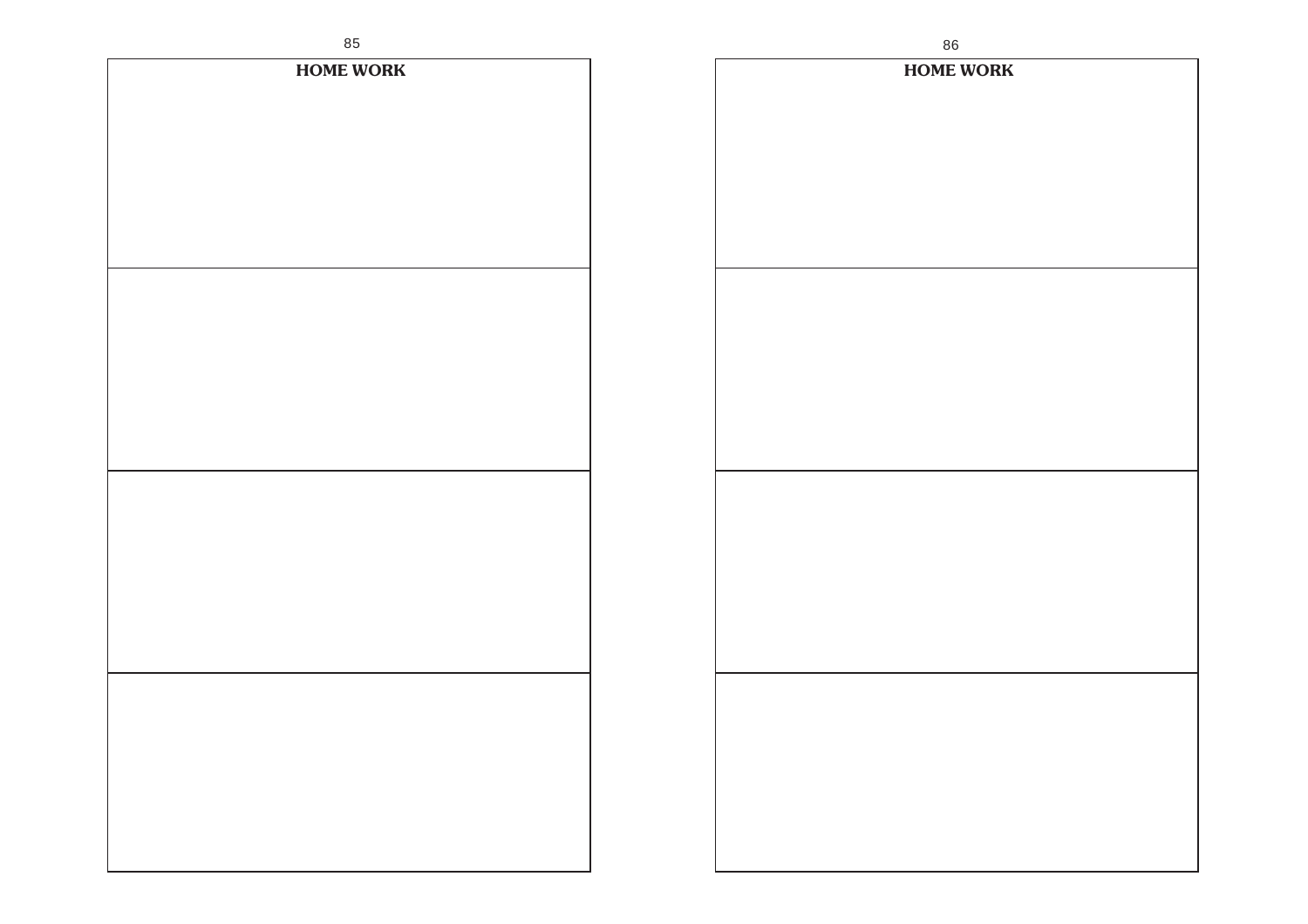| 87               | 88               |
|------------------|------------------|
| <b>HOME WORK</b> | <b>HOME WORK</b> |
|                  |                  |
|                  |                  |
|                  |                  |
|                  |                  |
|                  |                  |
|                  |                  |
|                  |                  |
|                  |                  |
|                  |                  |
|                  |                  |
|                  |                  |
|                  |                  |
|                  |                  |
|                  |                  |
|                  |                  |
|                  |                  |
|                  |                  |
|                  |                  |
|                  |                  |
|                  |                  |
|                  |                  |
|                  |                  |
|                  |                  |
|                  |                  |
|                  |                  |
|                  |                  |
|                  |                  |
|                  |                  |
|                  |                  |
|                  |                  |
|                  |                  |
|                  |                  |
|                  |                  |
|                  |                  |
|                  |                  |
|                  |                  |
|                  |                  |
|                  |                  |
|                  |                  |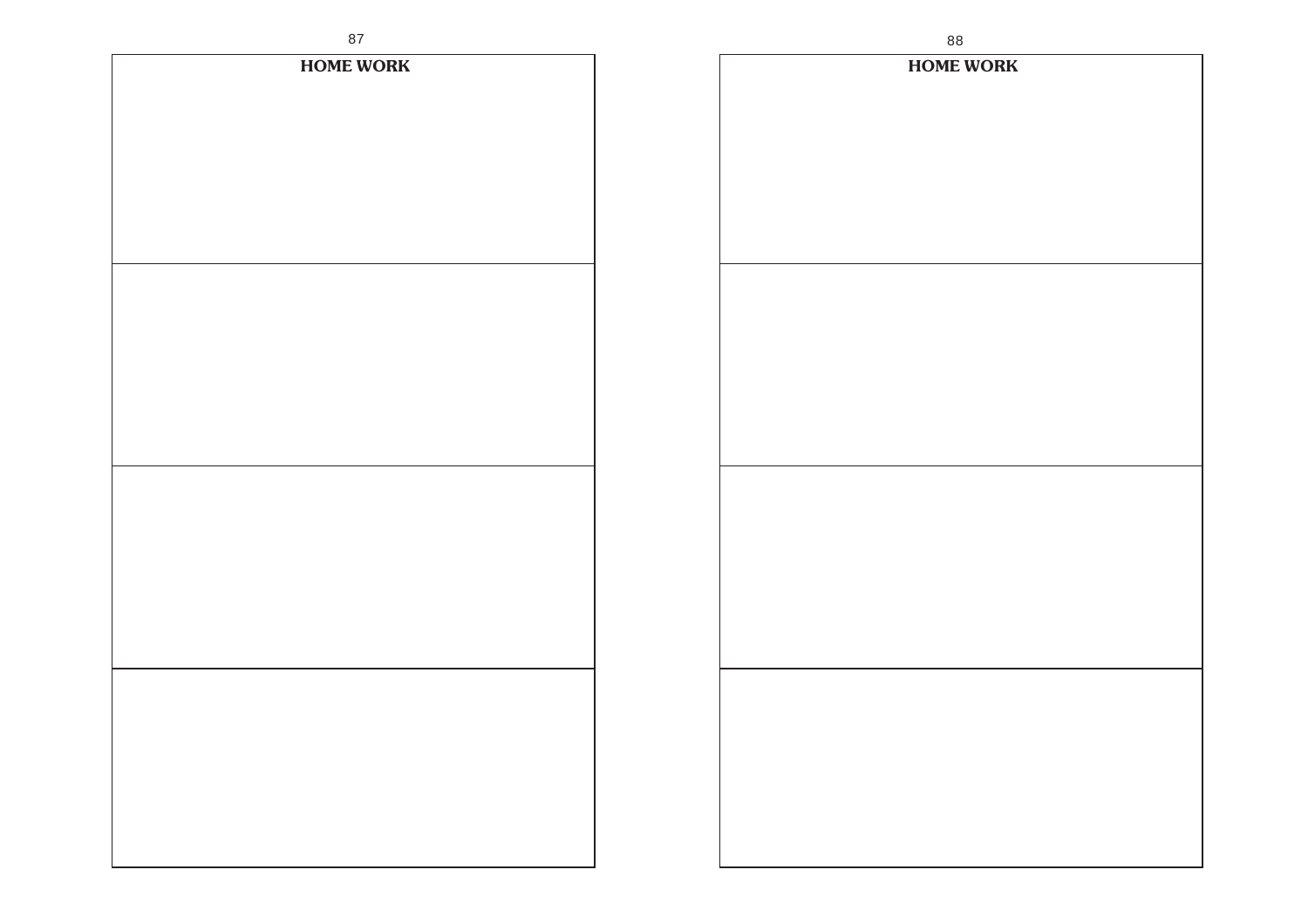| oa.              | 90               |
|------------------|------------------|
| <b>HOME WORK</b> | <b>HOME WORK</b> |
|                  |                  |
|                  |                  |
|                  |                  |
|                  |                  |
|                  |                  |
|                  |                  |
|                  |                  |
|                  |                  |
|                  |                  |
|                  |                  |
|                  |                  |
|                  |                  |
|                  |                  |
|                  |                  |
|                  |                  |
|                  |                  |
|                  |                  |
|                  |                  |
|                  |                  |
|                  |                  |
|                  |                  |
|                  |                  |
|                  |                  |
|                  |                  |
|                  |                  |
|                  |                  |
|                  |                  |
|                  |                  |
|                  |                  |
|                  |                  |
|                  |                  |
|                  |                  |
|                  |                  |
|                  |                  |
|                  |                  |
|                  |                  |
|                  |                  |
|                  |                  |
|                  |                  |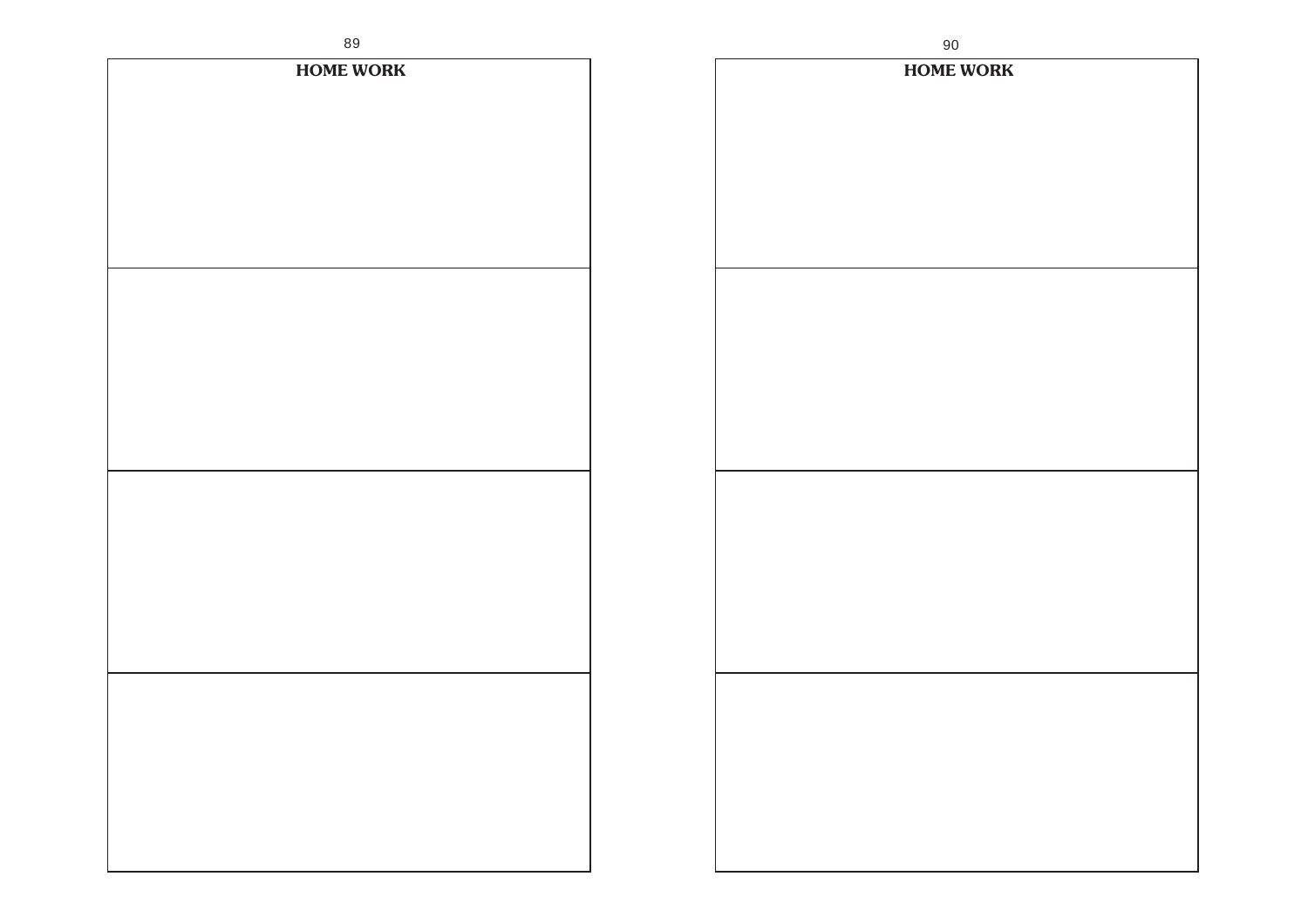| 91               |              |
|------------------|--------------|
| <b>HOME WORK</b> | $\mathbf{F}$ |
|                  |              |
|                  |              |
|                  |              |
|                  |              |
|                  |              |
|                  |              |
|                  |              |
|                  |              |
|                  |              |
|                  |              |
|                  |              |
|                  |              |
|                  |              |
|                  |              |
|                  |              |
|                  |              |
|                  |              |
|                  |              |
|                  |              |
|                  |              |
|                  |              |
|                  |              |
|                  |              |
|                  |              |
|                  |              |
|                  |              |
|                  |              |
|                  |              |
|                  |              |
|                  |              |
|                  |              |
|                  |              |

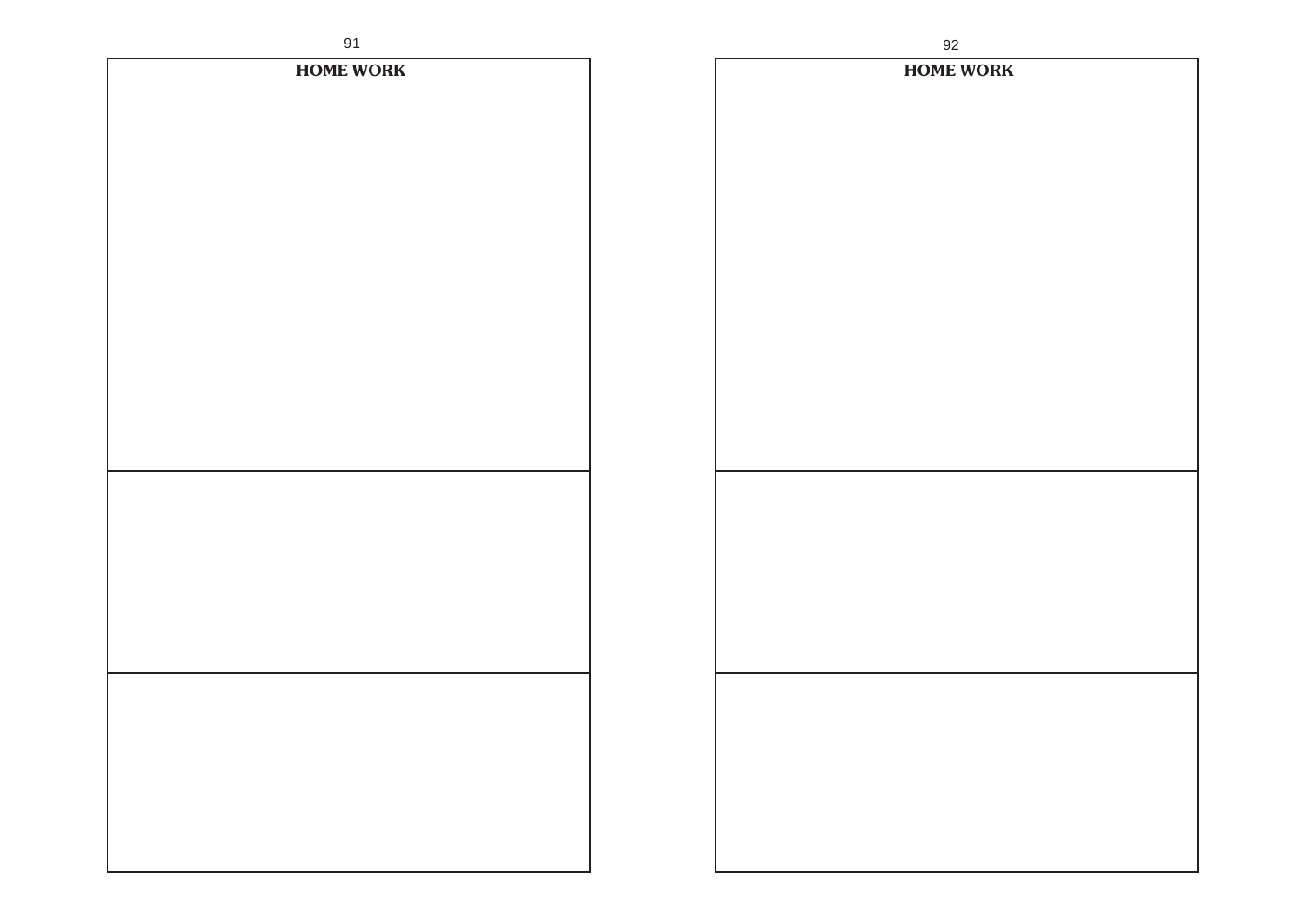